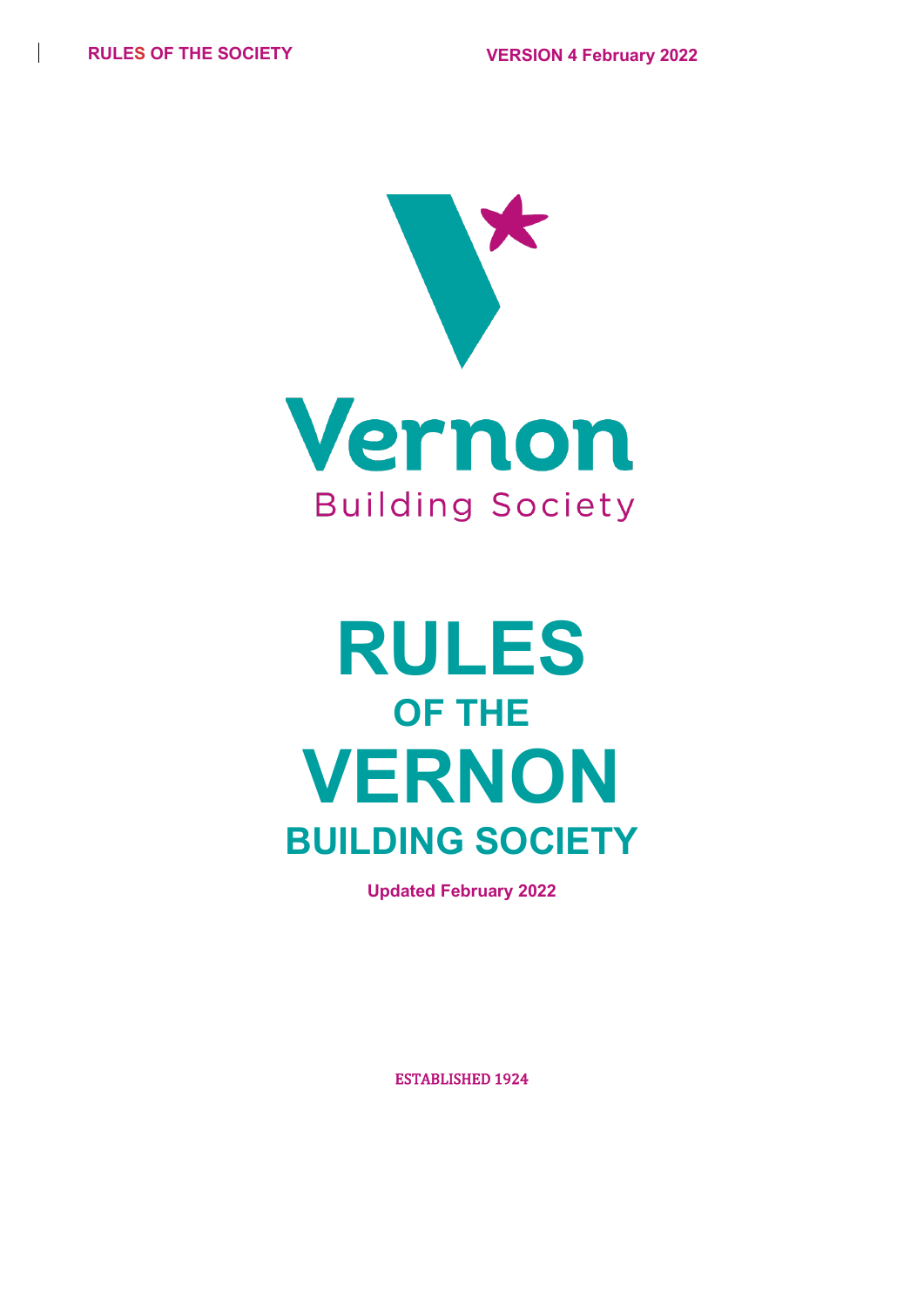$\begin{array}{c} \hline \end{array}$ 

| <b>RULE</b>        | <b>CONTENTS</b>                                             | <b>PAGE NO</b> |
|--------------------|-------------------------------------------------------------|----------------|
| 1                  | Interpretation                                              | $\mathbf{2}$   |
| $\overline{c}$     | Name                                                        | 8              |
| 3                  | <b>Principal Office</b>                                     | 8              |
| 4                  | Membership                                                  | 8              |
| 5                  | Death or Bankruptcy of Member                               | 11             |
| 6                  | <b>Cessation of Membership</b>                              | 12             |
| $\overline{7}$     | <b>Raising of Funds</b>                                     | 13             |
| 8                  | <b>Shares</b>                                               | 13             |
| 9                  | Deposits with and Loans to the Society                      | 14             |
| 10                 | Lending                                                     | 15             |
| 11                 | Repayment of Money Owed to the Society                      | 15             |
| 12                 | <b>Direction and Management</b>                             | 15             |
| 13                 | <b>Eligibility and Election of Directors</b>                | 17             |
| 14                 | <b>Qualification of Directors</b>                           | 21             |
| 15                 | Appointment of Chair and Vice-Chair                         | 21             |
| 16                 | <b>Meetings of Directors</b>                                | 21             |
| 17                 | <b>Minutes</b>                                              | 22             |
| 18                 | <b>Validity of Acts</b>                                     | 22             |
| 19                 | Remuneration and Expenses of Directors                      | 23             |
| 20                 | <b>Offices of Profit</b>                                    | 23             |
| 21                 | <b>Interest in Contracts</b>                                | 23             |
| 22                 | Appointment of Officers, Employees and Others               | 24             |
| 23                 | Indemnity to Directors, Officers and Employees              | 25             |
| 24                 | Vacation of Office and Disqualification                     | 25             |
| 25                 | <b>Filling of Casual Vacancies</b>                          | 27             |
| 26                 | <b>Retirement by Rotation</b>                               | 27             |
| 27                 | <b>Reserves</b>                                             | 28             |
| 28                 | Losses                                                      | 28             |
| 29                 | Pension and Other Schemes and Funds                         | 29             |
| 30                 | <b>Annual General Meeting</b>                               | 29             |
| 31                 | <b>Special Meetings</b>                                     | 30             |
| 32                 | <b>Means of Participation at Meetings</b>                   | 33             |
| 33                 | Notice of Meetings                                          | 34             |
| 34                 | <b>Entitlement to Propose Resolutions</b>                   | 36             |
| 35                 | <b>Quorum at Meetings</b>                                   | 38             |
| 36                 | <b>Procedure at Meetings</b>                                | 39             |
| 37                 | <b>Adjourned Meetings</b>                                   | 41             |
| 38                 | Entitlement of Members to Vote on Resolutions               | 42             |
| 39                 | <b>Appointment of Proxies</b>                               | 44             |
| 40                 | Joint Shareholding Members and Joint Borrowing Members      | 45             |
| 41                 | Postal Ballots (and Electronic Ballots)                     | 46             |
| 42                 | <b>Counting of Votes</b>                                    | 48             |
| 43                 | <b>Auditors</b>                                             | 49             |
| 44                 | <b>Common Seal</b>                                          | 50             |
| 45                 | <b>Custody of Documents</b>                                 | 50             |
| 46                 | Distribution of Surplus Assets on Winding-up or Dissolution | 51             |
| 47                 | <b>Alteration of Rules</b>                                  | 51             |
| 48                 | Notices to the Secretary and by the Society                 | 51             |
| 49                 | Sales of Deferred Shares or Untraceable Holder              | 53             |
| 50<br><b>INDEX</b> | Deferred Shares Register and Other Records                  | 54<br>56       |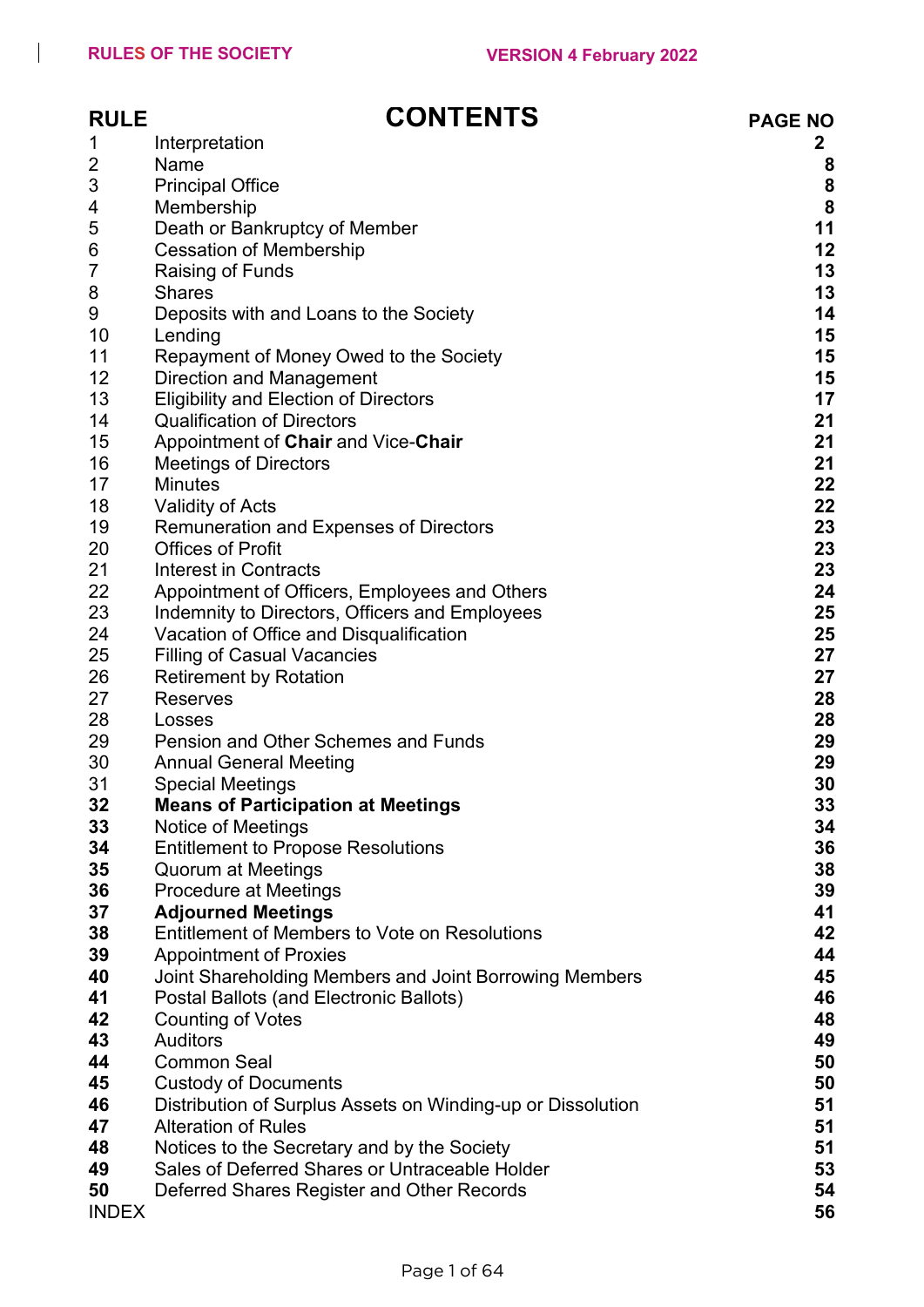# **MODEL RULES FOR BUILDING SOCIETIES**

#### **ALL PREVIOUS RULES RESCINDED**

*The headings contained in these Rules are for reference only and shall not affect the interpretation of these Rules.*

#### **1. INTERPRETATION**

(a) In these Rules, unless the context otherwise requires :-

"Annual Accounts" has the meaning given by Rule 30(3);

"Annual General Meeting" means the meeting held by the Society in the first four months (or such other period as permitted by the Statutes) of each Financial Year at which the Annual Accounts are presented and which is specified as such in the notice convening the meeting;

"Board" means the Board of Directors of the Society;

"Borrower" means a Person (other than a guarantor) who owes money to the Society;

"Borrowing Member" has the meaning given by Rule 4(1)(b);

"Borrowing Members' Resolution" –

- (i) in relation to a resolution proposed or to be proposed, means a resolution that the Statutes require to be passed as a Borrowing Members' Resolution if it is to be effective for its purpose,
- (ii) in relation to a resolution passed, means a resolution passed as a Borrowing Members' Resolution in accordance with the requirements of the Statutes, that is, when it has been passed by a majority of the Borrowing Members of the Society voting in person or by proxy on a poll on the resolution at a meeting of the Society of which notice specifying the intention to move the resolution as a Borrowing Members' Resolution has been duly given, and for a purpose that the Statutes require to be effected by the passing of a Borrowing Members' Resolution.

For the purposes of a Borrowing Members' Resolution, the meaning of Borrowing Member applied to Individuals by Rule 4(1)(b) shall include any body corporate where that body corporate became so indebted, or so entitled and accepted, to the Society before these Rules took effect.

"Chief Executive" means an Individual who is employed by the Society and who is or will be responsible under the immediate authority of the Board for the conduct of the business of the Society and also means, if the office is vacant or if there is for any other reason no Chief Executive capable of acting, an Individual authorised by the Board to act as the deputy or assistant to or in the stead of the Chief Executive;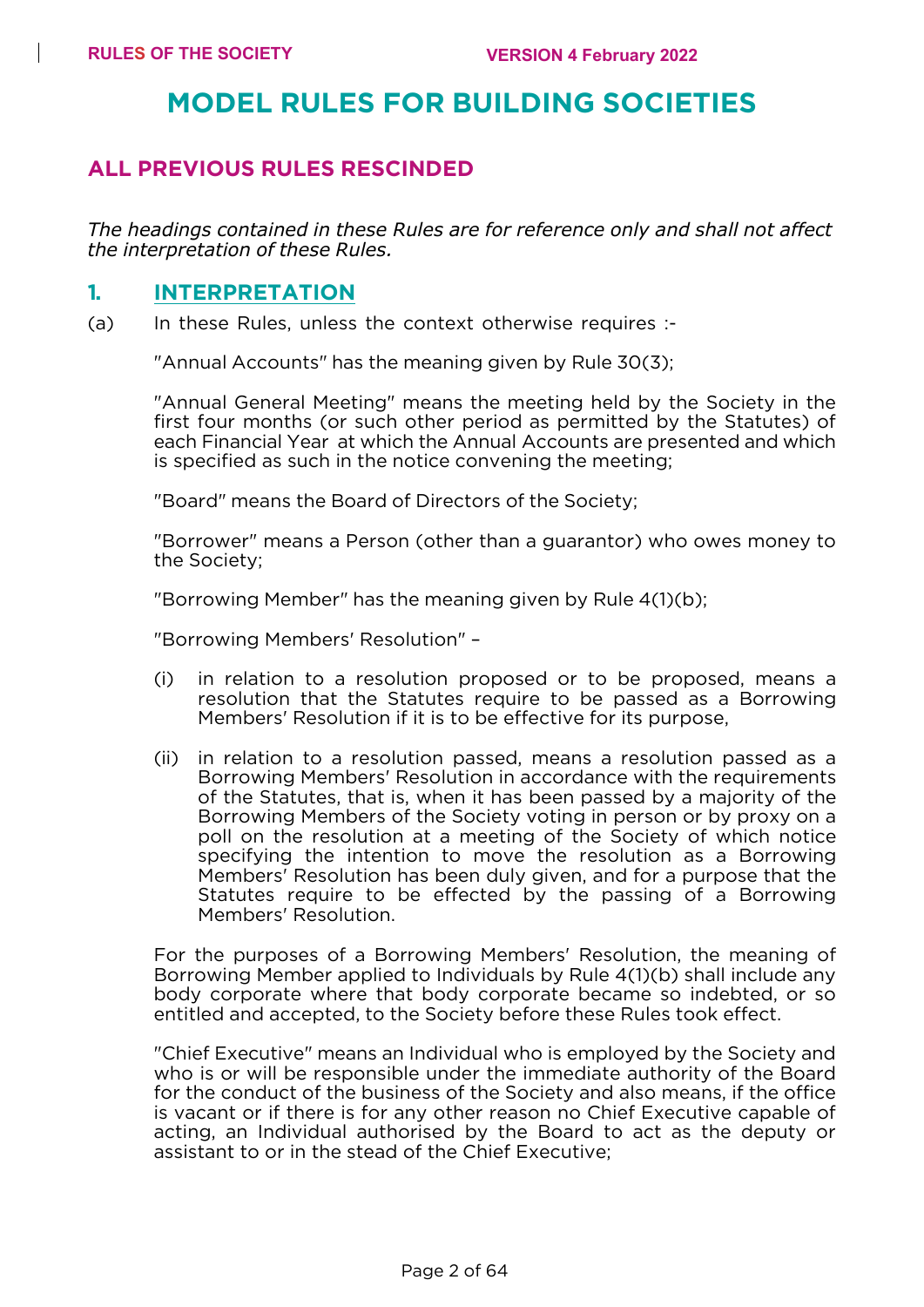"Core Capital Deferred Share" means a Deferred Share issued after 31 December 2013 which qualifies or is intended to qualify as common equity tier 1 capital (or equivalent) under the rules relating to capital adequacy or prudential requirements published by the Prudential Regulator or other law or regulation (including any regulation of the European Parliament and of the Council on prudential requirements for credit institutions and investment firms) applicable to the Society from time to time;

"Corporate Representative" means an Individual authorised by resolution of the directors or other governing body of a body corporate to represent it;

"Deferred Share" means a Share which by its terms of issue is a deferred share as defined in the Statutes and includes a permanent interest bearing share and a Core Capital Deferred Share;

"Deferred Share Certificate" means a share certificate issued by the Society in respect of a Deferred Share;

"Deferred Shares Register" (which term may include a separate register for each class of Deferred Shares, if applicable) means the records of the Society maintained for the purposes of Deferred Shares;

"Deposit" means a deposit with the Society by any Person and includes a loan to the Society and a subordinated deposit (that is, a deposit which, on a winding up, would fall to be repaid only after repayment in full had been made to the holders of Shares other than Deferred Shares);

"Director" means a member of the Board;

"Directors' Report" has the meaning given by Rule 30(2);

"Electronic Communication" means an electronic communication as defined by the Electronic Communications Act 2000 the processing of which on receipt is intended to produce writing;

"Financial Year" means the 12 months ending on 31 December in any year;

"Heritable Security" means a security capable of being constituted over any land, by disposition or assignation of that interest, in security of any debt, and of being recorded in the Register of Sasines or, as the case may be, in the Land Register of Scotland, and includes a security constituted by a standard security, and any other charge enforceable in the same manner as a standard security;

"Individual" means a natural person;

"Loan" means a loan from the Society which is substantially secured on land within the meaning of the Statutes and these Rules. For the purposes of these Rules, "substantially" means where not less than 75% of the Loan is secured on land;

"Manager" means an Individual (other than the Chief Executive) employed by the Society who, under the immediate authority of a Director or the Chief Executive, exercises managerial functions or is responsible for maintaining accounts or other records of the Society;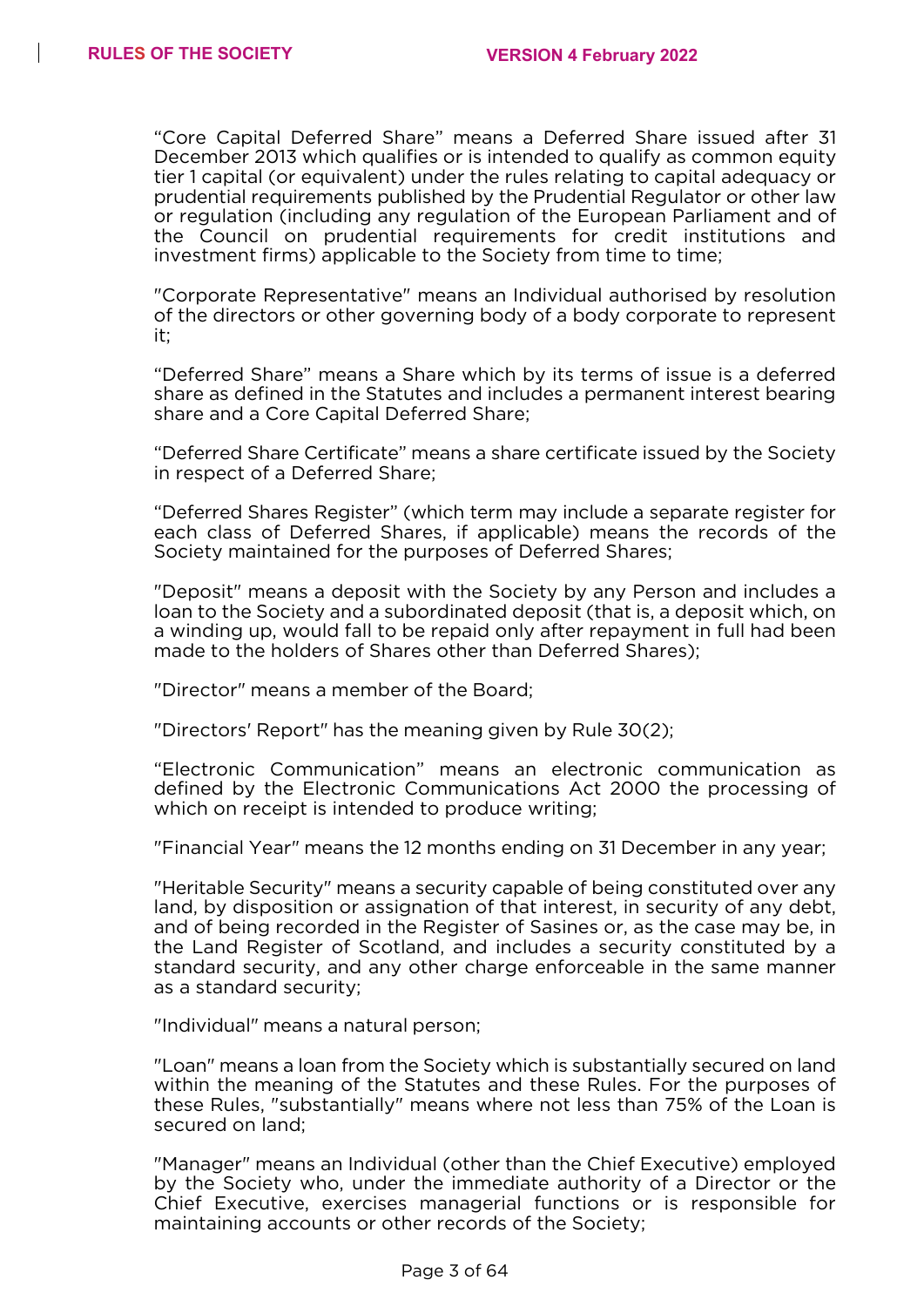"Member" means a Person who is a Shareholding Member or a Borrowing Member or both;

"Memorandum" means the Memorandum, for the time being in force, of the purposes and the extent of the powers of the Society agreed upon by the Society pursuant to the Statutes;

"Month" means calendar month;

"Mortgage" includes a charge and, in Scotland, a Heritable Security over land;

"Mortgage Debt" means the total amount outstanding in respect of -

- (i) the principal of a Loan,
- (ii) interest on the Loan, and
- (iii) any other sum which the Borrower is obliged to pay the Society under the terms of the Loan;

"Officer" means any Director, Chief Executive, Secretary or Manager and all Officers of the Society shall be bound by these Rules and by the Memorandum;

"Ordinary Resolution"-

- (i) in relation to a resolution proposed or to be proposed, means a resolution that the Statutes require to be passed as an Ordinary Resolution if it is to be effective for its purpose,
- (ii) in relation to a resolution passed, means a resolution passed as an Ordinary Resolution in accordance with the requirements of the Statutes, and for a purpose that the Statutes require to be effected by the passing of an Ordinary Resolution,
- (iii) in relation to (i) and (ii) above, means a resolution which will be effective without being passed as a Special Resolution, Shareholding Members' Resolution or a Borrowing Members' Resolution;

"Periodic Distributions" means the distributions (if any) from time to time paid to holders of Core Capital Deferred Shares;

"Periodic Distributions Cap" means £15 per Share, being the maximum amount of Periodic Distributions which may be paid on each Core Capital Deferred Share in respect of any given Financial Year.

"Person" means any Individual or body corporate;

"Principal Office" means the principal office of the Society for the time being;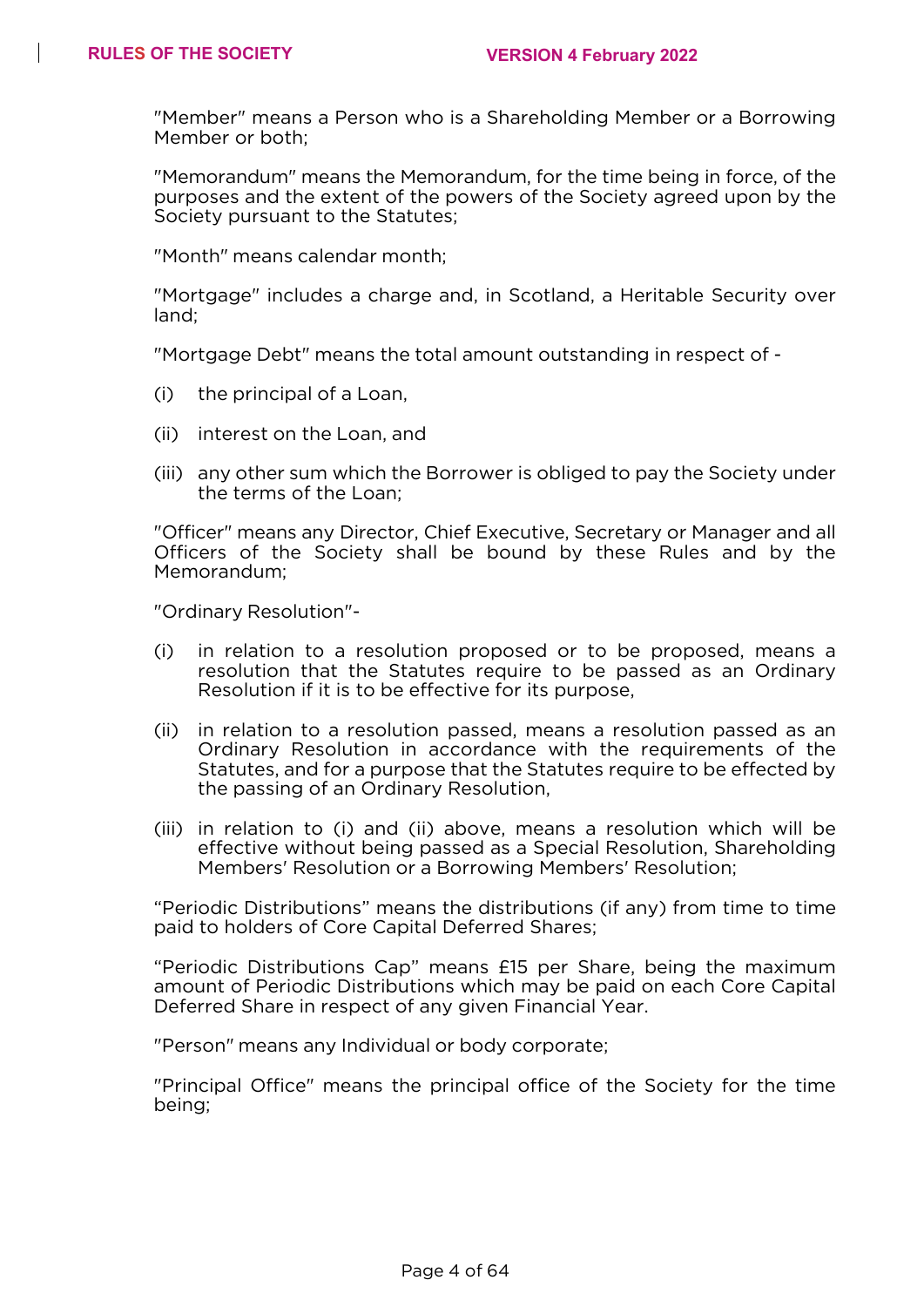"Prudential Regulator" means the regulatory authority entitled to exercise supervision over the Society with respect to prudential matters, including the Prudential Regulation Authority or any successor or successors established by the Statutes;

"Register" means the Register of Members maintained pursuant to the Statutes, showing the name and postal address of each Member, any electronic address notified by the Member and the purposes for which it has been notified, and whether each Member is a Shareholding Member or a Borrowing Member or both;

"Registered Address" in relation to any Member means -

- (i) the postal address currently shown in the Register, except where paragraph (ii) below applies,
- (ii) where a Member has requested that communications from the Society be sent to some other postal address, that other address;

"Regulator" means the Financial Conduct Authority or the Prudential Regulation Authority or any successor or successors established by the Statutes;

"Representative Joint Borrower" means that Borrowing Member who is named first in the records of the Society in respect of a Loan;

"Representative Joint Shareholder" means that Shareholding Member who is named first in the records of the Society in respect of a Share;

"Rules" means the Rules of the Society for the time being in force;

"Secretary" means the Officer appointed by the Board to be the Secretary of the Society and also means, if the office is vacant or if there is for any other reason no Secretary capable of acting, an Individual authorised by the Board to act as the deputy or assistant to or in the stead of the Secretary;

"Share" means a share account opened or a share issued by the Society –

- (i) in return for payment (whether in cash or otherwise) or other consideration, or
- (ii) in pursuance of the fulfilment by the Society of the engagements of another building society, or
- (iii) by way of capitalisation of interest credited or application of reserves,

and includes stock and a part or fraction of a Share;

"Shareholder" means a Person who has a Shareholding;

"Shareholding" means the holding by a Member of a Share or Shares (whether in a class or not);

"Shareholding Member" has the meaning given by Rule 4(1)(a);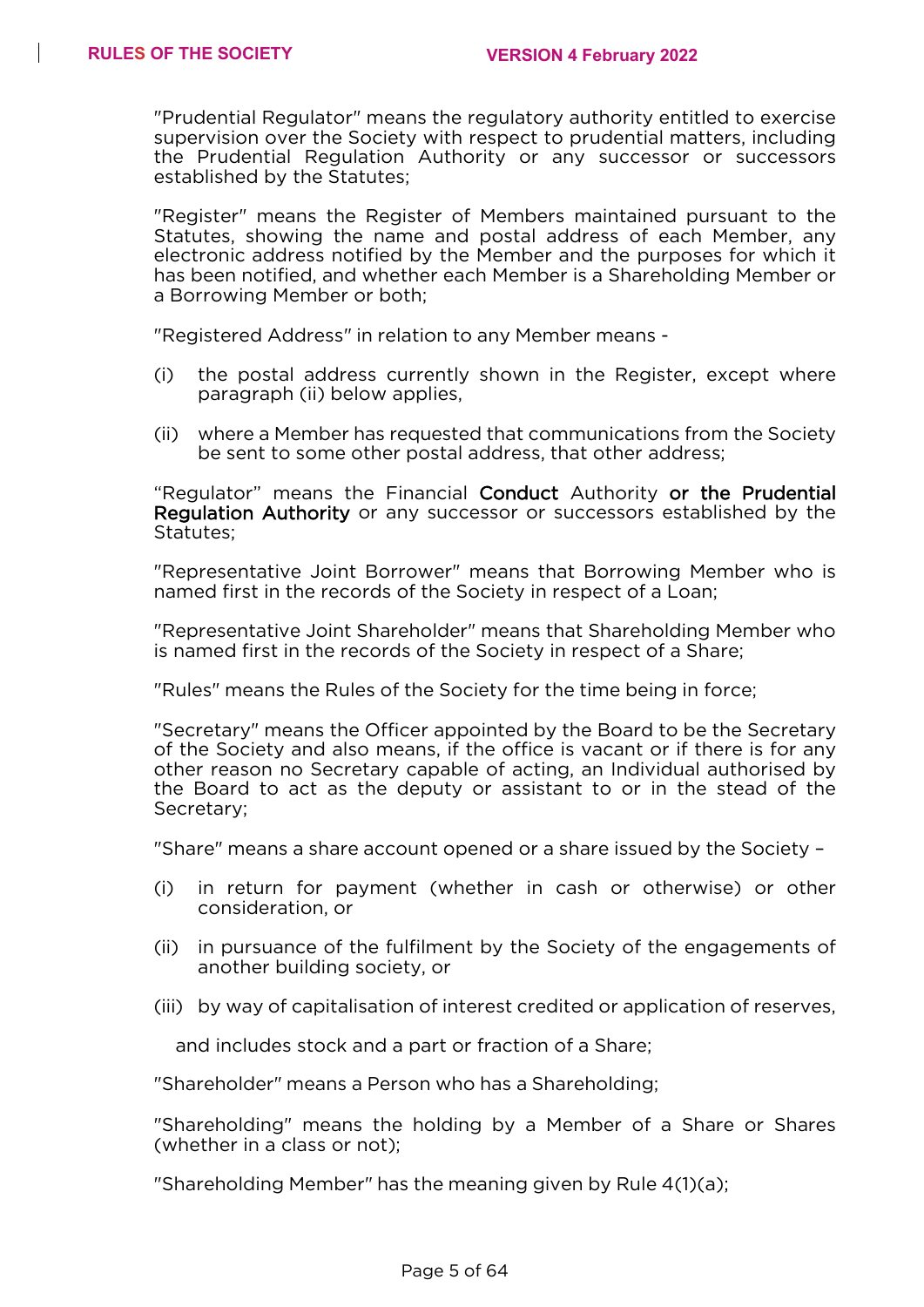"Shareholding Members' Resolution" -

- (i) in relation to a resolution proposed or to be proposed, means a resolution that the Statutes require to be passed as a Shareholding Members' Resolution for it to be effective for its purpose,
- (ii) in relation to a resolution passed, means a resolution passed as a Shareholding Members' Resolution in accordance with the requirements of the Statutes, that is, when it has been passed by not less than three-quarters of the number of the Shareholding Members of the Society qualified to vote on a Shareholding Members' Resolution and voting in person or by proxy on a poll on the resolution at a meeting of the Society of which notice specifying the intention to move the resolution as a Shareholding Members' Resolution has been duly given, and for a purpose that the Statutes require to be effected by the passing of a Shareholding Members' Resolution;

"Society" means Vernon Building Society;

"Special Resolution" -

- (i) in relation to a resolution proposed or to be proposed, means a resolution that the Statutes require to be passed as a Special Resolution if it is to be effective for its purpose,
- (ii) in relation to a resolution passed, means a resolution passed as a Special Resolution in accordance with the requirements of the Statutes, that is, when it has been passed by not less than threequarters of the number of the Members of the Society qualified to vote on a Special Resolution, and voting -
	- (A) in person or by proxy on a poll on the resolution at a meeting of the Society, or
	- (B) in a postal ballot or electronic ballot,

of which notice specifying the intention to move the resolution as a Special Resolution has been duly given, and for a purpose that the Statutes require to be effected by the passing of a Special Resolution;

"Statutes" means the Building Societies Act 1986, or other Act or Acts, or statutory instruments or other statutory provisions from time to time in force relating to building societies, and any reference in these Rules to the provisions of any particular statute shall be construed as if these Rules were an enactment to which section 17(2) of the Interpretation Act 1978 applies.

- (b) In these Rules, unless the context requires otherwise, for any reference to the value of a Shareholding, that value shall be taken as the amount standing to the credit of the Shareholding Member in respect of -
	- (i) payments (in cash or otherwise) made on or other consideration provided for, the Shares, and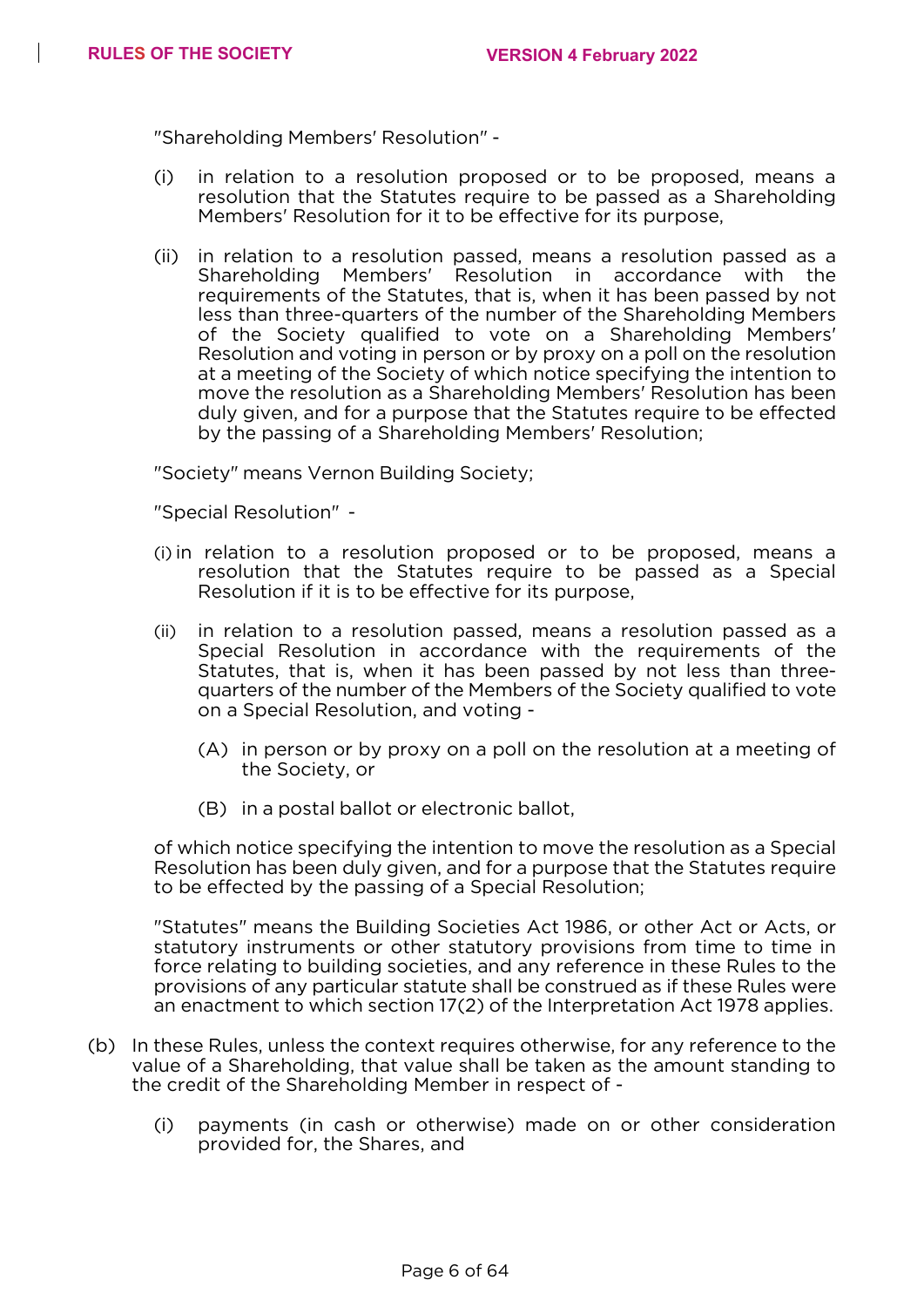(ii) interest credited by way of capitalisation.

and for the purposes of these Rules, the paid-up or current nominal value of a Deferred Share, or the amount paid or deemed to have been paid (in cash or otherwise) on subscription of a Deferred Share, or such other amount as the Board considers appropriate, shall be treated as being to the Shareholding Member's credit for so long as they are entered in the Deferred Shares Register as the holder of a Deferred Share.

- (c) In these Rules, unless the context requires otherwise:
	- (i) references to a Person's holding of Shares include references to any Shares which, under section 4(2) of the Dormant Bank and Building Society Accounts Act 2008, that Person is for the time being treated as having in respect of the balance of a dormant share account which the Society has transferred to an authorised reclaim fund in accordance with section 1 of that Act, or which the Society has transferred to such a fund and one or more charities in accordance with section 2 of that Act;
	- (ii) "hold" or "held", in relation to a Share, shall be construed accordingly; and
	- (iii) References to an amount standing to the credit of a Shareholding Member in respect of any Shares include references to an amount credited in respect of Shares which the Shareholding Member is treated as having as described in sub-paragraph (i) above.
- (d) In these Rules, references to a document being signed, or to a signature, shall include:
	- (i) a signature printed or otherwise reproduced by mechanical or other means;
	- (ii) the use of a stamp or similar item indicating approval by the Person regarded as signing the document;
	- (iii) an electronic signature or other means of verifying the authenticity of an Electronic Communication where this has been approved by the Board in relation to the relevant document or category of document.
- (e) Any reference in these Rules to a notice, document or other communication being sent, despatched, given, delivered or served shall include its being:
	- (i) transmitted to an electronic address;
	- (ii) published on a website; or
	- (iii) otherwise communicated, in a manner and form which, in relation to the particular notice, document or other communication, is approved by the Board from time to time and complies with any applicable requirements of the Statutes.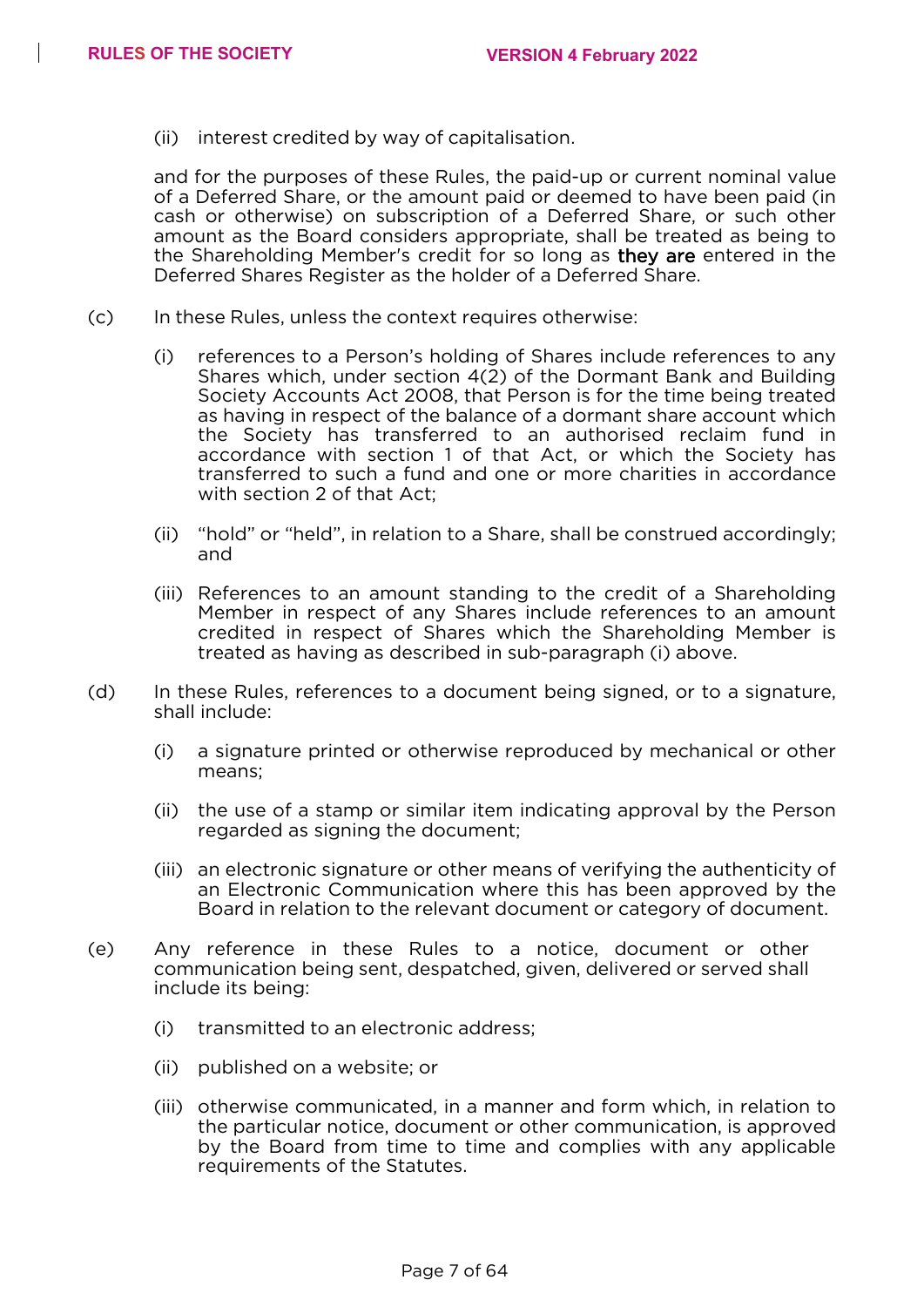- (f) In these Rules, unless the context requires otherwise, words importing one gender import any other gender, and words importing the singular include the plural, and vice versa.
- (g) In these Rules, each amount, figure, length of time or percentage shall be read as if followed by the words "or such other amount, figure, length of time or percentage (as appropriate) which is for the time being the maximum permitted for this purpose by the Statutes". Such Rules include:-
	- (i) paragraphs  $(1)(e)$ ,  $(4)(a)$ ,  $(4)(b)$ ,  $(5)$  and  $(11)$  of Rule 13,
	- (ii) Rule 14,
	- (iii) paragraph (1)(b) of Rule 24,
	- (iv) paragraph (5)(g) of Rule 30,
	- (v) paragraphs  $(3)(a)$ ,  $(4)(a)$  and  $(4)(b)$  of Rule 31,
	- (vi) paragraphs  $(1)(a)$  and  $(1)(b)$  of Rule 34,
	- (vii) paragraph  $(6)(b)$  of Rule 36,
	- (viii) paragraphs  $(3)(c)$  and  $(4)(c)$  of Rule 38, and
	- $(ix)$  paragraph  $(5)(c)$  of Rule 43.

#### **2. NAME**

The name of the Society is "Vernon Building Society".

#### **3. PRINCIPAL OFFICE**

- (1) The address of the Principal Office is 19 St Petersgate, Stockport, Cheshire, SK1 1HF
- (2) The Board may from time to time by resolution change the place of the Principal Office.

#### **4. MEMBERSHIP**

- (1) No Person shall be a Member of the Society unless they are a Shareholding Member or a Borrowing Member or both, and -
	- (a) "Shareholding Member" means a Person who holds a Share in the Society and, unless the context otherwise requires, includes a Person whose name is entered in the Deferred Shares Register as the holder of a Deferred Share or a fraction of a Deferred Share; and
	- (b) "Borrowing Member" means an Individual
		- (i) who is indebted to the Society in respect of a Loan or a Loan from another building society whose interest in the Loan has, as the result of any amalgamation or transfer of engagements, passed to the Society, or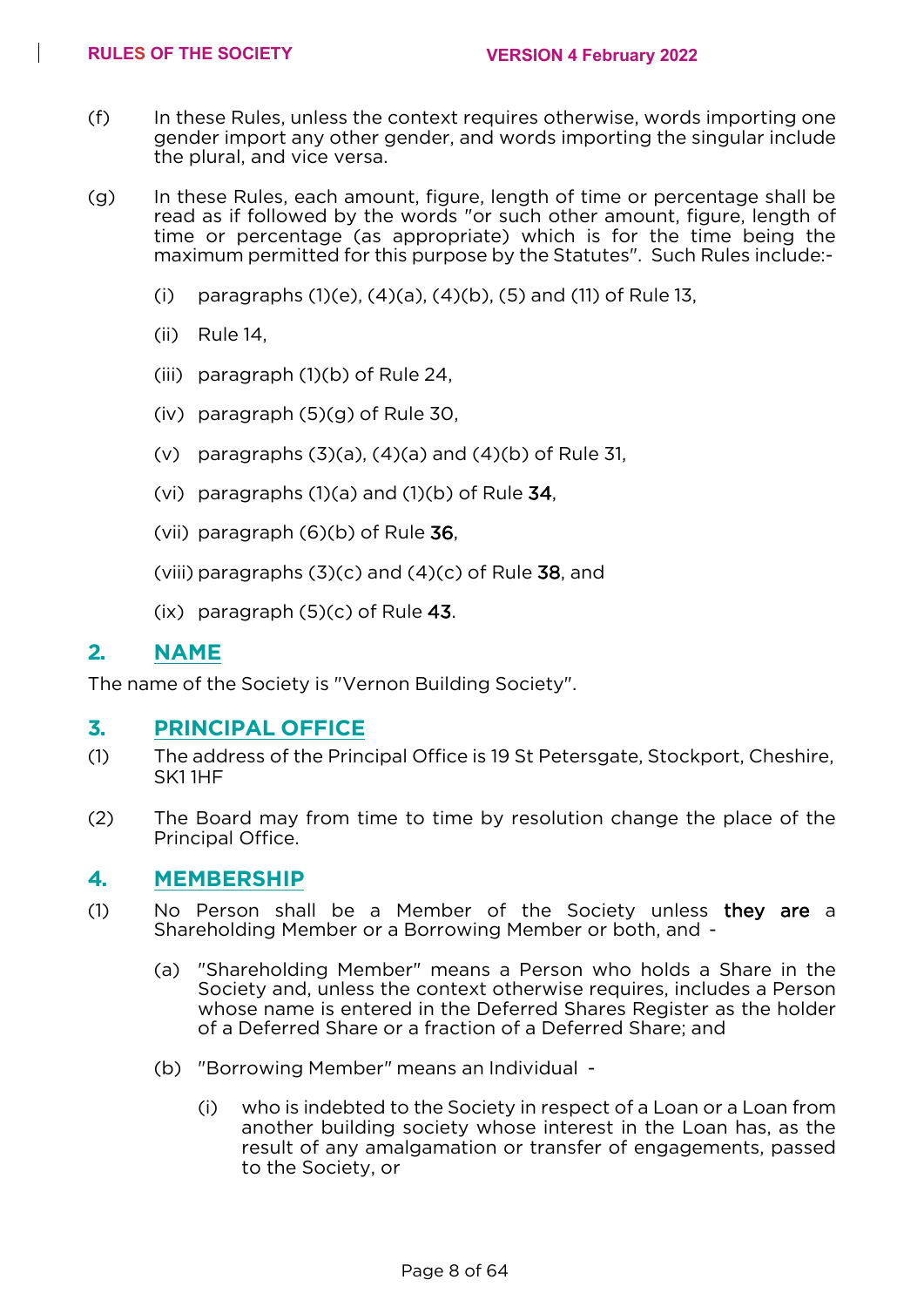- (ii) who is indebted to the Society as mentioned in (i) above and who has taken with the consent of the Society a transfer of any land already in mortgage to the Society, and who shall become a Borrowing Member as from the date the transfer is registered in the records of the Society, or
- (iii) who, on the death or bankruptcy of a Borrowing Member or otherwise on transfer by operation of law becomes entitled to land already in mortgage to the Society and who (being willing to become a Borrowing Member) is accepted by the Society as a Borrowing Member while such Loan shall be outstanding, from the date of acceptance by the Society
- (2) Each Member, and all Persons claiming through him or on their behalf or under the Rules, shall be bound by these Rules and by the Memorandum
- (3) Each Member shall, on demand, be given a copy of these Rules and of the Memorandum -
	- (a) free of charge, if they have not previously been given a copy, or
	- (b) upon payment of  $E1$ , or such other fee as may be duly prescribed from time to time by HM Treasury (or any successor authorised for this purpose) if they have already been given a copy.
- (4) Each Member shall
	- (a) notify the Society immediately of any change of name or address and shall produce such evidence of the change as the Society may require,
	- (b) supply a specimen of their signature as and when required,
	- (c) ensure that where they are the Shareholding Member or Representative Joint Shareholder in respect of more than one Shareholding, their name and Registered Address are notified in identical terms in respect of each Shareholding,
	- (d) ensure that where they are the Borrowing Member or Representative Joint Borrower in respect of more than one Loan, their name and Registered Address are notified in identical terms in respect of each Loan,
		- (e) ensure that where they are both a Shareholding Member or Representative Joint Shareholder and a Borrowing Member or Representative Joint Borrower, that their name and Registered Address are notified to the Society in identical terms in respect of the Shareholding and the Loan.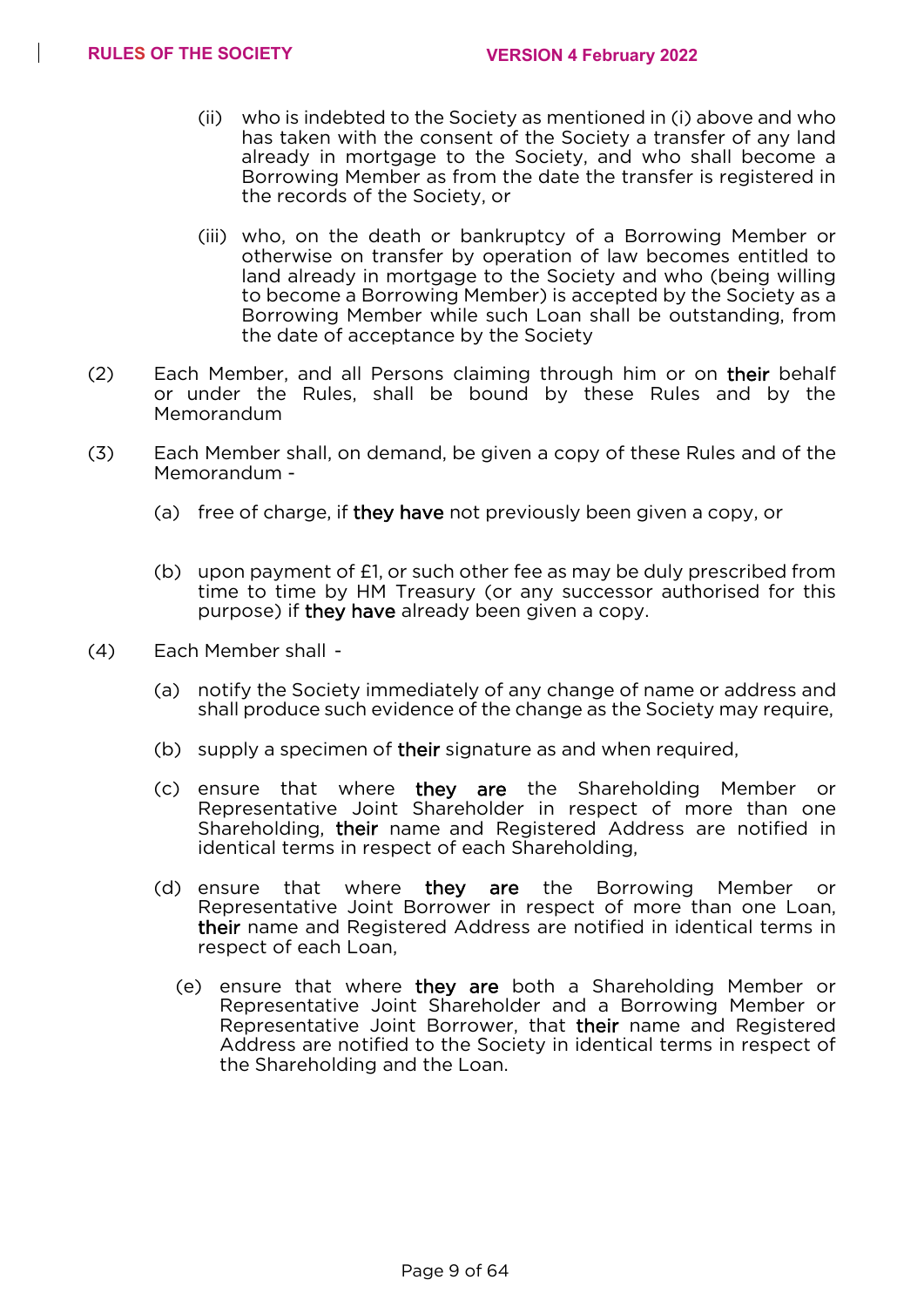- (5) For the purposes of these Rules
	- (a) where, in relation to any two or more Shareholdings, to any two or more Loans, or to any Shareholding and a Loan, the names or Registered Addresses of the Shareholding Member or Borrowing<br>Member (or the Representative Joint Shareholder or the the Representative Joint Shareholder or the Representative Joint Borrower as the case may be) have been notified to the Society in terms that are not identical the Society shall, insofar as it is reasonable to do so, be entitled to assume (in the absence of written notice to the contrary) that those Shares are held by different Shareholding Members, that those Loans were made to different Borrowing Members, or that the Shareholding Member and the Borrowing Member are different Persons,
	- (b) where a Shareholding is issued during a Financial Year or up to 56 days prior to the voting date (if applicable) the Society shall, insofar as it is reasonable to do so, be entitled to assume that the Shareholding Member (or Representative Joint Shareholder) was not a member at the end of the last Financial Year unless either –
		- (i) at the end of the last Financial Year the Register included an entry showing a Person of the same name and Registered Address as a Shareholding Member (or Representative Joint Shareholder) or as a Borrowing Member (or Representative Joint Borrower), or
		- (ii) the Society is given written notice to the contrary,
	- (c) where a Loan is made during a Financial Year, the Society shall be entitled to assume that the Borrowing Member of the Loan (or Representative Joint Borrower) was not a Member during the last Financial Year unless either of the circumstances as set out in subparagraphs (i) and (ii) above applies in the same way, the necessary changes being made.
- (6) Two or more Persons may jointly hold a Share unless the terms of issue forbid a joint holding but no Share shall be issued to the holders, or be held by them at any time, as tenants in common. The Society may decline to issue any Share or lend money to more than four Persons jointly. Joint Shareholding Members or joint Borrowing Members shall be entitled to choose the order in which they are named in the records of the Society.
- (7) A Shareholding Member or all joint Shareholding Members may authorise an agent (who may be one of the joint Shareholding Members) to withdraw any Share (to the extent permissible under the terms of issue of the Share) or to receive any interest or bonus paid in respect of it and the receipt of, or evidence of payment to, an agent so authorised shall be a good discharge to the Society.
- (8) The Society may in its absolute discretion and without giving any reason refuse to -
	- (a) open a new share or mortgage account for a Person, or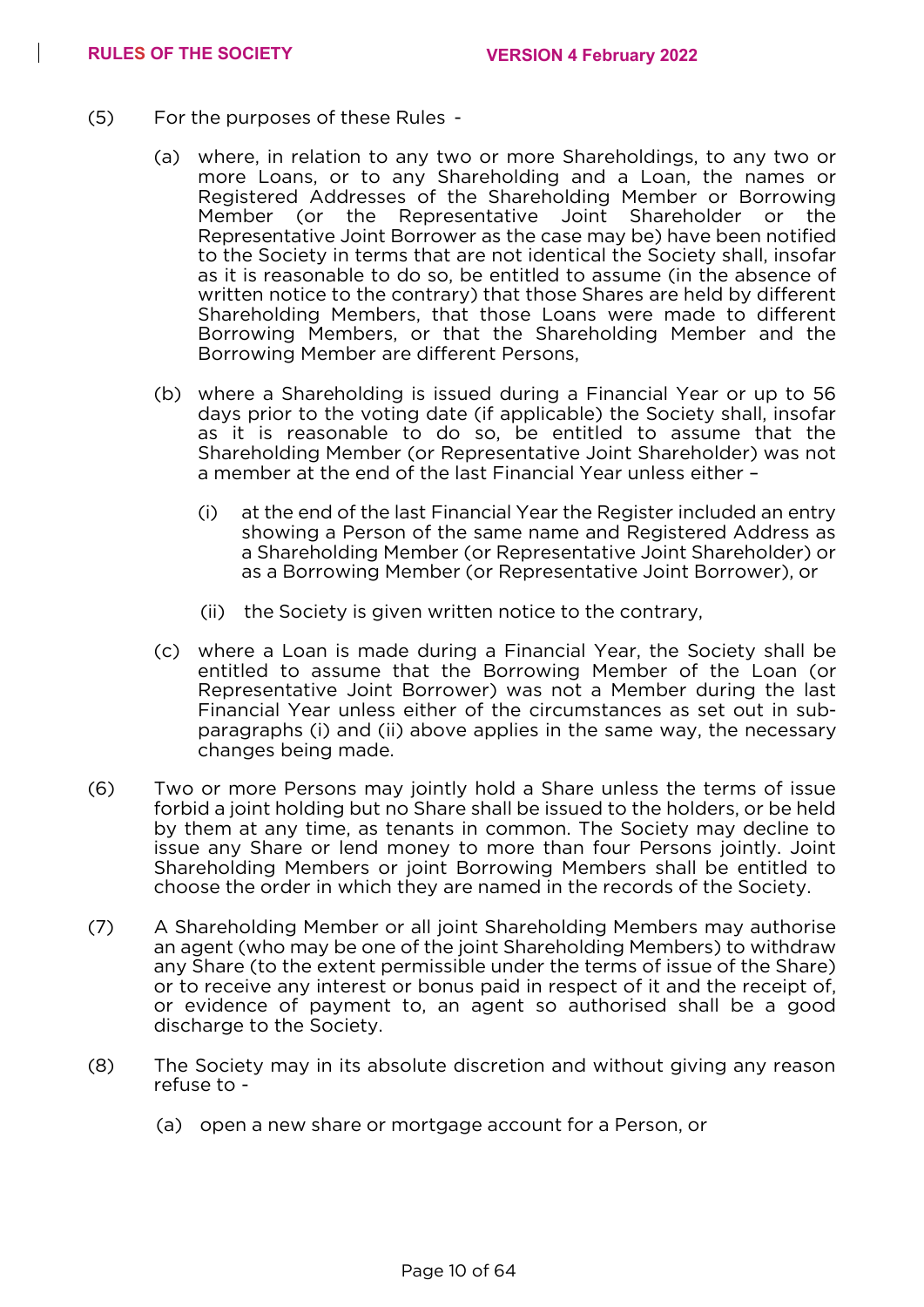- (b) accept any Person as a Member except that any fully-paid Deferred Share may be transferred to any Person and such transferee shall be entitled to have their name entered in the Deferred Shares Register following notice by him or on their behalf to the Society of such transfer, such notice to be made or given in writing or in such other manner asthe Society in its absolute discretion may permit.
- (9) If the Society accepts a transfer of engagements of any other building society, any Person who becomes a Member of the Society by virtue of the transfer shall be deemed to have been a Member at any date before the transfer on which they were a member of the transferor society and -
	- (a) in the case of a member holding shares in the transferor society, to have had a Shareholding on that date to the value of their shares in the transferor society, or
	- (b) in the case of a member to whom a Loan has been made by the transferor society, to have owed the Society on that date the amount of their mortgage debt to the transferor society.

#### **5. DEATH OR BANKRUPTCY OF MEMBER**

- $(1)$  If -
	- (a) a Member domiciled in any part of the United Kingdom dies testate or intestate, and
	- (b) at the time of their death the sum of money standing to their credit with the Society in respect of their Shareholding other than in respect of a Deferred Share does not exceed the amount specified in or under theprovision of the Statutes\* regarding payment to a Person who claims to be beneficially entitled without the grant of probate of the will or the grant of letters of administration or confirmation, then, although there is no probate of the will or letters of administration or confirmation, as the case may be, the Society may pay that sum of money to a Person who claims to be beneficially entitled to that sum of money and who satisfies the requirements of that provision for the production to the Society of appropriate evidence of their entitlement. Such payment shall be valid and effective with respect to any demandagainst the funds of the Society from any other Person claiming to beentitled to it.
	- \* This footnote is not part of the rules. When these Rules were printed on 29<sup>th</sup> April 2014, the "Statutes" applicable was the Building Societies Act 1986 which specified an amount of £5,000.
- (2) Any Person becoming entitled to a Share or to land already in mortgage to the Society as a result of the death or bankruptcy of a Member may, subject to Rule 4(8), the applicable terms and conditions of issue in the case of a Deferred Share, and upon such evidence being produced and upon the payment of such fee (if any) as the Society may from time to time require, be registered as the Shareholding Member or as the Borrowing Member in respect of the Loan and, if registration is refused in respect of a Share (other than a Deferred Share), the Society shall repay that Share with interest up to the date of repayment at the rate then being paid on that type of Share.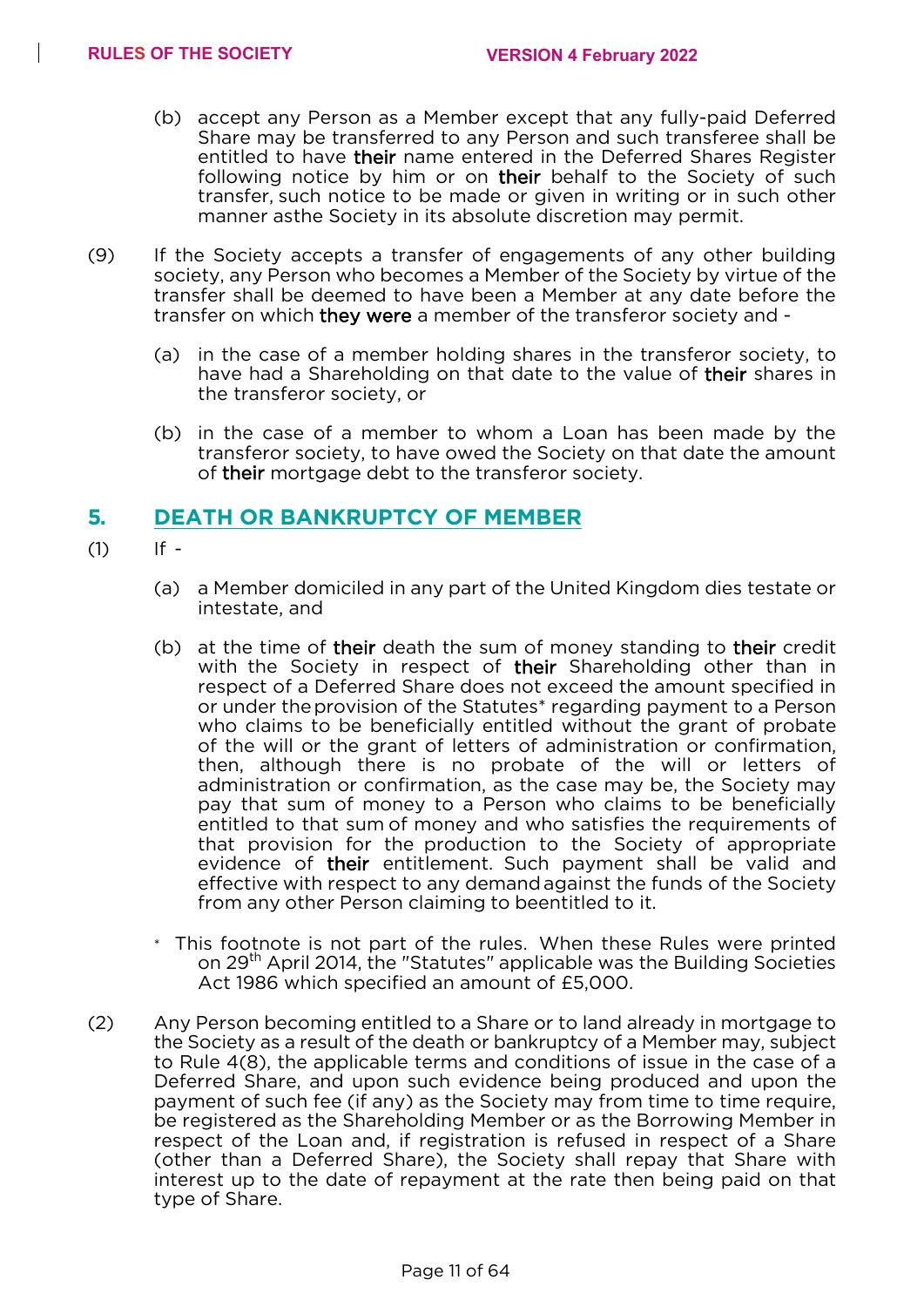#### **6. CESSATION OF MEMBERSHIP**

- (1) Subject to paragraphs (2) and (3) below, a Shareholding Member shall cease to be a Shareholding Member if they ceases to hold a Share in the Society which, in the case of a Person who is a Member by virtue of holding a Deferred Share, will apply when their name is no longer entered in the Deferred Shared Register as the holder of a Deferred Share or a fraction of a Deferred Share.
- (2) If the Society allows a Shareholding Member to overdraw on their account, they shall not cease to be a Shareholding Member so long as the amount overdrawn does not exceed the limit to which the Society has for the timebeing consented but, if –
	- (a) the amount overdrawn exceeds that limit, or
	- (b) consent to overdrawing is withdrawn,

they shall cease to be a Shareholding Member on such date as the Societymay decide.

- (3) Subject to the terms applying to the Share and save in relation to a Deferred Share (in respect of which the terms and conditions of issue shall apply), the Society may terminate the membership rights of a Shareholding Member, not being a Director, as follows:-
	- (a) Unless the Shares have been issued for a fixed term, the Society may give written notice to the Member, terminating their membership rightsas a Shareholding Member, either:
		- (i) with immediate effect if:
			- they have been physically or verbally abusive to the Society's staff;
			- the Society reasonably suspects that their\_share account is being used for an illegal purpose; or
			- the Society has any other valid reason for immediately terminating their membership rights as a Shareholding Member; or
		- (ii) at the expiration of a period of not less than one month or (in the case of Shares for which the Shareholding Member would be required by the terms of issue to give more than one month's notice of withdrawal) a period not less than the period of notice which the Shareholding Member would be required to give of their intention to withdraw the Shares.
	- (b) If the Shares have been issued for a fixed term, the Society may at any time give the Shareholding Member written notice terminating their membership rights as a Shareholding Member with effect from the expiration of the fixed term.
	- (c) Upon a notice given under paragraph (a) or (b) above taking effect, the Society may pay to the Shareholding Member the whole of their Shareholding together with interest on it, up to and including the date of payment, at the applicable rate or rates. Payment may be made by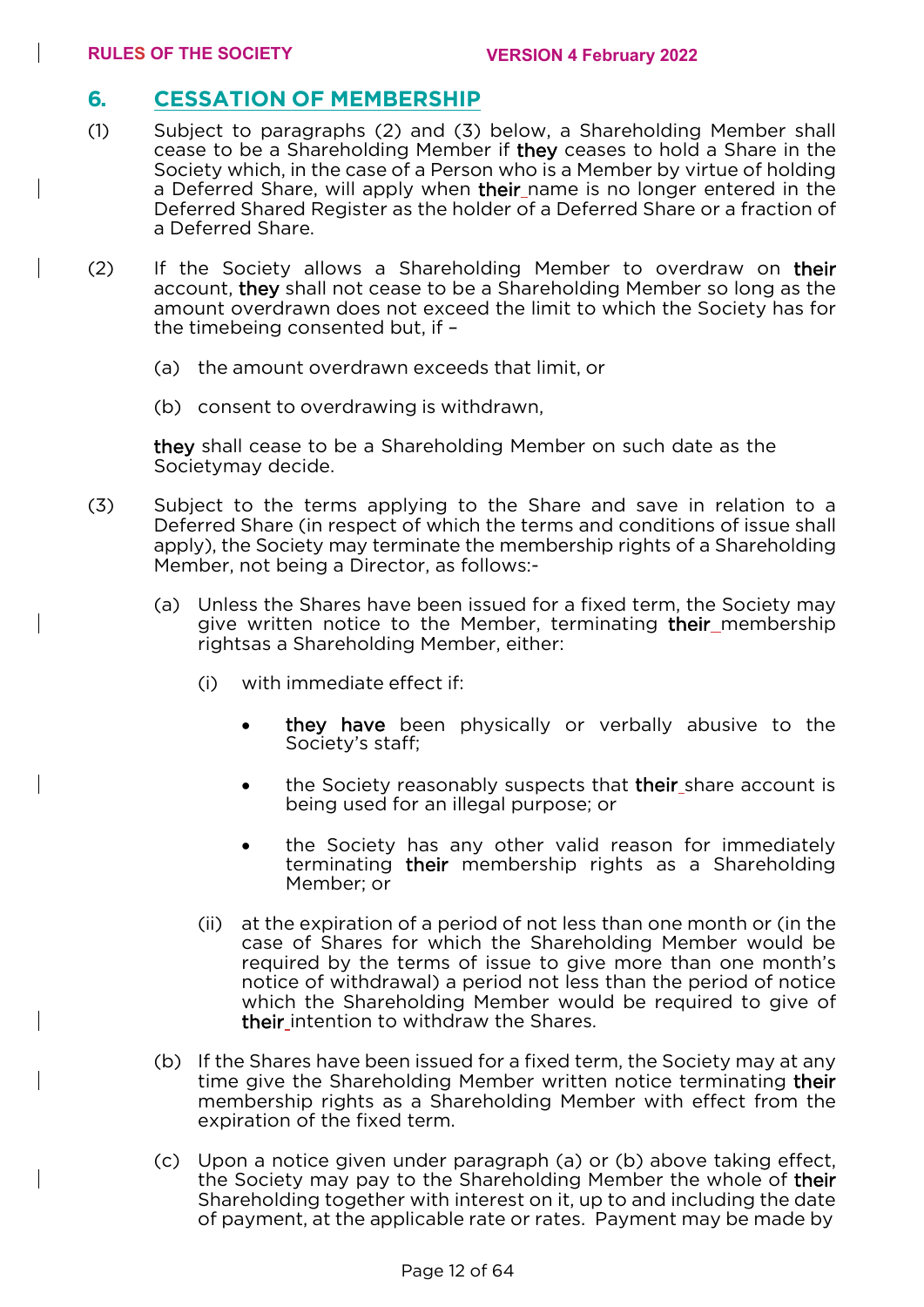any means the Society considers appropriate and may be posted, delivered or otherwise transmitted to the Shareholding Member or (in the case of Shares which are jointly held) to the Representative Joint Shareholder. Upon that payment being posted, delivered or otherwise transmitted, the Shareholding Member or (as the case may be) the joint Shareholding Members shall cease to be Shareholding Members.

- (4) A Borrowing Member shall cease to be a Borrowing Member at any time if at that time the Society -
	- (a) takes possession of, or exercises its power of sale in relation to, the whole or any part of the land on which the Loan is secured, or
	- (b) obtains an order for foreclosure absolute or, in Scotland, foreclosure in respect of the whole or any part of that land, or
	- (c) serves upon him written notice that it has transferred or assigned its interest in their Mortgage.

#### **7. RAISING OF FUNDS**

The Society may raise funds in accordance with and subject to the Statutes.

#### **8. SHARES**

- (1) The power of the Society to raise funds by the issue of Shares shall be exercised, subject to these Rules and the Statutes, by the issue of Shares or classes of Shares as the Board may from time to time in its absolute discretion determine and the Board may decide to discontinue, suspend, limit or resume the issue of any Shares or class of Shares.
- (2) Deferred Shares and preferential Shares may be issued on such terms and conditions as the Board may from time to time in its absolute discretion determine, but the Society's liabilities in respect of such Shares immediately following any such issue shall not exceed 5% of the Society's aggregated share, deposit and loan liabilities.
- (3) The terms and conditions of issue on which Shares or classes of Shares are to be issued shall be determined by the Society. Different classes of Deferred Shares may be issued on different terms and conditions including as to ranking, distributions, loss absorbency (including permanent or temporary write-down and re-instatement), conversion into Shares or debt and sharing in surplus assets on a winding-up or dissolution of the Society.
- (4) (a) Except in relation to Deferred Shares (in respect of which the terms and conditions of issue shall apply) the Society may at any time change the terms on which Shares or any particular class of Shares already issued are held, in the manner and subject to the conditions set out in the terms applying at that time to such Shares or class of Shares.

The Society shall notify each Shareholding Member of a change in the terms on which their\_Shares are held in the manner specified in the terms which apply to those Shares, or, if those terms do not specify (or do not validly specify) the manner in which such changes are to be notified, then by giving personal notice of the change to the Shareholding Member not less than two months before the date on which the change is to take effect,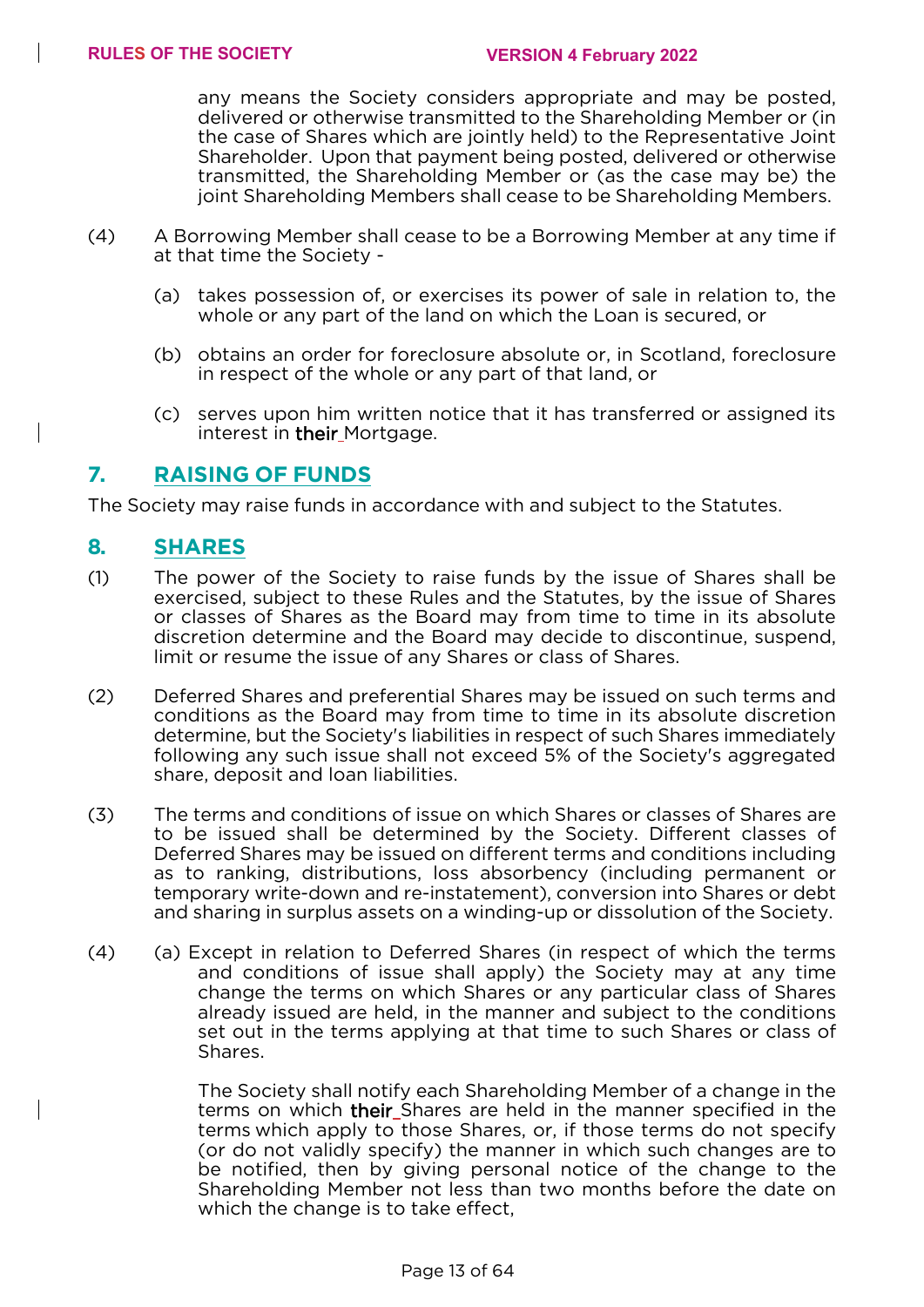- (b) An accidental omission to exhibit a notice (where required) or to publicise under (a) above shall not affect the validity of the alteration.
- (5) Except in relation to Deferred Shares (in respect of which the terms and conditions of issue shall apply) if it appears to the Society that any Shareholding Member is suffering from mental disorder or is through mental infirmity arising from disease or age incapable of managing their affairs, any Person appearing to the Society to have the care of such Shareholding Member or the management of their affairs may, with its consent, withdraw the whole or any part of the amount standing to the credit of that Shareholding Member's account but this will be subject to the terms and conditions applying to any Share.
- (6) A Shareholding Member may transfer their Deferred Shares to any Person and no fee shall be charged in respect of a transfer of a Deferred Share. Subject to paragraph (7) below, a Shareholding Member may transfer all or any of their Deferred Shares in any manner which is permitted by the terms and conditions of issue and is from time to time approved by the Board.

A fully-paid Deferred Share shall be free from all liens in respect of liabilities to the Society.

(7) The Board shall have power to implement any procedures as it thinks fit for the transfer of Deferred Shares and for the regulation of those procedures and to permit Deferred Shares to be transferred other than by a written instrument. Nothing in these Rules shall require a Deferred Share to be transferred by a written instrument if the Board has resolved that no such instrument be required.

#### **9. DEPOSITS WITH AND LOANS TO THE SOCIETY**

- (1) The power of the Society to borrow money from any Person on deposit or by way of loan may be exercised, subject to these Rules and the Statutes, by the receipt of deposits or loans or classes of deposits or loans as the Board may in its absolute discretion from time to time determine.
- (2) The Society shall have power to determine the terms on which deposits or loans or classes of deposits or loans are to be received and the Board may determine the rates of interest or bonus (if any) to be paid on deposits or loans or on classes of deposits or loans, and the conditions subject to which the same shall be payable.
- (3) The Society may give such security upon any of its assets for any deposits or loans as the Board may from time to time consider expedient.
- (4) Except where the Board requires otherwise, the receipt of a deposit taken by the Society in accordance with the Statutes shall be, insofar as it is permissible by the Statutes to do so, on terms that Rule 4(4) to (8), Rule 5, Rule  $6(1)$  to  $(3)$ , Rule  $8(4)$  and  $(5)$  and Rule  $12(5)$  and Rule  $49$  apply (with any necessary consequential amendments being made) to a depositor and a deposit as those Rules apply to a Shareholding Member (other than a holder of Deferred Shares) and a Share (other than a Deferred Share).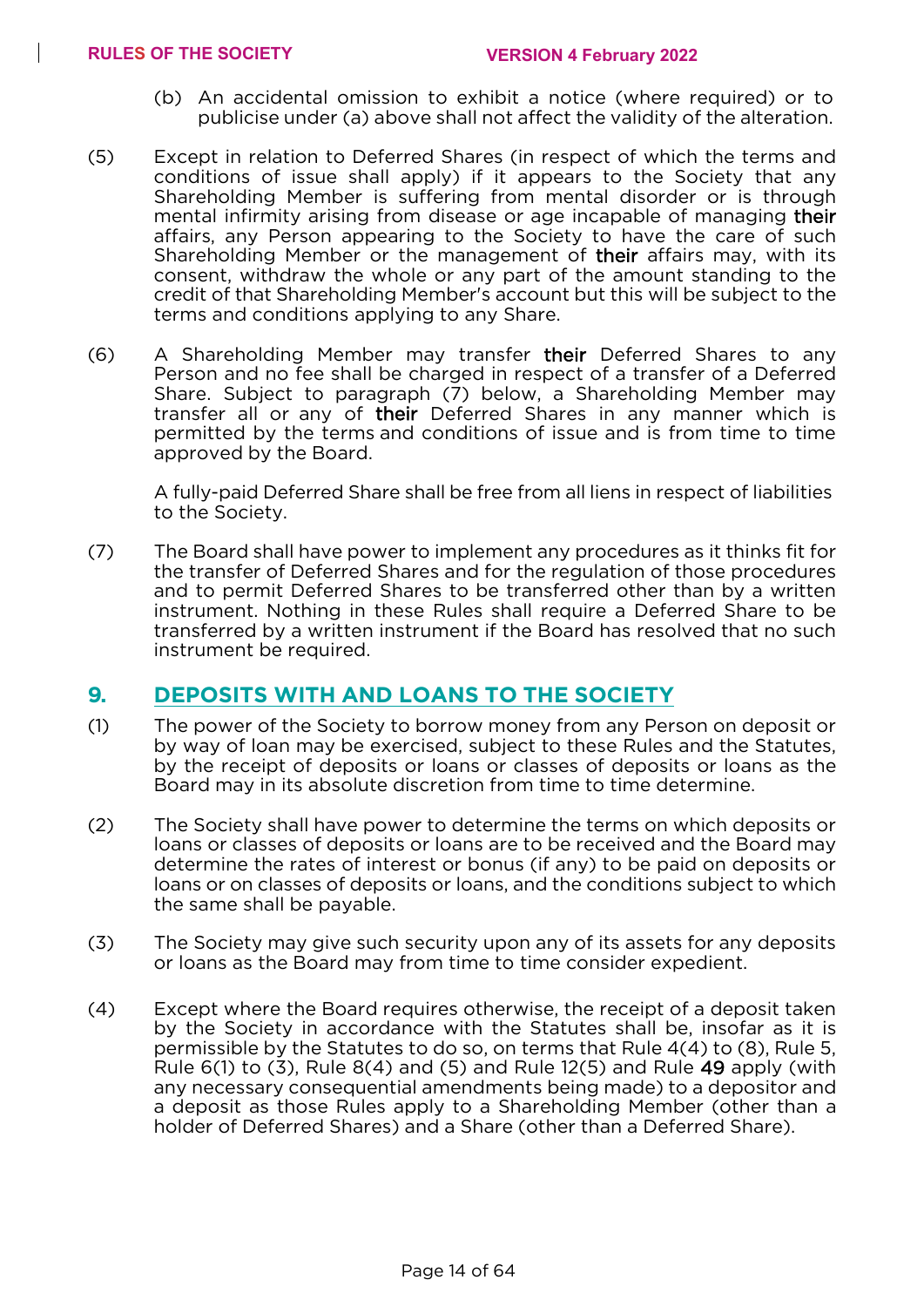### **10. LENDING**

The Society may lend money, with or without security, upon such terms and conditions as the Board may determine from time to time, subject to the Statutes, the Memorandum and these Rules, and may suspend, reduce or waive any repayment of principal, or the payment of interest, or other payment on such terms and from such date (whether then already past or not) as the Society may think proper.

#### **11. REPAYMENT OF MONEY OWED TO THE SOCIETY**

If a Person wishes to repay the whole or any part -

- (a) of a Mortgage Debt, or
- (b) of any sum owing,

before the time agreed, they may do so in accordance with the terms on which the money was lent and in the case of a repayment in full they shall pay to the Societythe Mortgage Debt and all sums owing under the terms of the mortgage.

#### **12. DIRECTION AND MANAGEMENT**

- (1) The business of the Society and any business that the Society proposes to carry on shall be under the direction of a Board of Directors consisting of not more than 9 nor (subject to the provisions of Rule 25(6)) less than 5 Members and the Board may from time to time resolve the number who together shall constitute the Board within these limitations.
- (2) The Board may exercise all those powers of the Society that are not, by the Statutes or by these Rules, required to be exercised by the Society in general meeting.
- (3) No Rule or alteration to a Rule made by the Society in general meeting shall invalidate any act of the Board prior to the date on which the Rule or alteration takes effect that would have been valid if that Rule or alteration had not been made.
- (4) Without prejudice to the generality of the foregoing paragraphs (1), (2) and (3), the Board –
	- (a) shall ensure the direction and management of all affairs and business of the Society by a sufficient number of Individuals fit and proper to be Directors or other Officers, in their respective positions, with prudence and integrity, in the best interests of the Society, in accordance with the Statutes, the Memorandum and these Rules,
	- (b) may appoint, and terminate the appointment of, any Members of the Society as members of a local board with such powers, duties, discretions and authorities as the Board may at any time delegate to that board but so that -
		- (i) each Director shall be a member ex officio of any such local board but no Director shall receive any remuneration by reason of their being an ex officio member of such local board,
		- (ii) two members of a local board shall form a quorum, and
		- (iii) no Member shall be eligible for appointment to, or continue as a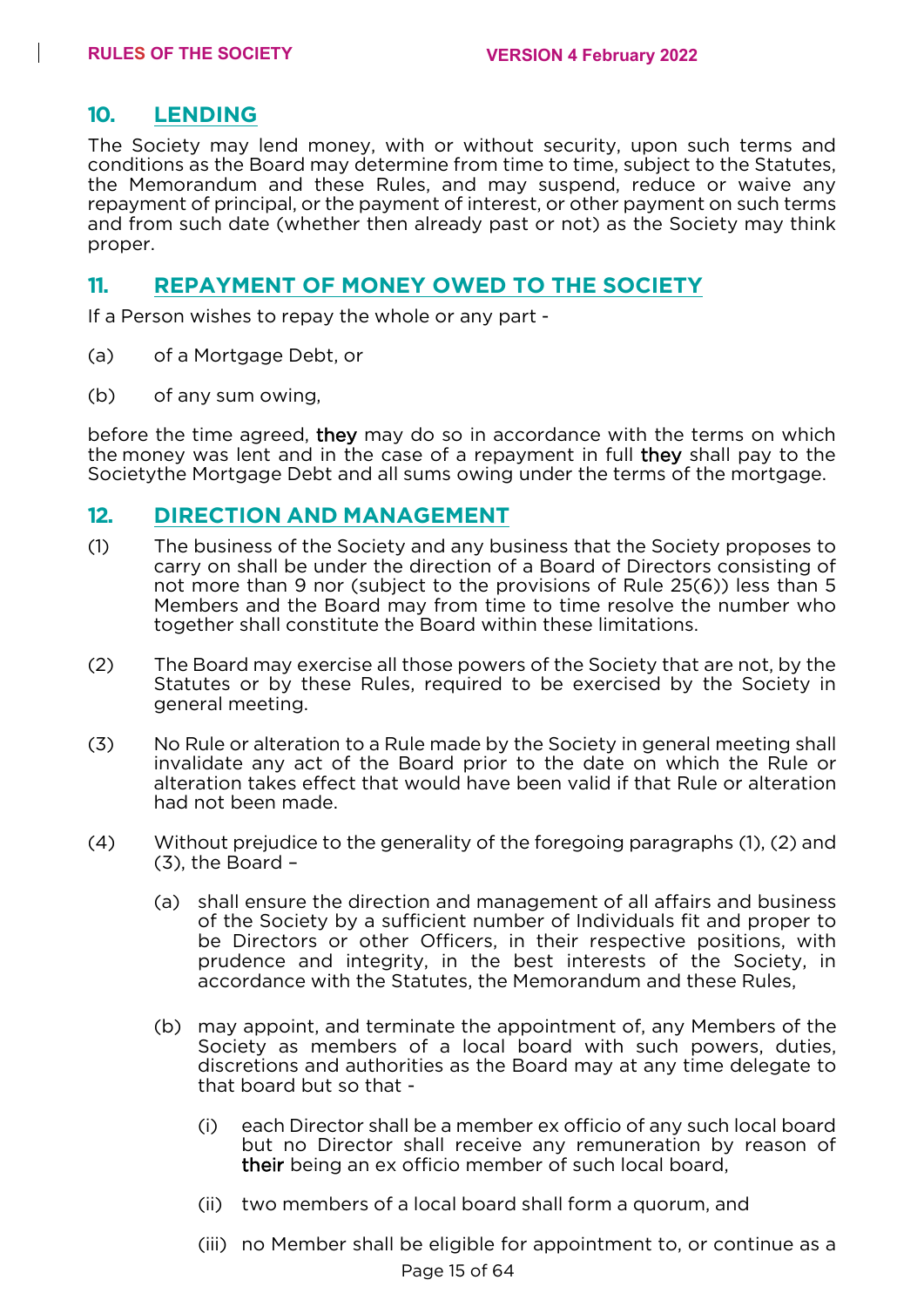member of, any local board unless they shall have a Shareholding in their own right of not less than £1,000.

- (c) may, without prejudice to the generality of the foregoing subparagraph (b)(i), remunerate out of the funds of the Society, andpay the reasonable expenses and any professional and other fees of, the members of any local board,
- (d) may pay out of the funds of the Society the expenses of the Society and such sums as the Board may deem necessary or expedient to be paid in the interests of the Society, but no Director (other than a holder of any executive office) shall receive any payment save as is authorised by these Rules,
- (e) may make, vary or revoke regulations for the conduct of its meetings and all affairs and business of the Society, provided that the same are not inconsistent with the Statutes, the Memorandum and these Rules,
- (f) may authorise the use of all forms, instruments and other documents that it may deem necessary for the proper conduct of the business of the Society,
- (g) may delegate any of its powers, duties, discretions and authorities relating to the business of the Society to -
	- (i) one or more Directors,
	- (ii) committees consisting of such Director or Directors, other Officer or Officers and/or employee or employees as it thinks fit,
	- (iii) one or more Officers or employees

provided that where the powers of the Board are delegated to a committee pursuant to (ii) above, the Board may make, vary or revoke without notice regulations for the membership of the committee and the conduct of its meetings (including but not limited to the quorum).

The Board may also, by power of attorney or otherwise, appoint a Person or Persons to be the agent of the Society and may delegate to such Person or Persons any of its powers, duties, authorities or discretions for such purposes, for such time and on such terms and conditions (including as to remuneration) as it thinks fit. The Board may grant the power to sub-delegate and may retain or exclude the right of the Board to exercise the delegated powers, duties, authorities or discretions collaterally with the agent. The Board may at any time revoke or alter the terms and conditions of the appointment or delegation.

(5) The Board may demand payment or reimbursement from any Person in respect of any cost, expense or liability that the Society may incur directly resulting from any act, default or neglect of such Person, or the carrying out of tasks considered by the Board to be outside the normal servicing of that Person's account.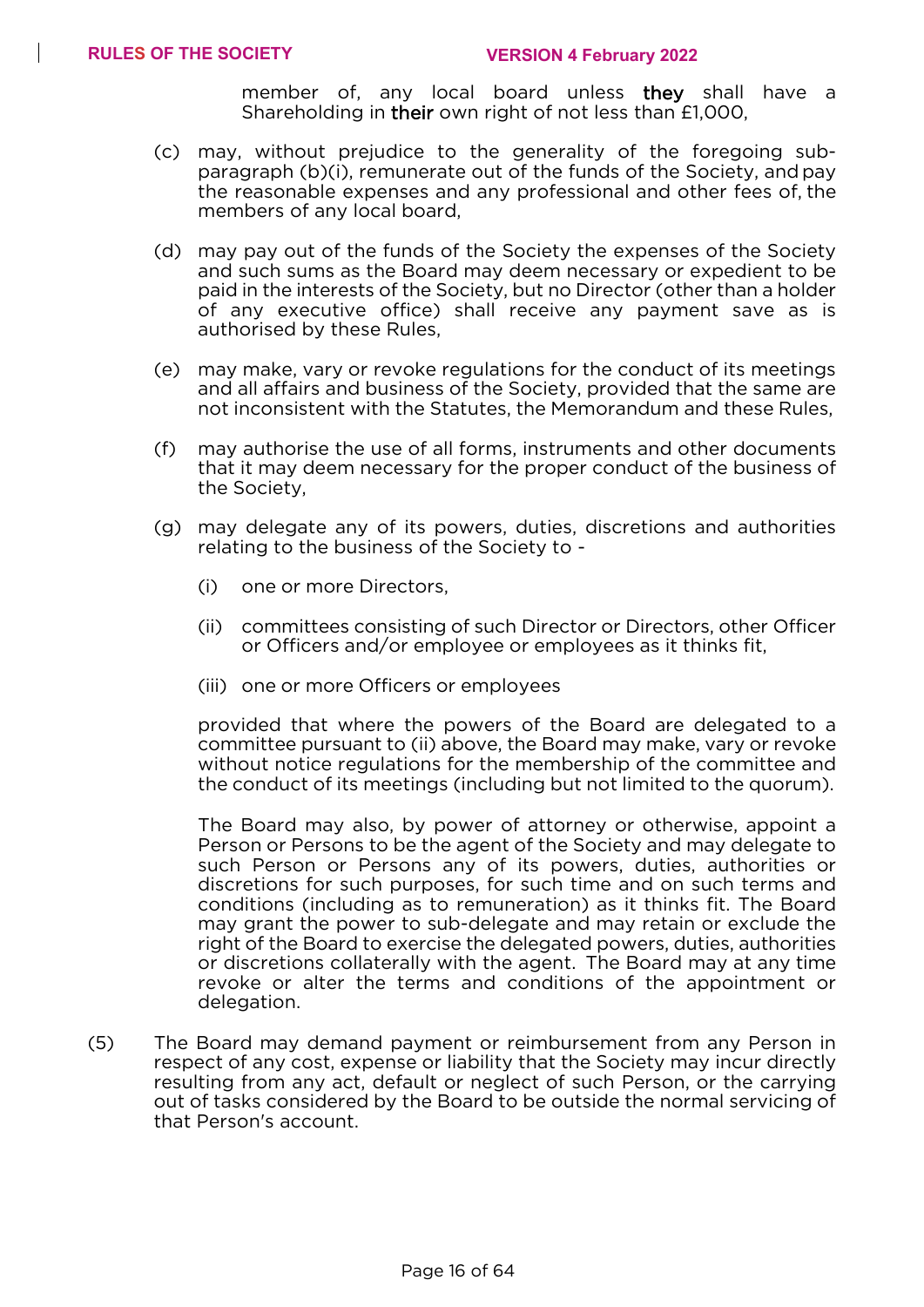(6) The Board may determine and from time to time publish the policy of the Society in relation to the Periodic Distributions on any Core Capital Deferred Shares, which may include an expectation of future Periodic Distributions having regard to the ongoing profitability and long term viability of the Society, the need for the Society to ensure that it has adequate capital resources and such other factors as the Board considers appropriate. The policy must provide that any such expectation (if given) is indicative only and not legally binding on the Society and that Periodic Distributions may be paid at the absolute discretion of the Board. Periodic Distributions may be paid either out of profits made by the Society in the relevant Financial Year or, subject to applicable law and regulation, out of the reserves of the Society available for distribution.

### **13. ELIGIBILITY AND ELECTION OF DIRECTORS**

- (1) No Individual shall be elected or appointed as a Director unless
	- (a) Their election or appointment complies with any binding requirement of the Statutes regarding the age of a Director at the time their election or appointment takes effect,
	- (b) they are qualified under Rule 14 at the date of their election or, in the case appointment under Rule 25, the date of their appointment,
	- (c) they are not a minor,
	- (d) such Individual maintains in their own right a Shareholding with the Society of an amount not less than £1,000, and
	- (e) (except in the case of appointment under Rule 25, or nomination under paragraph (12) below, or where a Director retires under Rule 26), a nomination form in the form required by the Society, signed by not less than 50 Members who comply with the requirements of paragraph (4) below, has been delivered at the Principal Office. A nomination may be made at any time but, if made after the end of the Financial Year preceding the Annual General Meeting at which the vacancy in respect of which they are nominated is to be filled, the nomination shall be carried forward (unless the candidate otherwise requires) as a nomination for the next election of Directors at the next Annual General Meeting.
- (2) The nomination form shall contain the full name, address, age and occupation of the Individual nominated, and their consent to be so nominated. The nomination form shall also –
	- (a) give the full names and addresses of the Members proposing the individual's nomination; and
	- (b) identify, in relation to each such Member, a share or mortgage account, or a holding of Deferred Shares, which will evidence the fact that the Member fulfils the condition set out in paragraph 4(a) below, and one or other of the conditions set out in paragraph 4(b) below.

If the Board wishes to object to a nomination form by virtue of any of the requirements of this Rule 13(2) not being met, it must do so within 14 days of the form being delivered to the Principal Office under Rule 13(1)(e).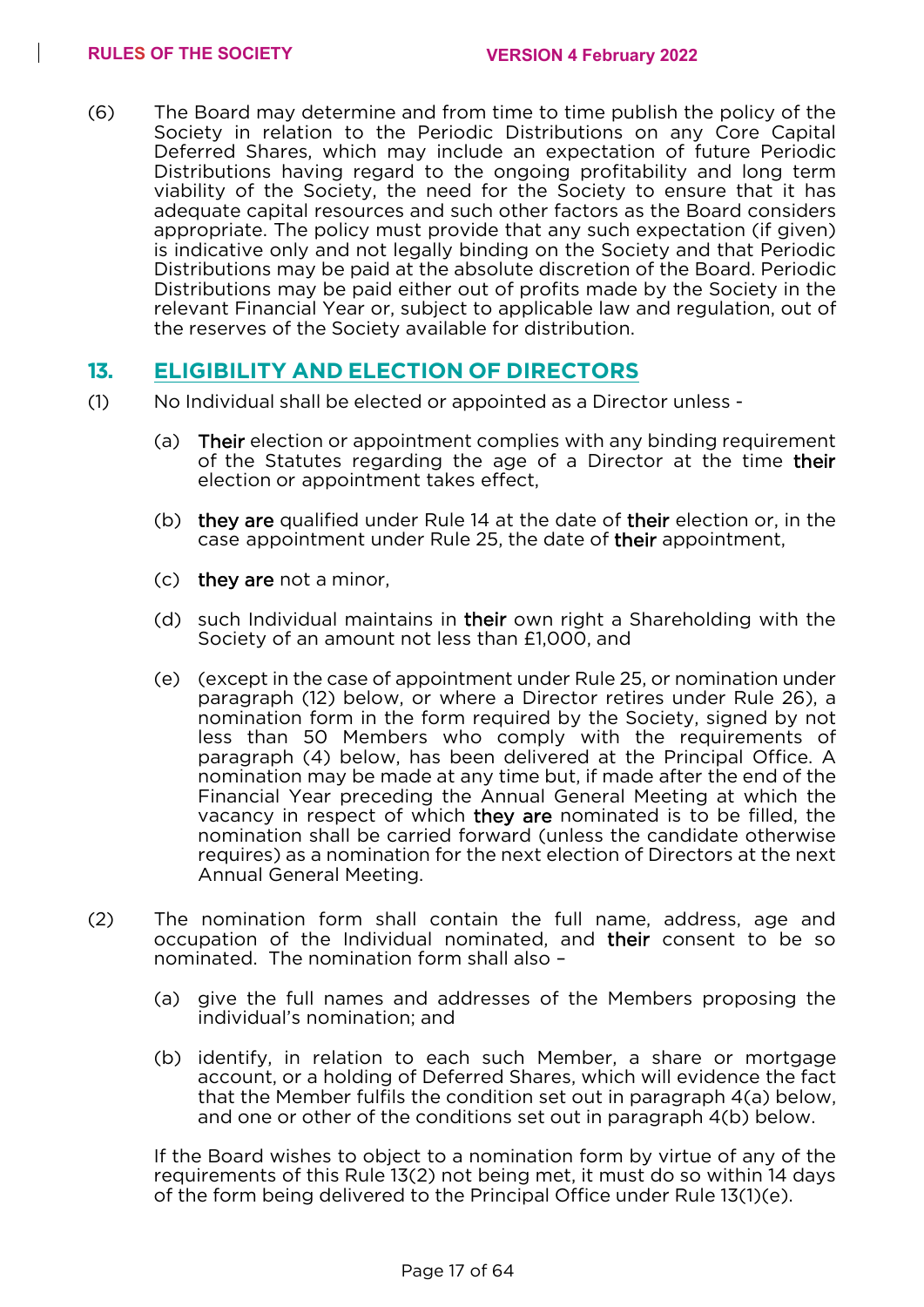- $(3)$  In exercise of its duties pursuant to Rule  $12(4)(a)$ , the Board may require any Individual nominated for election as a Director to supply in writing in such form as the Board may specify, evidence as to their qualifications, financial and managerial experience, creditworthiness, competence and character and to complete in draft any form or questionnaire that, if elected, they would be required to submit to any regulatory authority in accordance with the Statutes.
- (4) The requirements with which a Member must comply in order to be eligible to nominate an Individual as a Director are as follows -
	- (a) They must have been a Member for not less than 2 years before the dateof nomination, and
	- (b) either
		- (i) if they claim eligibility as a Shareholding Member, they must hold atthat date Shares to the value of not less than £100, or
		- (ii) if they claims eligibility as a Borrowing Member, they must owe at that date a Mortgage Debt of an amount not less than £100,

and, at all times during that period of 2 years, they must have beensuch a Shareholding Member or such a Borrowing Member, and

(c) They must not be a minor at that date.

and for the purposes of paragraph (4)(a) above, the holder of a Deferred Share shall be treated as being a Member from the date on which such Member's name is entered in the Deferred Shares Register as the holder of that Deferred Share.

- (5) An Individual duly nominated for election as a Director shall deposit £250 with the Society not later than one week after the end of the Financial Year referred to in paragraph (1)(e) above, and an Individual so nominated who fails to lodge the required deposit money with the Society within the time required by this paragraph shall not be eligible for election.
- (6) An Individual duly nominated for election as a Director may furnish the Society with an election address or a revised election address and the Society shall be under a duty to send a copy of the address or revised address to each Member entitled to vote in the election if -
	- (a) the address or revised address does not exceed 500 words,
	- (b) the Society is furnished with the address or revised address before the end of the Financial Year referred to in paragraph (1)(e) above,
	- (c) publicity for the address or revised address is not likely to diminish substantially the confidence in the Society of investing members of the public,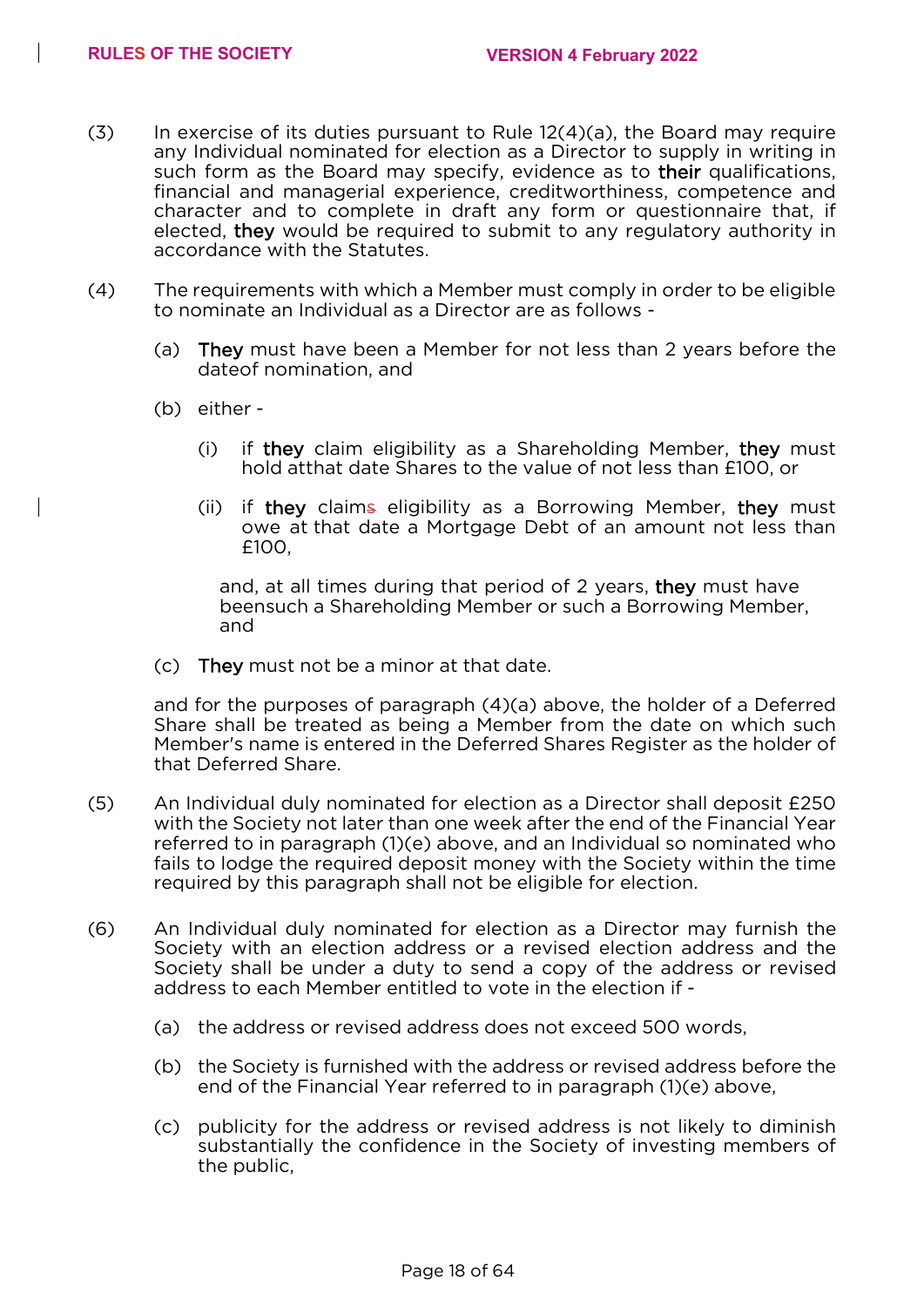- (d) the right conferred by this paragraph on the Individual seeking election is not being abused to seek needless publicity for defamatory matter or for frivolous or vexatious purposes, and
- (e) the address or revised address relates directly to the affairs of the Society,

and the Regulator shall hear and determine any dispute arising from subparagraph (c) above.

- (7) Any Individual nominated for election as a Director may withdraw their name only by delivering a written notice of their withdrawal addressed to the Secretary at the Principal Office not later than 28 days after the end of the Financial Year during which their nomination was delivered at the Principal Office. In the event of such withdrawal the Board shall decide within one month after the date on which the Society received notice of their withdrawal whether all or any part of any deposit lodged by that person under paragraph (5) above shall be forfeited or returned to him.
- (8) Elections of Directors shall be conducted either on a poll taken at the Annual General Meeting or, if the Board so determines, by postal ballot or electronic ballot (conducted in accordance with Rule 41) of the Members conducted during that part of the Financial Year which precedes the date of the Annual General Meeting. If an election is conducted by postal ballot or electronic ballot the following provisions of this Rule shall apply to the ballot by making any necessary consequential amendments.

Where Directors are to be elected at the Annual General Meeting, a form for the appointment of a proxy shall be sent to each person entitled to notice of the meeting. Subject to paragraph 10(c) below, the vacancies shall be filled by those candidates obtaining the most votes in their favour. The Persons entitled to vote in an election of Directors are those Members who, on the voting date, are entitled to vote on an Ordinary Resolution.

The following provisions of this Rule shall apply to the poll -

- (a) the voting papers shall include the number of vacancies on the Board, the full names of all the candidates and any declarations required by the Statutes,
- (b) subject to paragraph (a) above, the Board shall prescribe or approve the form of the voting paper and may include such other declarations and denoting of retiring Directors as it thinks fit,
- (c) the voting shall be effected by the placing of an X after the names of the candidates for whom the votes are to be cast,
- (d) the voting paper shall be void if a Member votes for more candidates than there are vacancies to be filled.
- (9) If on the election of Directors there are more candidates than vacancies to be filled by the election, each Member entitled to vote in the election -
	- (a) shall have one vote in respect of every vacancy, but
	- (b) cannot be required to cast all or any of their votes.
- (10) If on the election of Directors there are not more candidates than vacancies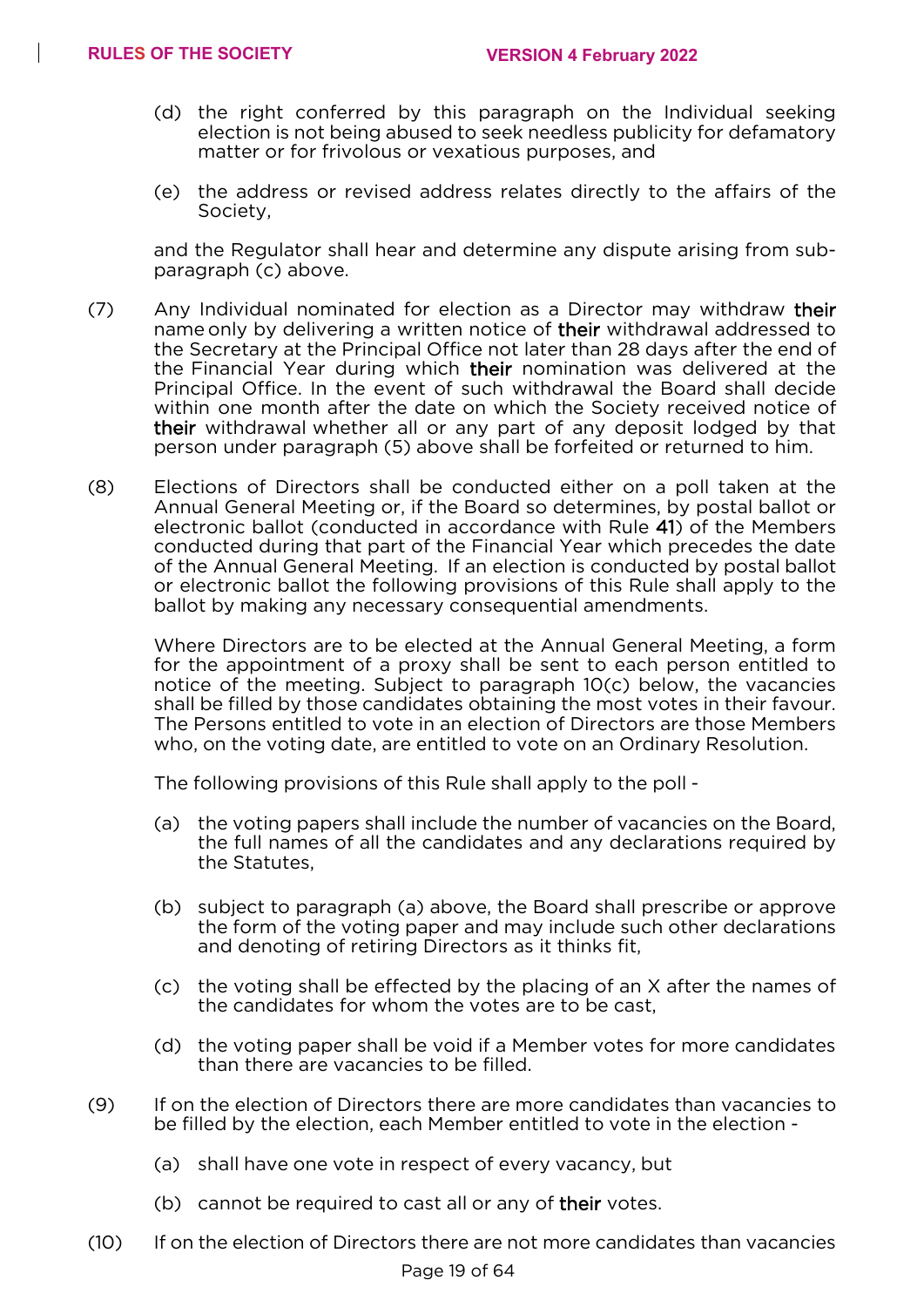to be filled by the election -

- (a) each Member entitled to vote in the election shall have one vote in respect of every candidate, but cannot be required to cast all or any of their votes,
- (b) each vote shall be capable of being cast either for or against the candidate concerned, and
- (c) a candidate shall be elected if, and only if, more votes are cast for him than against him.
- (11) Within 14 days after the date of the election the Society shall return to an Individual who -
	- (a) has been nominated for election as a Director, but
	- (b) has not been elected,

the deposit money lodged by him under paragraph (5) above if, but only if, they secured not less than -

- (i) 5 per cent of the total number of votes cast for all the candidates in the election, or
- (ii) 20 per cent of the number of votes cast for the candidate who has been elected with the smallest number of votes,

whichever is the smaller, and the Society shall also return within a like period to a Member who has been nominated for election as a Director, and who has been elected as such, the deposit money so lodged by him.

- (12) If a vacancy arises on the Board after the last day of the Financial Year and before the conclusion of the Annual General Meeting held in the succeeding Financial Year for any reason including the death, disqualification or resignation of any retiring Director who was seeking re-election the Board may either –
	- (a) without giving notice under Rule 33 substitute in that Director's place some other Member who has filled the vacancy under Rule 25 and who is at the date of that meeting -
		- (i) of an age such that no breach occurs of any binding requirement of the Statutes regarding the age of a Director, and
		- (ii) not a minor, and
		- (iii) qualified under Rule 14

to take the place of such retiring Director as a candidate for election and such Member shall be deemed to be a retiring Director, or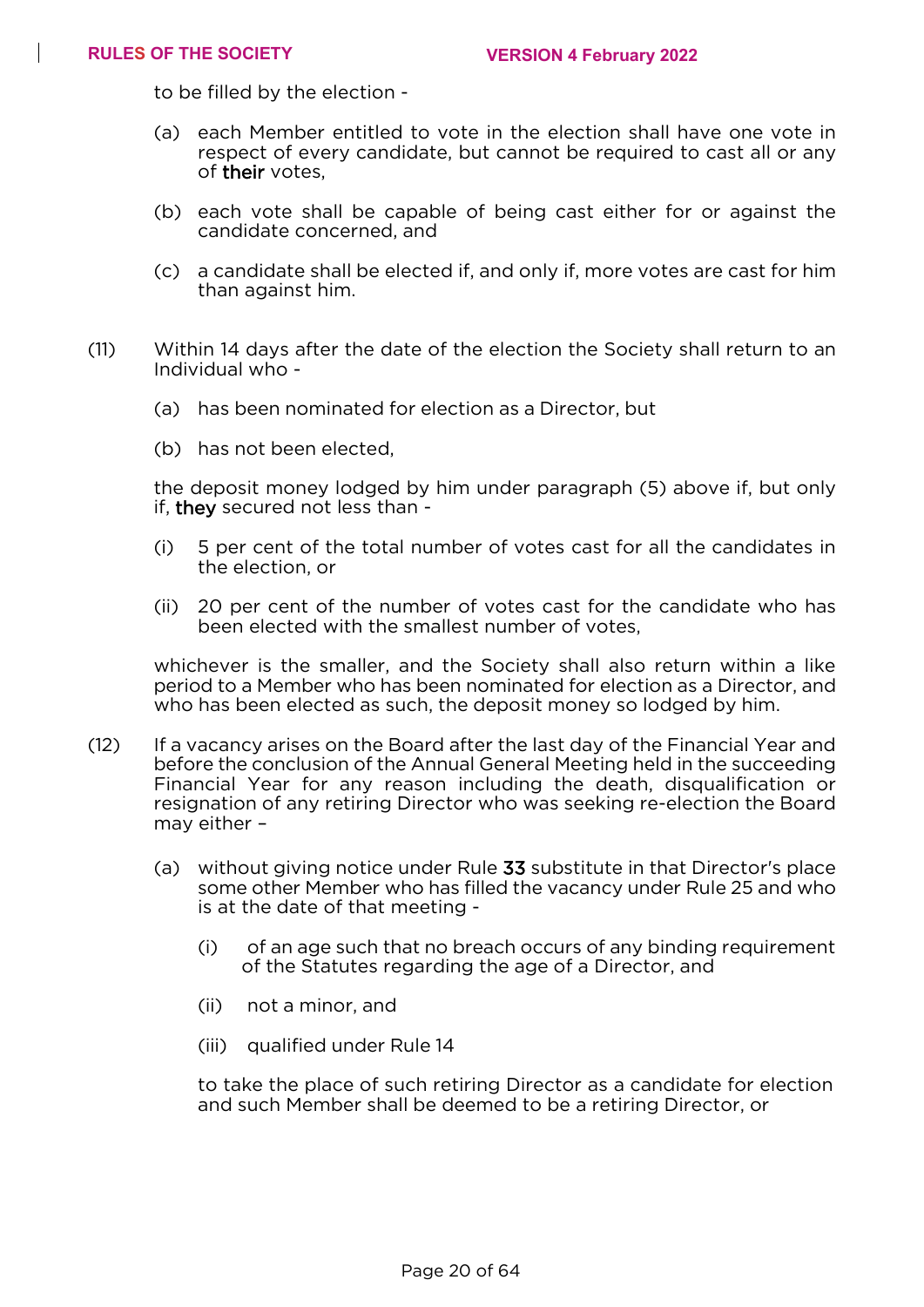(b) reduce the number of vacancies to be filled at the Annual General Meeting by one in respect of each such event and any remaining vacancy on the Board shall be and become a vacancy which the Directors have power to fill under Rule 25.

#### **14. QUALIFICATION OF DIRECTORS**

The qualification of a Director shall be that they hold in their own right a Shareholdingto the value of not less than £1,000.

#### **15. APPOINTMENT OF CHAIR AND VICE-CHAIR**

- (1) At its first meeting after every Annual General Meeting the Board shall elect from its number a Chair and if thought fit a Vice-Chair who shall, subject to paragraph (3) below, hold office until the commencement of the first meeting of the Board held after the next Annual General Meeting unless either shall cease in the meantime to be a Director or shall resign theoffice. The Chair shall preside at all meetings of the Board at which they are present and in the absence of the Chair the Vice-Chair shall take their place.
- (2) If the Chair and the Vice-Chair, if any so elected shall both be absent from a meeting of the Board or shall both decline to act as Chair, the Directors present at that meeting shall elect a Director to be Chair for the purposes of that meeting.
- $(3)$  The Board may at any time remove the Chair or the Vice-Chair if any from office.
- (4) The Board shall fill from its number any casual vacancy (whether or not arising from the exercise of its power under paragraph (3) above) in the office of Chair or Vice-Chair and a Chair or Vice-Chair so elected shall, subject to paragraph (3) above, hold office until the commencement of the first meeting of the Board held after the next Annual General Meeting unless they shall cease in the meantime to be a Director or shall resign the office.

#### **16. MEETINGS OF DIRECTORS**

- (1) The Board shall meet for the despatch of business as often as it shall find necessary and 4 Directors present at any Board meeting shall, subject only to the provisions of Rule 25(6), form a quorum.
- (2) Questions arising at a meeting shall be resolved by a majority of votes and, in the case of an equality of votes, the Chair of the meeting shall have a second or casting vote.
- (3) A Director may, and the Secretary at the request of a Director shall, call a meeting of the Board.
- (4) This paragraph applies to any Board meeting, other than one at which it is intended to move a resolution of the kind specified in Rule 24(2). Where this paragraph applies, notice of a Board meeting shall be deemed to be duly given to a Director if: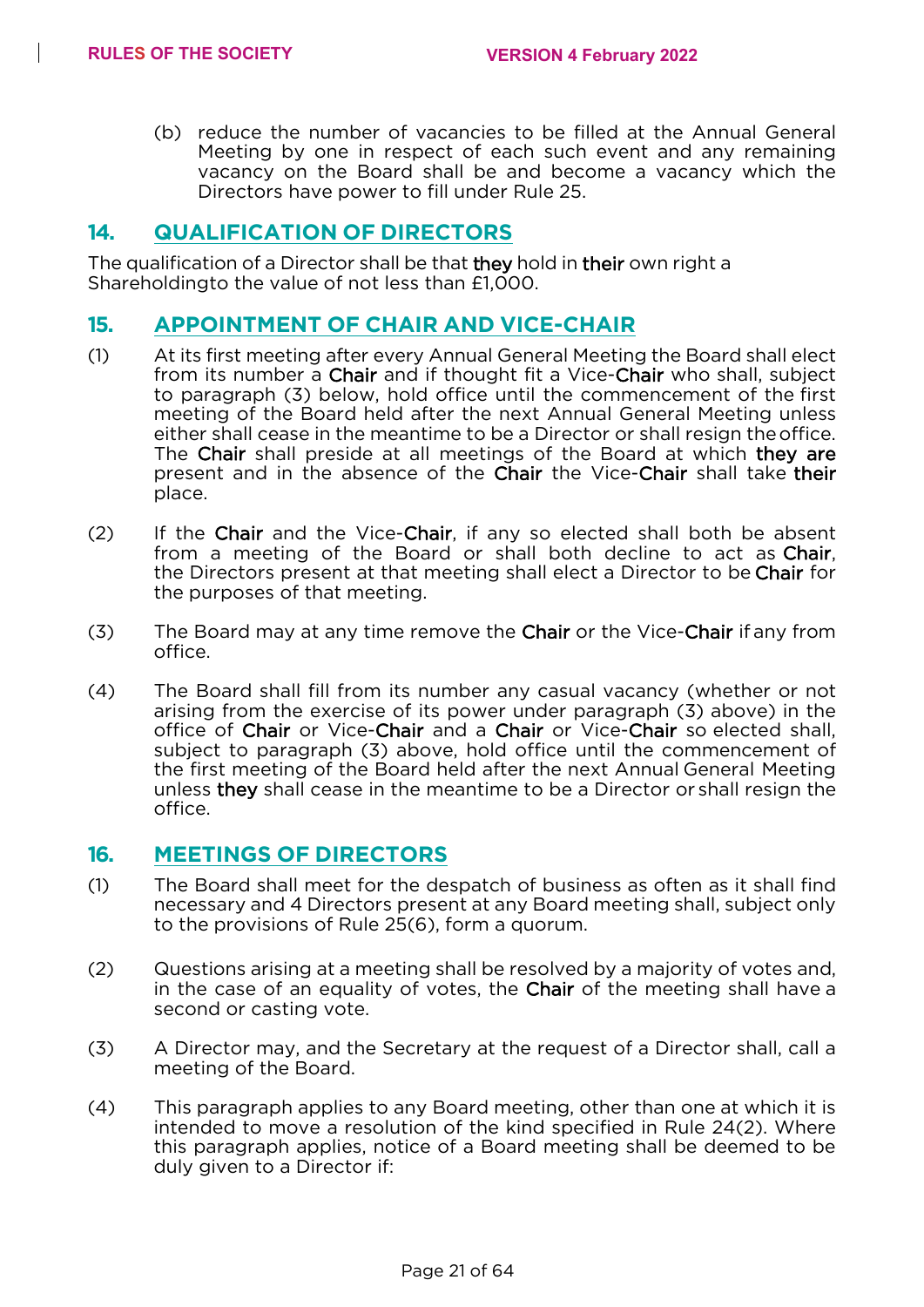- (a) it is given to him personally or by word of mouth; or
- (b) it is given to him by electronic means at an electronic address which they have supplied to the Society for the purpose; or
- (c) it is sent in writing to their last known address within the United Kingdom or any other address within the United Kingdom which they have supplied to the Society for the purpose.

It shall not be necessary to give notice of a Board meeting to a Director who is absent from the United Kingdom unless the Director has notified the Society in writing of an address in the United Kingdom or an electronic address at which notice of such meetings is to be given to him when they are absent from the United Kingdom. A Director may waive the requirement that notice of any Board meeting be given to him, either prospectively orretrospectively.

- (5) A notice given under paragraph (4) above shall state the business to be transacted at the meeting.
- (6) Subject to paragraphs (1) to (5) above and the approval of the Chair of the meeting, all or any members of the Board, or any committee of the Board, or any local board, may participate in a meeting of the Board, or that committee, or local board, by means of a conference telephone or any other communications equipment which allows all Individuals participating in the meeting to hear, or both see and hear, each other. An Individual so participating shall be deemed to be present in person at the meeting and shall be entitled to vote or be counted in a quorum accordingly. Such a meeting shall be deemed to take place where the largest group is assembled or, if there is no such group, where the Chair of the meeting is present.

#### **17. MINUTES**

The Board shall cause minutes to be taken of all proceedings at all meetings of the Society, of the Board, of any committee and of any local board. Any such minutes of any meeting if purporting to be signed by the Chair of that meeting or by the Chair of the next succeeding meeting (or in the case of any Annual General Meeting or Special General Meeting, by the Chair at a Board meeting followingthe relevant general meeting) shall be conclusive evidence without any further proof of the facts stated in those minutes.

#### **18. VALIDITY OF ACTS**

(1) All acts done by the Board, or any committee, or any local board, shall be valid even though it might afterwards be discovered that there was some defect in the constitution of the Board, or committee, or local board, or in the election, or re-election, or appointment, of any member of the Board, or committee, or local board, or Individual acting as such. Likewise, such acts shall not be invalidated by reason of the fact that any Individual acting in such capacity was disqualified from holding office, or was not entitled to vote.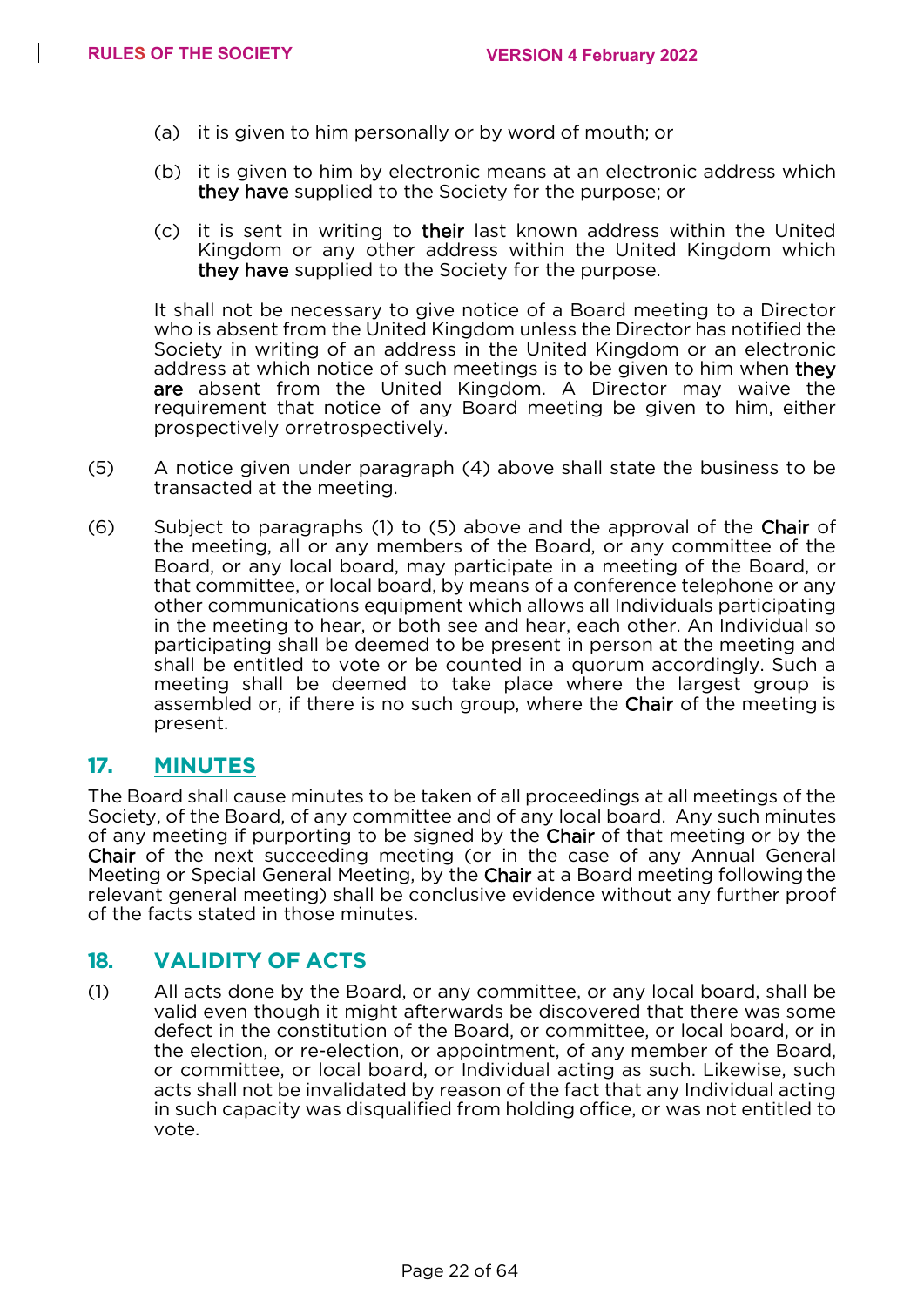(2) A resolution in writing signed by all the members of the Board or of a committee of Directors or any local board shall be as valid and effectual as if it had been passed at a meeting of the Board or (as the case may be) a committee of Directors or any local board duly convened, constituted and held and may consist of several documents (which may be or include Electronic Communications) in a like form each signed by one or more Directors or (as the case may be) members of the local board.

#### **19. REMUNERATION AND EXPENSES OF DIRECTORS**

- (1) The annual remuneration of the Directors as members of the Board (exclusive of any remuneration paid in respect of executive duties) shall be paid at a rate to be determined by the Board from time to time but not exceeding 8 pence per one hundred pounds of total assets of the Society as at the first day of the Financial Year in which payment is made. This remuneration shall be divisible among the Directors in such proportion as may be agreed among them by a majority decision and, in default of agreement, in equal shares.
- (2) In addition to such remuneration, any Director may be paid such reasonable travelling, accommodation and other expenses as they might incur while attending Society business with the approval of the Board. They may also, by resolution of the Board, be paid for professional or other work done byhim on behalf of the Society in addition to their usual services as a Director.

#### **20. OFFICES OF PROFIT**

- (1) A Director may hold any office or place of profit with the Society (other than the office of auditor or valuer) simultaneously with their office of Director and may be appointed by the Board to an office or place of profit with anybody corporate in which the Society is, or will be, interested.
- (2) A Director so appointed to an office or place of profit with a body corporate in accordance with paragraph (1) above shall disclose to the Board any benefit they derive from any such office or place in the FinancialYear in which it is received.
- (3) A Director, notwithstanding their interest, may be counted in the quorum present at any meeting at which they or any other Director is appointed to hold any office or place of profit with the Society or with anybody corporate in which the Society is, or will be, interested or at which the terms of any such appointment are arranged. They may vote on any such appointment or arrangement other than their own appointment or the arrangement of the terms of that appointment.

#### **21. INTEREST IN CONTRACTS**

- (1) Subject to a Director's complying with the provisions for the time being of the Statutes that -
	- (a) require him to declare to the Board any direct or indirect interest they might have, or be treated as having in any contract to which the Society is a party,
	- (b) prohibit particular contracts,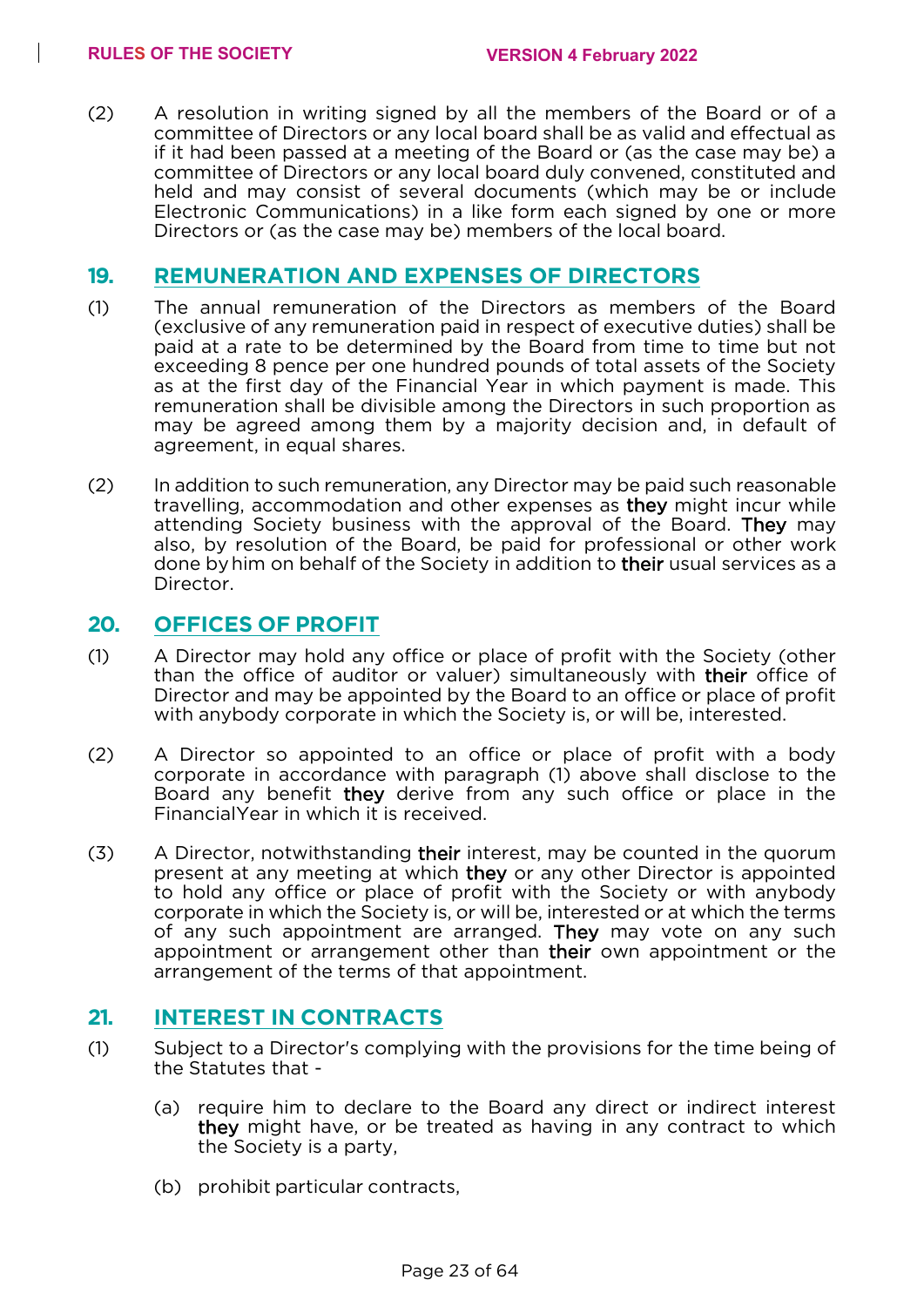- (c) require a contract to be approved by a resolution of a general meeting, or
- (d) require him to furnish to the Society particulars of any related business,

They may enter into or be interested, whether directly or indirectly, in contracts with the Society and shall not be disqualified from office as a result of their interest, nor shall they be liable to account to the Society for any profit arising out of any such contract to which they are a party or in which they are interested by reason of their being at the same time a Director.

- (2) Except as required by Rules 19(1) and 29(5), no Director may vote as a Director in regard to any contract, or proposal for a contract, in which they are interested, whether directly or indirectly, or upon any matter arising out of it. If they shall so vote, their vote shall not be counted nor shall they be reckoned in estimating a quorum when any such contract, or proposal fora contract, is under consideration.
- (3) Notwithstanding anything contained in this Rule, the prohibition contained in the foregoing paragraph (2) may at any time or times be suspended or relaxed to any extent by resolution at a general meeting of the Society.
- (4) In this Rule the term "contract" includes any transaction or arrangement. For the avoidance of doubt, the word "interest" in this Rule does not include any interest a Director may have as a director of a connected undertaking of the Society or as a Member.

#### **22. APPOINTMENT OF OFFICERS, EMPLOYEES AND OTHERS**

- (1) The Board shall appoint and may terminate the appointment of the Chief Executive and the Secretary.
- (2) The Board may also
	- (a) appoint and terminate the appointment of a Manager and such employees, advisers, bankers and agents as the Board may at any time determine,
	- (b) appoint under this Rule more than one Individual to any office or place of profit with the exception of the offices of Chief Executive and Secretary,

and may require from any Person appointed under this Rule such guarantees as in its judgment shall appear necessary.

(3) The powers and duties of Persons appointed under this Rule shall be those given them from time to time by the Board which may pay them such salaries, wages, remunerations, fees, commissions and bonuses (whether or not section 67 of the Building Societies Act 1986 would otherwise apply to such commissions or bonuses but not so as to contravene sub-section (5) of that section), compensation for loss of office or of employment, fees and other remuneration as it may consider desirable.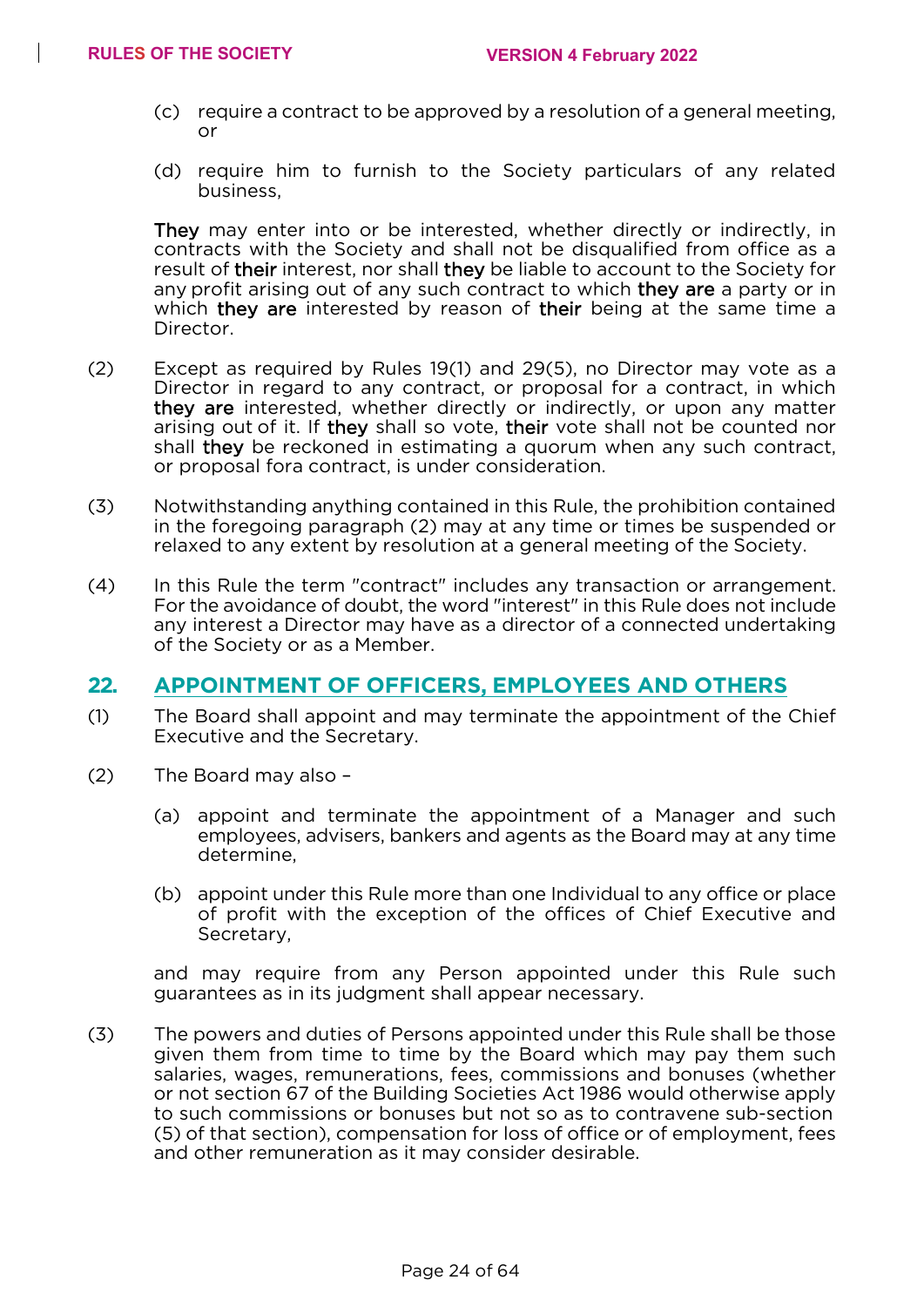#### **23. INDEMNITY TO DIRECTORS, OFFICERS AND EMPLOYEES**

- (1) Every Director, and every other Officer and every employee of the Society shall be indemnified by the Society against any liability in respect of losses, costs, charges, damages and expenses which might arise from, or in the course of, their duties, but not against any such liability as, by virtue of any rule of law or of the Statutes, would attach to him in respect of any negligence, default, breach of duty or breach of trust of which they might be guilty in relation to the Society. They shall, however, be indemnified against any liability incurred by him in defending any proceedings whatsoever, whether civil or criminal, arising out of their duties in relation to the Society in which judgment is given in their favour or in which they are acquitted.
- (2) The Society may make arrangements to provide and pay for insurance in respect of any such indemnity or liability as is mentioned in paragraph (1) above*.*

#### **24. VACATION OF OFFICE AND DISQUALIFICATION**

- (1) A Director shall cease to hold office
	- (a) if they resign their office by notice in writing to the Secretary on the date specified in the notice or, if none, the date that the notice is receivedby the Secretary,
	- (b) if they cease to hold in their own right a Shareholding of not less than £1,000 as prescribed by Rule 14,
	- (c) if they take up a permanent residence outside the UK or European Union,
	- (d) if they are requested in writing by a majority of their co-Directors to resign and a resolution that they have vacated office is thereafter passed at a meeting of the Board by at least a majority of the members of the fullBoard
	- (e) if for more than six consecutive months they absent themself without permission of the Board from meetings of the Board held during that period and the Board passes a resolution that they have vacated office,
	- (f) if they become bankrupt or is sequestrated or compounds or makes any arrangement with their creditors generally,
	- (g) if they are, or might be, suffering from mental disorder and a registered medical practitioner who is treating that person gives a written opinion to the Society stating that they have become physically or mentally incapable of acting as a Director and may remain so for more than three months.
	- (h) upon a resolution of which notice has been given under Rule 34(2)(a) that they shall cease to be a Director passed by a majority of the votescast on a poll at a general meeting,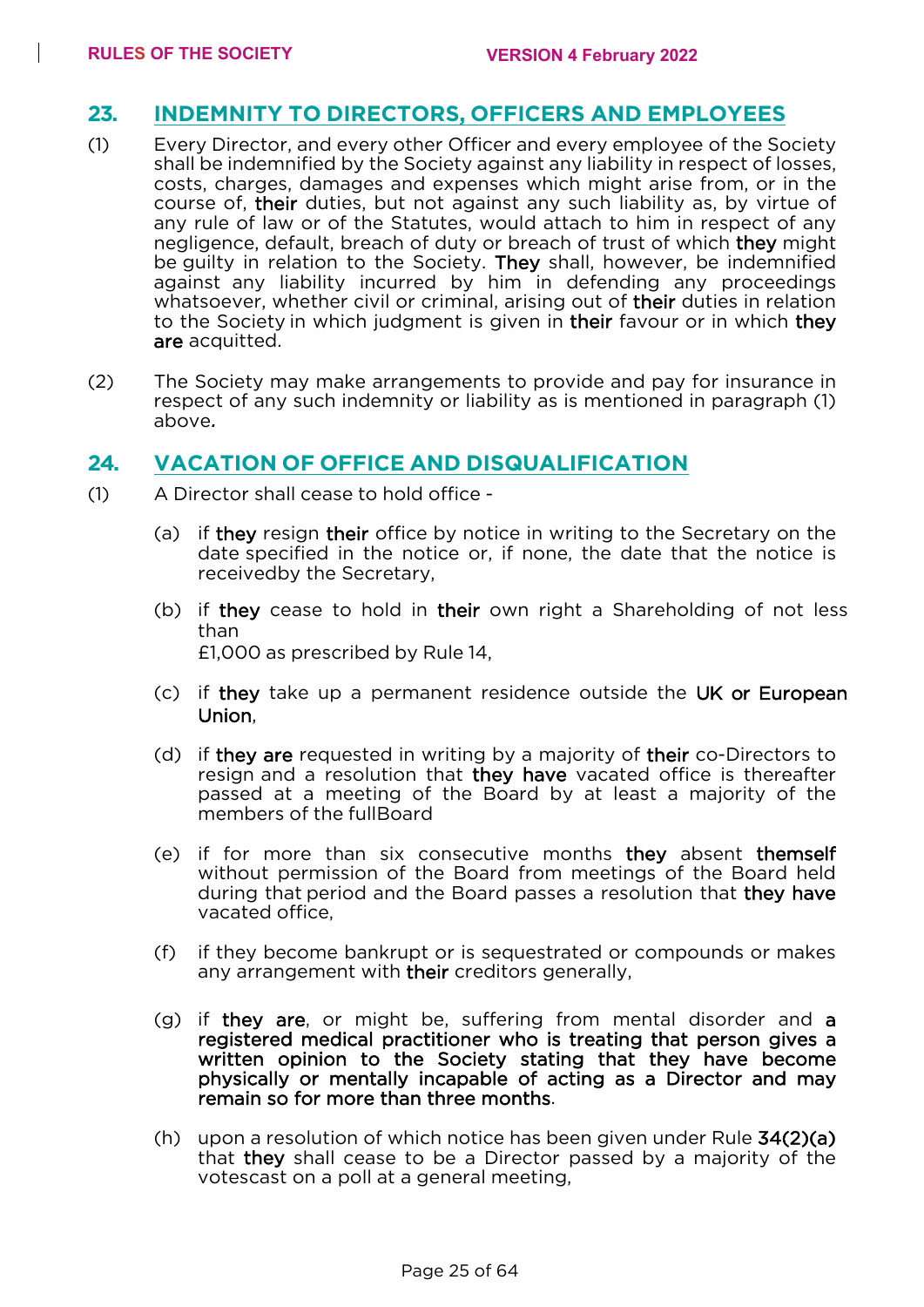- (i) if, whilst a Director of the Society and without the consent of the Board, they accept the office of a director or officer in, or employment by, any other building society or firm which has permission under Part IV of the Financial Services and Markets Act 2000 to accept deposits or enter into regulated mortgage contracts as lender, or any other organisation, company or body deemed by the Board to be in direct competition with the business of the Society,
- (j) They retire at the conclusion of an Annual General Meeting as a result of any binding requirement of the Statutes regarding retirement of a Director by reason of their age,
- (k) if they become prohibited by law from being a Director,
- (l) if they contravene Rule 21(1) by knowingly or recklessly failing to declare an interest and the Board passes a resolution that they have vacated office,
- (m) if the Board passes a resolution that the Director shall vacate office after either of the following has occurred -
	- (i) the Regulator has made it a condition of the Society's continued authorisation that the Director should cease to hold office or has imposed a requirement or made a recommendation that they should cease to hold office
	- (ii) the Director has failed to obtain or maintain any personal authorisation required from the Regulator relevant to the office of Director,
- (n) in the case of a Director who holds executive office, their appointment to such office is terminated or expires and the Board resolves that their office be vacated,
- (2) The Secretary shall give not less than 14 clear days' notice in writing to all Directors of a meeting of the Board at which it is intended to move a resolution regarding vacation of office by a Director. The notice shall set out the proposed resolution and, if all the requirements of this paragraph are not complied with, the resolution, even if passed, shall be of no effect. The provisions of Rule 49(2) shall be deemed to apply to any such notice.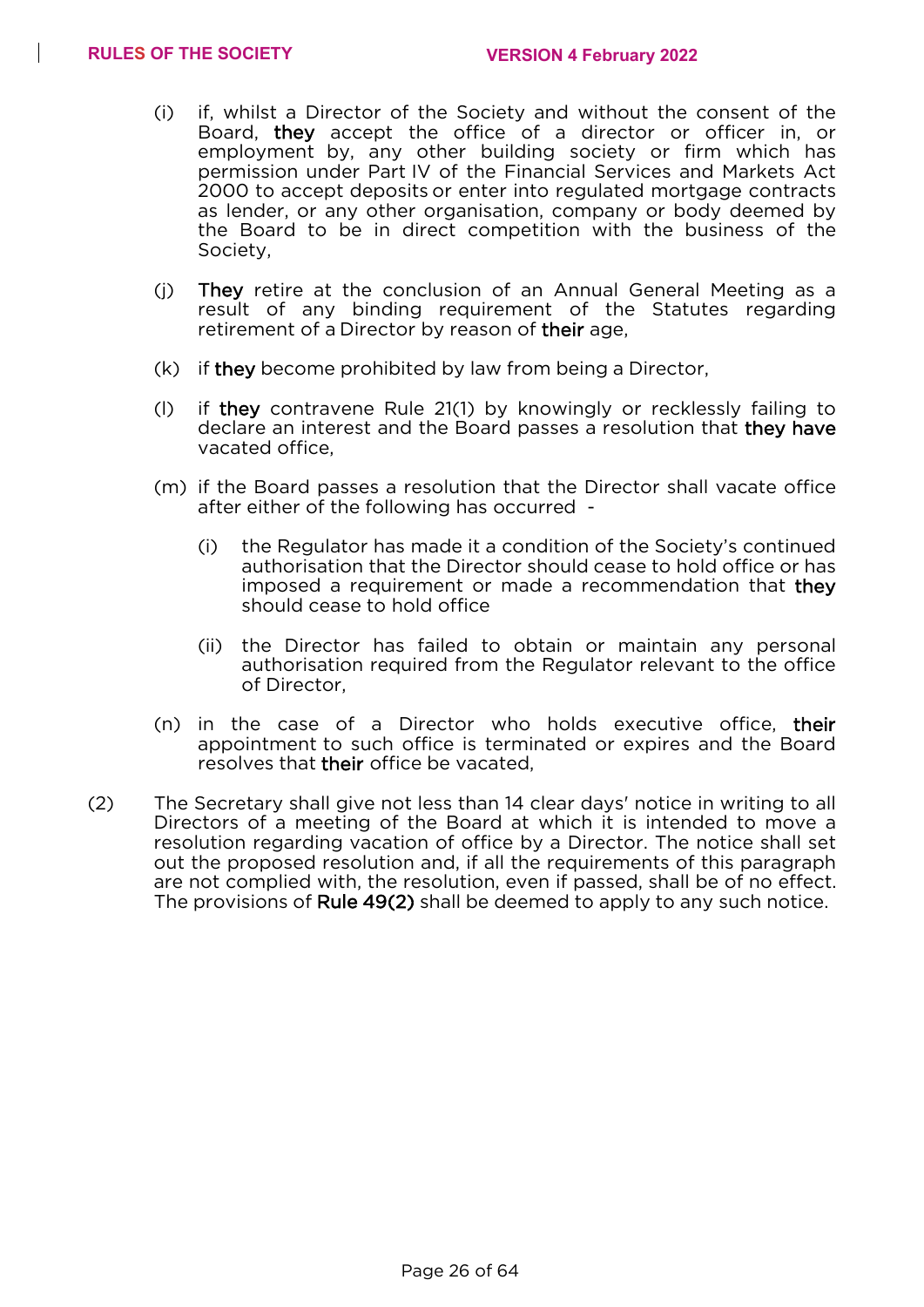(3)

### **25. FILLING OF CASUAL VACANCIES**

- (1) In the case of any vacancy not occasioned by the retirement of any Director by rotation the Board may at any time, and from time to time, appoint an Individual as a Director to fill such vacancy.
- (2) If the Board resolves to increase the number of Directors within the limitations prescribed by Rule 12(1), the Board may appoint an Individual as an additional Director in order to fill any vacancy.
- (3) The Board shall appoint under this Rule only an Individual who
	- (a) appears to it to be fit and proper to be a Director, and
	- (b) is qualified under Rule 13 (as far as that Rule is applicable), and
	- (c) is not an Individual who, having been nominated for election as a Director at any election held within the preceding 12 months, was not elected as a Director.
- (4) A Director appointed under this Rule shall hold office until the conclusion of the Annual General Meeting next following such appointment but, if they are appointed on a date falling within a period commencing with the beginning of the Financial Year and ending with the Annual General Meeting held in that year, they shall (unless otherwise determined by the Board) not retire at that Annual General Meeting but -
	- (a) at the conclusion of the next Annual General Meeting, or
	- (b) at the expiration of the period of 16 months beginning with the date of their appointment,

whichever is the earlier.

- (5) A Director appointed under this Rule and retiring under paragraph (4) above shall be eligible for election without nomination, provided that they are qualified under Rule 14 at the date of the Annual General Meeting at which they retire and is not ineligible by reason of their age on that date.
- (6) Notwithstanding any vacancies on the Board, the remaining Directors may continue to act. If at any time the number of Directors falls below the minimum of 5 prescribed by Rule 12, the Board so constituted, although its members are insufficient to form a quorum, may act by a majority of its members for a maximum period of 6 months but the Chair shall. notwithstanding Rule 16(2), not have a second or casting vote.

#### **26. RETIREMENT BY ROTATION**

(1) In addition to any Director retiring under Rule  $24(1)(i)$  or  $25(4)$  and any Director choosing to retire and stand for re-election, not less than one-third (or the whole number nearest to but not exceeding one-third) of the other Directors or (if their number is greater) all those of the other Directors who have not been elected or re-elected at either of the last two Annual General Meetings shall retire from office at the Annual General Meeting in each year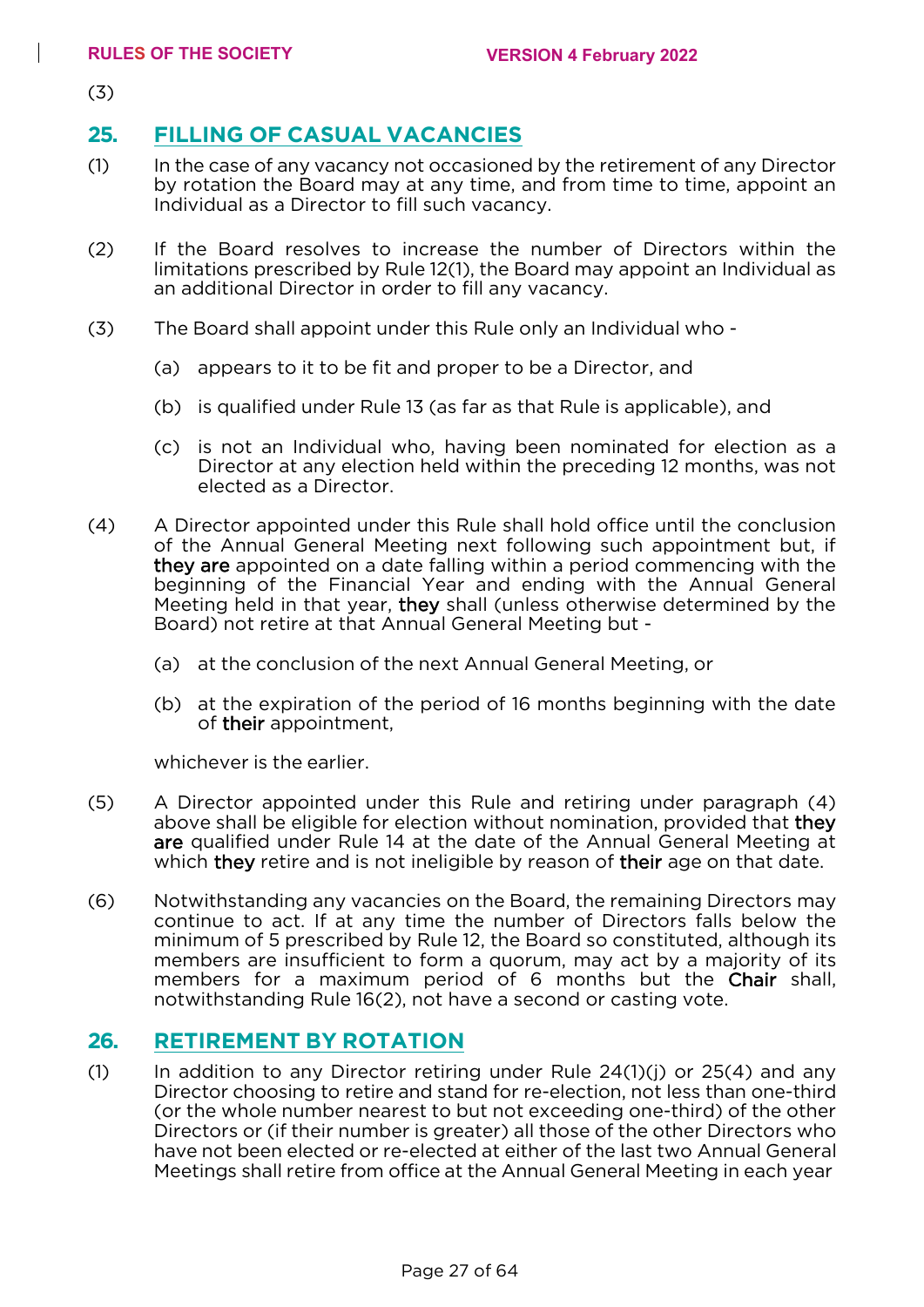- (2) The Directors to retire by rotation in each year shall be those who have been longest in office since their last election but, as between Individuals who were elected or were last re-elected Directors on the same day, those to retire shall, unless they agree among themselves, be decided by the Board by lot.
- (3) A Director retiring under this Rule shall be eligible for re-election without nomination provided they are qualified under Rule 14 at the date of the Annual General Meeting at which they retire and is not ineligible by reason of their age on that date and they shall retain office until the conclusion of that meeting.

#### **27. RESERVES**

- (1) The Board may set aside to reserve sums whether for particular purposes or otherwise. Subject to the Statutes or regulations made under the Statutes or other applicable regulations, the revenue and reserve funds may be drawn upon for such purposes of the Society as the Board may think fit and in particular for the payment of interest, distributions and bonuses, or any of them, on Shares at such rates and in such manner as the Board may from time to time determine (but subject to terms and conditions of issue of any Shares and any restrictions contained in these Rules).
- (2) Any Core Capital Deferred Share must be issued on terms that limit the amount of the Periodic Distributions that may be paid on any such Share in respect of any given Financial Year to not more than the applicable Periodic Distributions Cap, in order to protect the reserves of the Society.

#### **28. LOSSES**

- (1) For the purposes of this Rule liabilities and assets shall be determined at the figures at which they are taken into account in a balance sheet of the Society;
- (2) If the accounting records show a loss in respect of any Financial Year, that loss shall be borne first by the Society's reserves (if any). If the reserves are insufficient to meet the loss in full, the balance of the loss following depletion of the reserves shall be met by the holders of Deferred Shares, or subordinated debt and, if applicable, other debt in accordance with the terms of those Shares and debts and all applicable laws and regulations. The foregoing provisions of this paragraph shall be without prejudice to any loss absorption by Deferred Shares or debt before depletion of the reserves in the manner and circumstances provided in the terms and conditions of such Deferred Shares or debt or otherwise as provided by applicable law and regulation.
- (3) If at any time the accounting records disclose that the liabilities exceed the assets, the Board shall take such steps as it may deem necessary in the interests of the Society; for example, it may put to the Members proposals, including proposals to deal with the situation as follows -
	- (a) the transfer of all the Society's engagements to an existing building society or company, or
	- (b) the winding up of the Society.
- Page 28 of 64 (4) No Person who has been lent money by the Society and who does not hold a Share shall be liable for any loss incurred by the Society other than a loss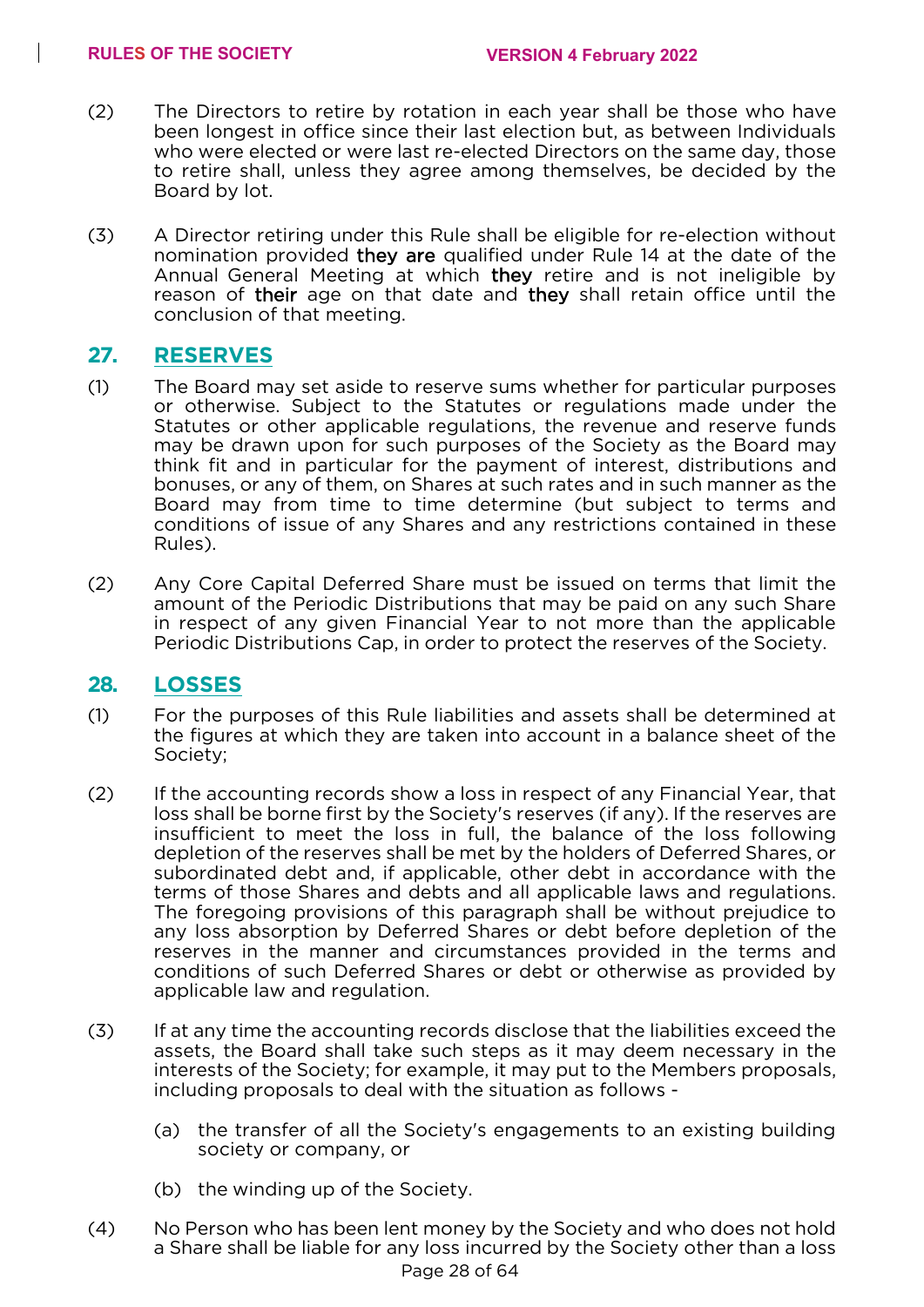incurred in connection with such lending but, if that Person also holds Shares, they shall be liable in respect of that Shareholding.

#### **29. PENSION AND OTHER SCHEMES AND FUNDS**

- (1) In this Rule the term "Officers" excludes any Director who does not hold or has not held any executive position in the Society in addition to that of Director.
- (2) The Board may from the Society's resources and on such terms as it thinks fit provide, establish, maintain and administer pension, life assurance, sickness, annuity and other funds or schemes (whether contributory or not) for the benefit of:-
	- (a) past, present or future Officers and employees of the Society,
	- (b) past and present Officers and employees of any society with which the Society might merge in the future,
	- (c) the spouses, children and dependants of Individuals referred to in sub-paragraphs (a) or (b) above.
- (3) In addition to the powers aforesaid the Board may grant on such terms as it thinks fit other pensions, allowances, gratuities, donations and bonuses to or for the benefit of -
	- (a) past or present Officers and employees of the Society,
	- (b) past Officers and employees of a society with which the Society has merged,
	- (c) any spouses, children or dependants of Individuals mentioned in (a) or (b) of this paragraph.
- (4) The Board may make, vary and revoke the rules of any such fund or scheme as is mentioned in paragraph (2) (to such extent as this power is not as a result prohibited, or is found permissible) and may constitute any trust and may from time to time at its discretion exercise any powers reserved to the Society by the terms of any trust constituted by the Society including the power of modifying or discontinuing the terms of any such trust or any rules or regulations that may be or may have been made pursuant to it.

#### **30. ANNUAL GENERAL MEETING**

- (1) The Society shall hold an Annual General Meeting in each Financial Year, at such hour, date and place as the Board shall determine.
- (2) The Board shall lay before the Members at the Annual General Meeting the Annual Accounts of the Society for the last Financial Year before the date of that meeting, and shall also submit to them a report by the Board (called in these Rules "the Directors' Report") on the business of the Society, which Directors' Report shall include the information required by or under the Statutes.
- (3) In these Rules "Annual Accounts" means the classes of document (including the notes to them) the Society is required (unless otherwise exempted) by or under the Statutes to prepare by way of accounts for itself individually and, if it has subsidiary undertakings, by way of group accounts for itself and those subsidiary undertakings.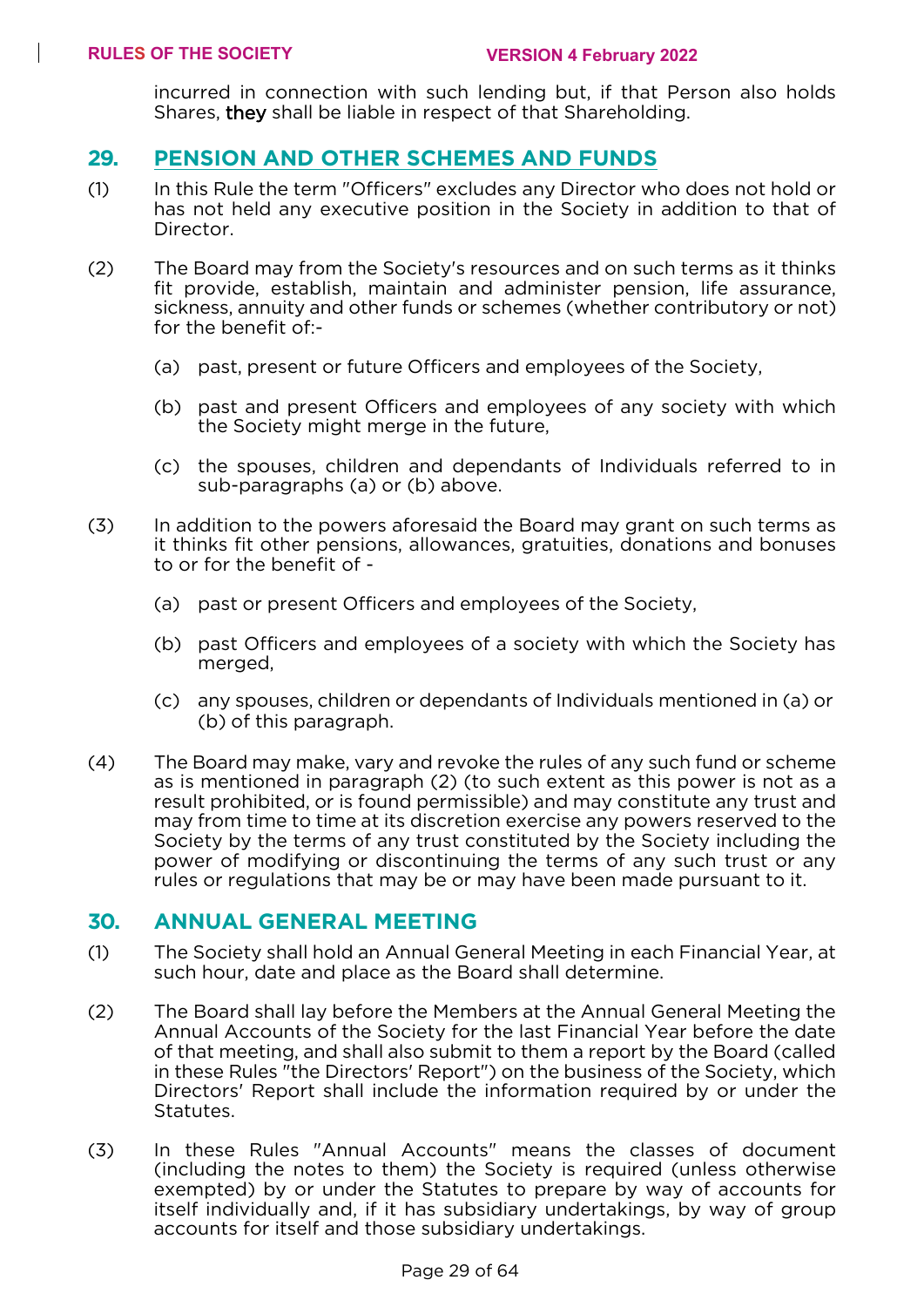- (4) The report of the auditors on
	- (a) the Annual Accounts laid before the Annual General Meeting, and
	- (b) to the extent required by the Statutes, the annual business statement of the Society and the Directors' Report

shall be open to inspection by any Member at that meeting.

- (5) No business shall be transacted at an Annual General Meeting, and no resolution shall be brought forward at any such meeting, except as might arise upon -
	- (a) the Annual Accounts laid before the meeting,
	- (b) the annual business statement for the last Financial Year before the date of the meeting,
	- (c) the Directors' Report submitted to the meeting,
	- (d) the report of the auditors on the documents listed in (a) to (c) above,
	- (e) the election and re-election of Directors,
	- (f) the appointment or re-appointment of auditors,
	- (g) a motion for a resolution (whether Special Resolution or Ordinary Resolution), notice of intention to move which at the meeting has been duly given to the Society by 100 Qualified Members (as defined in Rule 34(1)(a)) not later than the last day of the Financial Year preceding that in which the meeting is held,
	- (h) business (including a motion for a resolution, whether Special Resolution or Ordinary Resolution, or a motion for a Shareholding Members' or Borrowing Members' Resolution) brought before the meeting by the Board, and
	- (i) notification of any merger or transfer proposal required by the Statutes.

#### **31. SPECIAL MEETINGS**

- (1) All general meetings other than Annual General Meetings shall be called special general meetings.
- (2) The Board may, whenever it thinks fit, convene a special general meeting.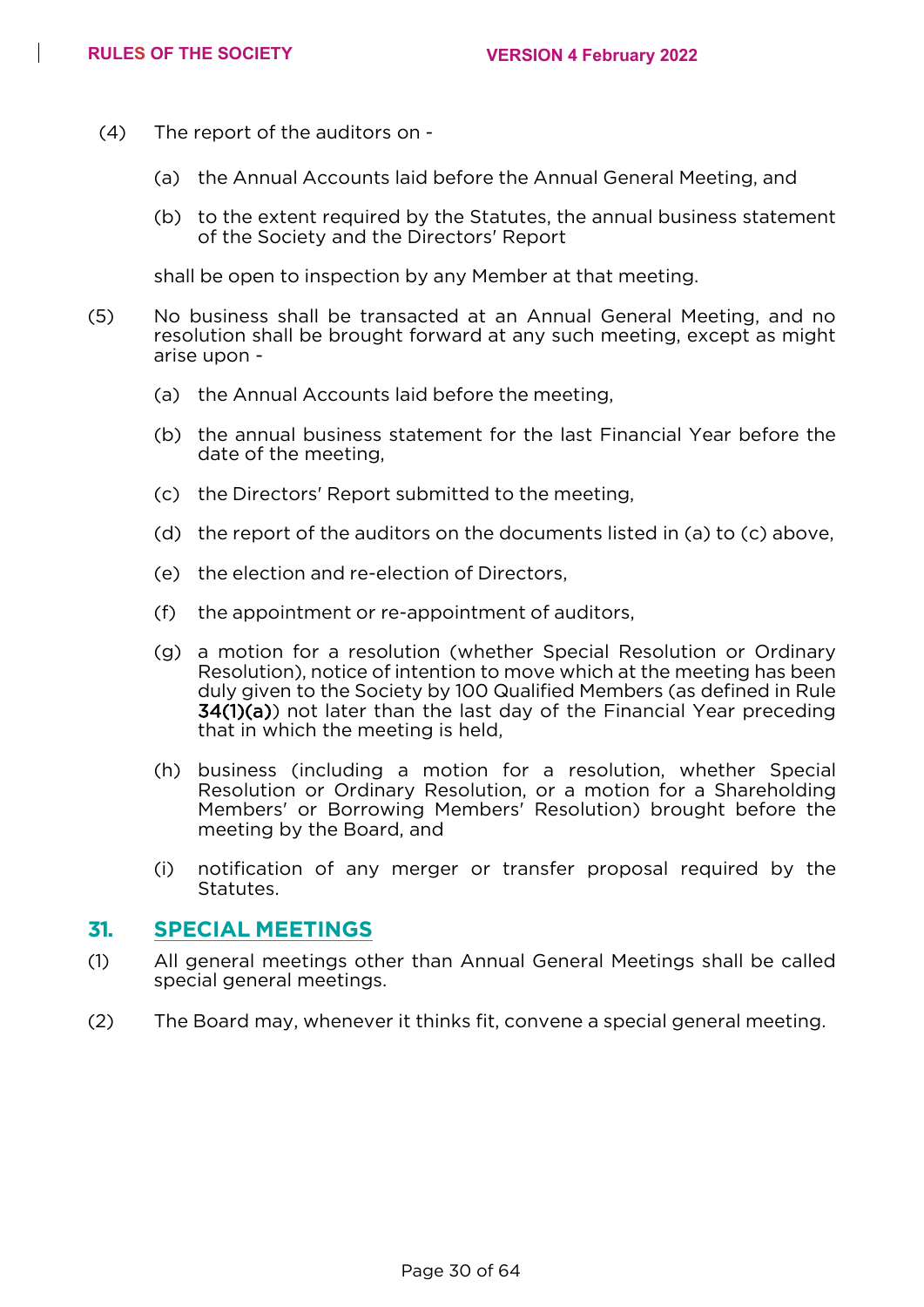(3) (a) The Board shall convene a special general meeting on the requisition of not less than 100 Members qualified under paragraph (4) below and specify the meeting as such in the notice calling it. Subject to the provisions of sub-paragraph (b) below, the requisition shall state the objects of the meeting, and the full text of any resolution which the requisitioners wish to move at the meeting, (neither of which must include the election of a Director or a resolution which, if passed, would purport to interfere with the Directors' right and duty to manage the affairs of the Society). The requisition shall be signed by the requisitioners and deposited at the Principal Office and may consist of several documents in like form each signed by one or more requisitioners, provided that each document is deposited within 3 months of the date on which the first was deposited. A deposit of £25 in respect of each requisitioner signing the requisition shall be lodged with it. If within half an hour after the time appointed for the meeting a quorum is not present, all such deposits shall be forfeited but if a quorum is present the Members present and entitled to vote at the meeting shall decide by Ordinary Resolution whether the deposits shall be appropriated either wholly or in part towards the expenses of convening and holding the meeting and to any extent to which the deposits are not so appropriated they shall be returned by the Society to the requisitioners equally.

> If required by the requisition, the Board shall, subject to sub-paragraph (c) below, send to each Member entitled to receive notice of the meeting a copy of a statement of not more than 500 words with respect to the matters to be dealt with at the meeting.

- (b) The Board shall be under no duty to convene such a special general meeting if -
	- (i) the only or main object of the meeting as stated in the requisition is to move a resolution in substantially the same terms as any resolution which has been defeated at a meeting or on a postal ballot or electronic ballot during the period beginning with the third Annual General Meeting before the date on which the requisition is deposited at the Principal Office, or
	- (ii) the date of the meeting called in accordance with paragraph (5) below would fall during the period of four months beginning one month after the end of the Financial Year.
	- (c) The Board shall be under no duty to send copies of a statement to Members entitled to receive notice of the meeting in any case where: -
		- (i) the statement does not relate directly to the affairs of the Society, or
		- (ii) publicity for the statement would be likely to diminish substantially the confidence in the Society of investing members of the public, or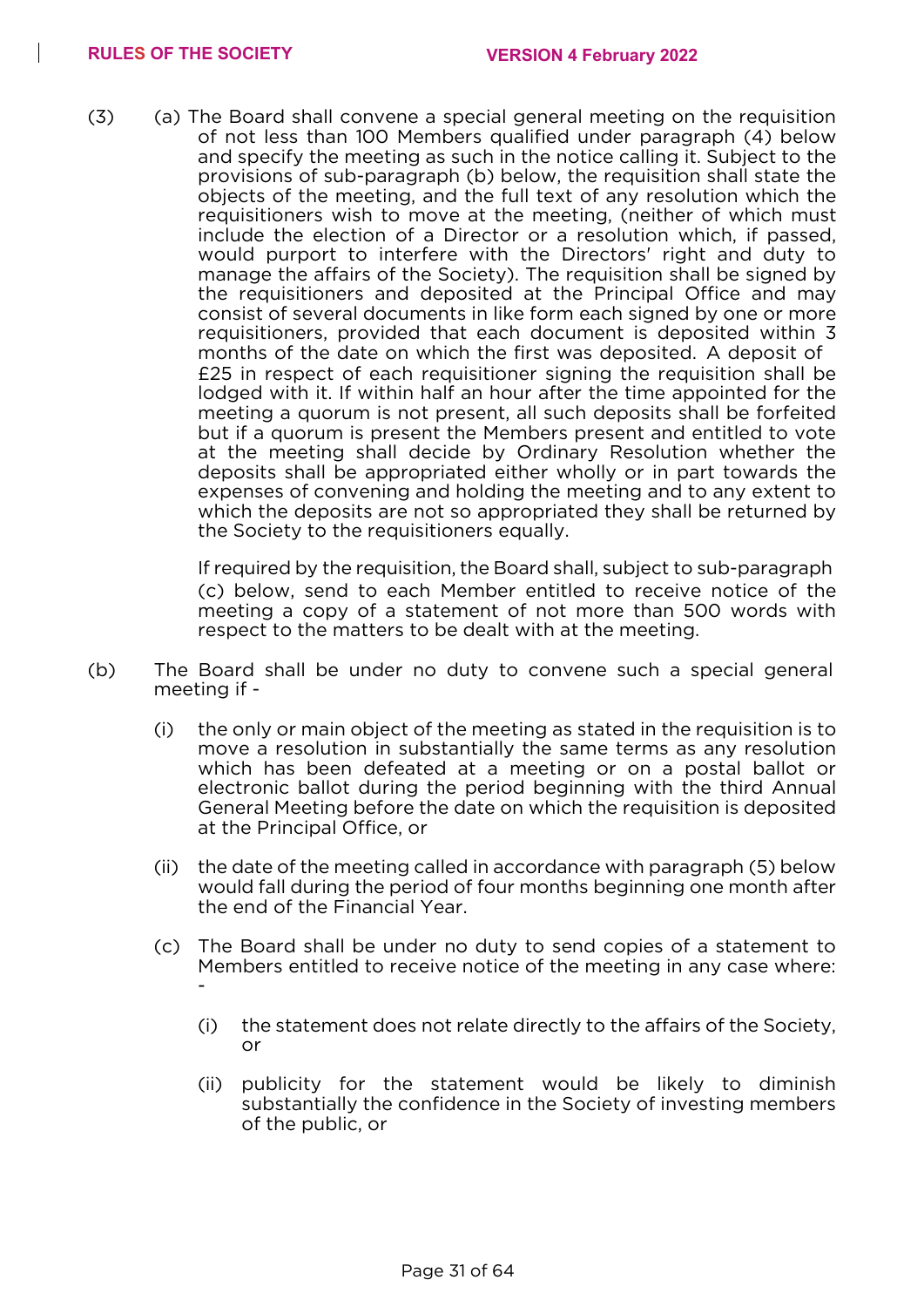(iii) the rights conferred by paragraph (a) above are being abused to seek needless publicity for defamatory matter or for frivolous or vexatious purposes,

and the Regulator shall hear and determine any dispute arising from sub-paragraph (ii) above.

- (4) A Member shall be qualified under this paragraph for the purposes of paragraph (3) above if they -
	- (a) has or had a Shareholding to the value of not less than £100 or owes or owed to the Society a Mortgage Debt of not less than £100 on the qualifying date, and
	- (b) had held such a Shareholding or owed such a Mortgage Debt for a continuous period of not less than 2 years ending with the qualifying date, and
	- (c) is not a minor,

and in (a) and (b) above the "qualifying date" is either the date of deposit of the sole requisition or the date of deposit of the last requisition sufficient to comply with the requirements of paragraph (3).

For the purposes of this paragraph (4), the value of a Deferred Share shall be counted as held by a Member only if, at the qualifying date, the Member was entered in the Deferred Shares Register as the holder of that Deferred Share.

In addition, to be qualified under this paragraph for the purposes of paragraph (3) above, a Member must -

- (i) state their full name and address, and
- (ii) identify a share account or a holding of Deferred Shares or a mortgage account with the Society which will evidence the fact that they fulfil theconditions set out in paragraphs (a) and (b) above.

If the Board wishes to object to the requisition by virtue of any of the requirements of this paragraph or paragraph (3) above not being met, it must do so within 14 days of the requisition or document being deposited at the Principal Office.

(5) If the Board does not within 28 days after the date of deposit of the sole requisition or the date of deposit of the last requisition sufficient to comply with the requirements of paragraph (3) above proceed to despatch notices convening a meeting to be held within 63 days after that date, the requisitioners or any proportion of them exceeding one-half may themselves convene a special general meeting, but any meeting so convened shall not be held after the expiration of five months from the date of the deposit of the sole or last requisition. The meeting so convened by the requisitioners shall be convened in the same manner, as nearly as possible, as that in which meetings are convened by the Board and notices of it shall be sent by post to the Persons entitled to it under Rule 33(3).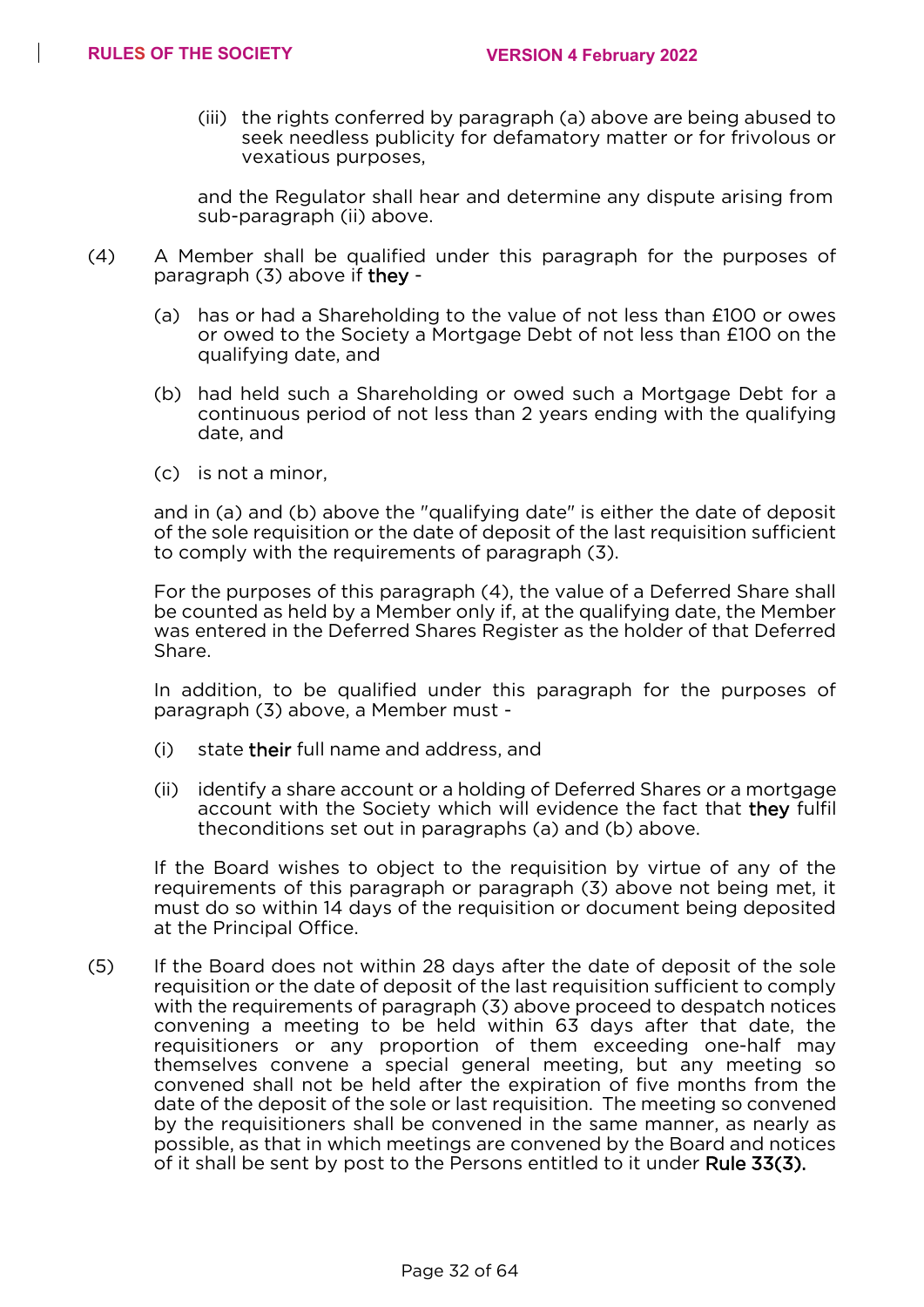The Board or, as the case may be, the requisitioners shall give to the Members notice of any resolution the requisitioners propose to move at the meeting at the same time and in the same manner as notice is given of the meeting.

If the Board is required under paragraph (3)(a) above to send a statement to Members entitled to receive notice of the meeting and does not comply with the requirement within 28 days from the date of the deposit of the sole requisition or the date of deposit of the last requisition, not less than one half of the requisitioners themselves may send a copy of the statement to each Member entitled to receive notice of the meeting.

Any days falling within the period mentioned in paragraph (3)(b)(ii) above shall be disregarded in determining any period for the purposes of this paragraph.

Any reasonable expenses incurred by the requisitioners by reason of the failure of the Board duly to convene a meeting shall be paid to those requisitioners by the Society. Any sum so paid shall be recovered by the Society from the defaulting Directors (whether by way of retention of fees or other remuneration in respect of services, or otherwise).

- (6) No business shall be entertained at any special general meeting except such as shall be stated in the notice convening the meeting or, (where applicable), to decide by Ordinary Resolution whether the deposits mentioned in paragraph (3)(a) above shall be appropriated either wholly or in part towards the expenses of convening and holding the meeting.
- (7) Except where the requisitioners themselves convene a special general meeting under paragraph (5) of this Rule, special general meetings shall be held at such hour, date and place as the Board shall determine.
- (8) The accidental omission to give, send or deliver a statement to, or the nonreceipt of a statement by, any Person entitled to receive a statement shall not invalidate the proceedings at that meeting.

#### **32. MEANS OF PARTICIPATION IN MEETINGS**

- (1) The Board may make arrangements for Members to attend and participate in Annual General Meetings and/or special general meetings by:,
	- (a)Attendance at a physical meeting place;
	- (b)Simultaneous attendance and participation at a Secondary Meeting Place; and / or

(c)Using an electronic platform.

- (2) An Annual General Meeting and/or a Special General Meeting may be held: (a)Solely as a physical meeting; or
	- (b)Subject to Statutes, by offering Members the option to attend and participate at a physical meeting place (which may include a Secondary Meeting Place) or by using an Electronic Platform; or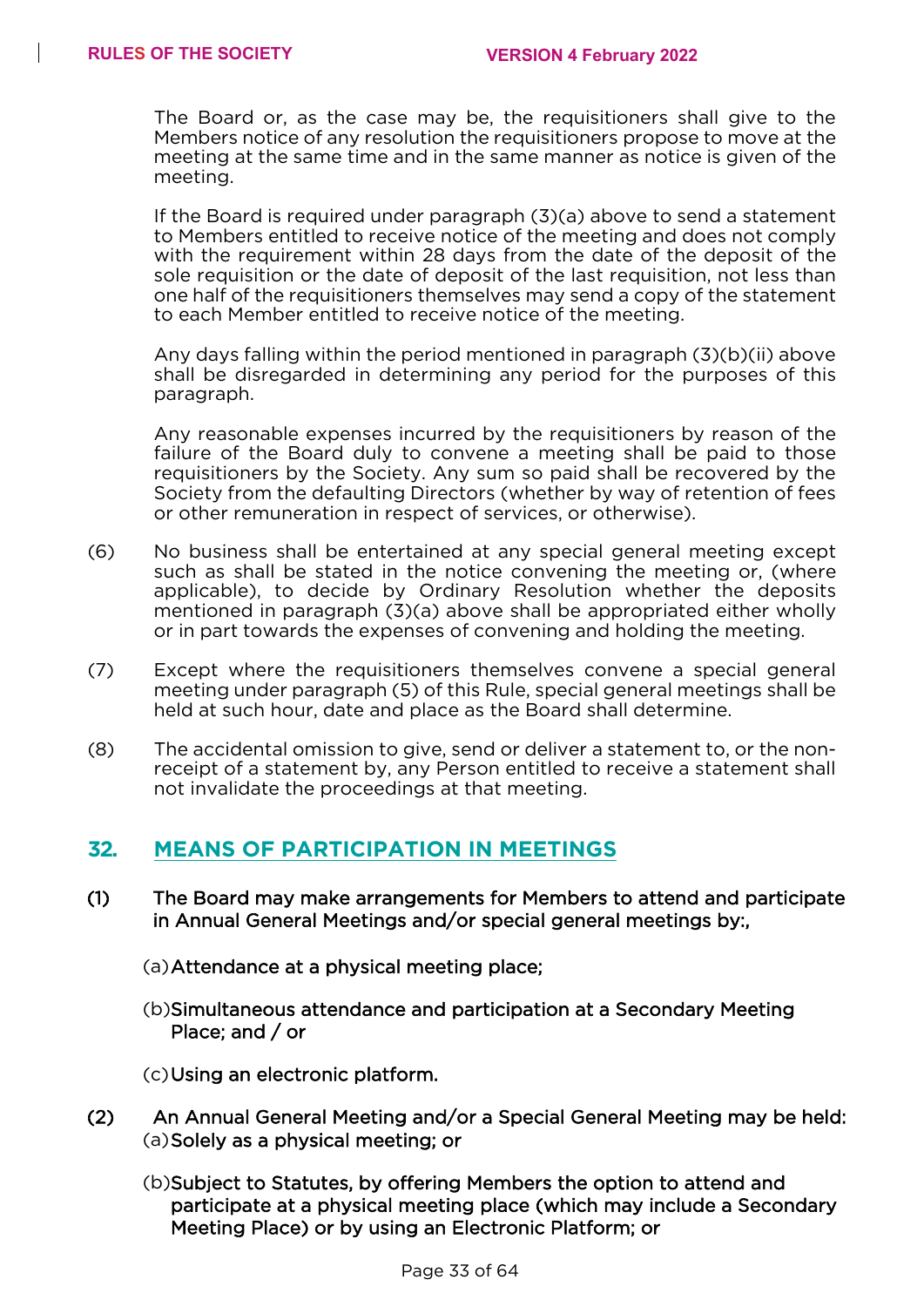- (c)Subject to Statutes, solely as an electronic meeting accessible by using an Electronic Platform.
- (3) A Member is present at an Annual General Meeting or Special General Meeting for the purposes of these Rules if:
	- (a) Being an individual, they attend in person;
	- (b) Being a body corporate, a Corporate Representative attends in that capacity in person; or
	- (c) A person appointed as their or its proxy or attorney (or any person specified in paragraph (7) of Rule 38) attends in person,

Including in each case, where permitted by the Board in accordance with these Rules, attendance at any Secondary Meeting place or by using an Electronic Platform.

- (4) Where the Board decides that Members may attend and participate in an Annual General Meeting or a Special General Meeting by using an Electronic Platform, the notice of the meeting given under Rule 33 shall set out details of the Electronic Platform for the meeting (and any access arrangements for such Electronic Platform shall be communicated to Members, either in the notice or otherwise).
- (5) Details of any physical meeting place, Secondary Meeting Place and/or Electronic Platform that shall be stated in a notice of meeting given under Rule 33 shall constitute the place of such meeting.
- (6) Arrangements shall be made for any documents which are required to be made available for inspection by Members at an Annual General Meeting or a Special General Meeting to be available for inspection at any Secondary Meeting Place (in addition to the principal meeting place) and by any Members who attend and participate in the meeting using an Electronic Platform.
- (7) Any persons wishing to attend an Annual General Meeting or a Special General Meeting (whether at any principal physical meeting place or any Secondary Meeting Place, or by using an Electronic Platform) shall be required to comply with any identification procedures and security arrangements as the Board shall reasonably specify from time to time.

#### **33. NOTICE OF MEETINGS**

(1) At least 21 clear days' notice, calculated from the final date for the receipt of proxies under Rule 39(3), in writing of every general meeting (whether an Annual General Meeting or a special general meeting) specifying the hour, date and place of the meeting shall be given to Members as provided in paragraph (3) of this Rule. The notice shall specify -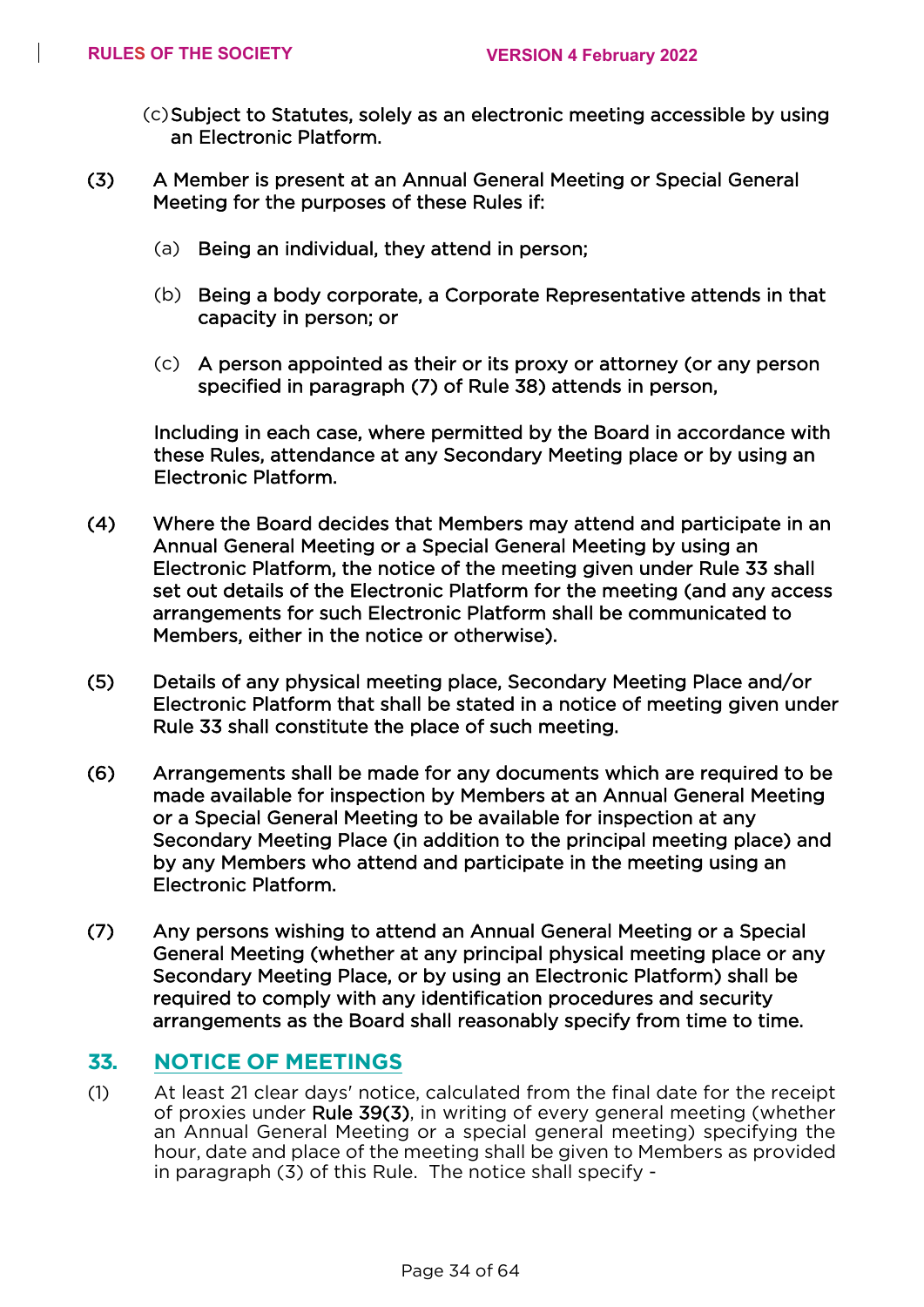- (a) the nature of any resolution to be moved at the meeting and of the other business to be transacted at it, and
- (b) the full name of each candidate for the office of director or auditor, unless in the case of an Individual nominated under Rule 13(12) the nomination has been made, or in the case of an auditor their nomination has been received, too late for their candidature to be included in, or toaccompany, the notice.

The notice shall state that -

- (i) a Member entitled to attend and vote may appoint one proxy to attend and, on a poll, vote at the meeting instead of him, and
- (ii) the proxy need not be a Member of the Society, and
- (iii) the Member may direct the proxy how to vote at the meeting.
- (2) The Annual General Meeting shall be described as such in the notice of meeting.
- (3) Notice of meeting shall be given to every Member who would be eligible to vote at the meeting under the provisions of Rule 38 if the meeting were held on the date of the notice. Notice shall also be given to every Person who –
	- (a) becomes a Shareholding Member or Borrowing Member of the Society after the date of the notice and before the specified date, or
	- (b) being such a Member at the date of the notice, attains the age of 18 after that date and on or before the date of the meeting,

and who would (in either case) be eligible to vote at the meeting if they remained such a Member until the date of the meeting. The "specified date" means the date specified by the Society as the final date for the receipt of proxies under Rule 39(3).

- (4) Subject to Rule 47(3) to (5), a notice of meeting shall, unless otherwise specified, be given in accordance with Rule 49(2). In paragraphs (5) to (9) below, the term "notice" includes any Members' Notice given or statement duly lodged and required to be sent by Rule 34(2) and any election address, or revised election address, required to be sent by Rule 13(6).
- (5) A notice of meeting shall be given by the Society to
	- (a) joint Shareholding Members, or
	- (b) joint Borrowing Members,

either by giving it personally or by sending or delivering it to the Representative Joint Shareholder or (as the case may be) the Representative Joint Borrower at their Registered Address or at any electronic address which they have notified for the purpose.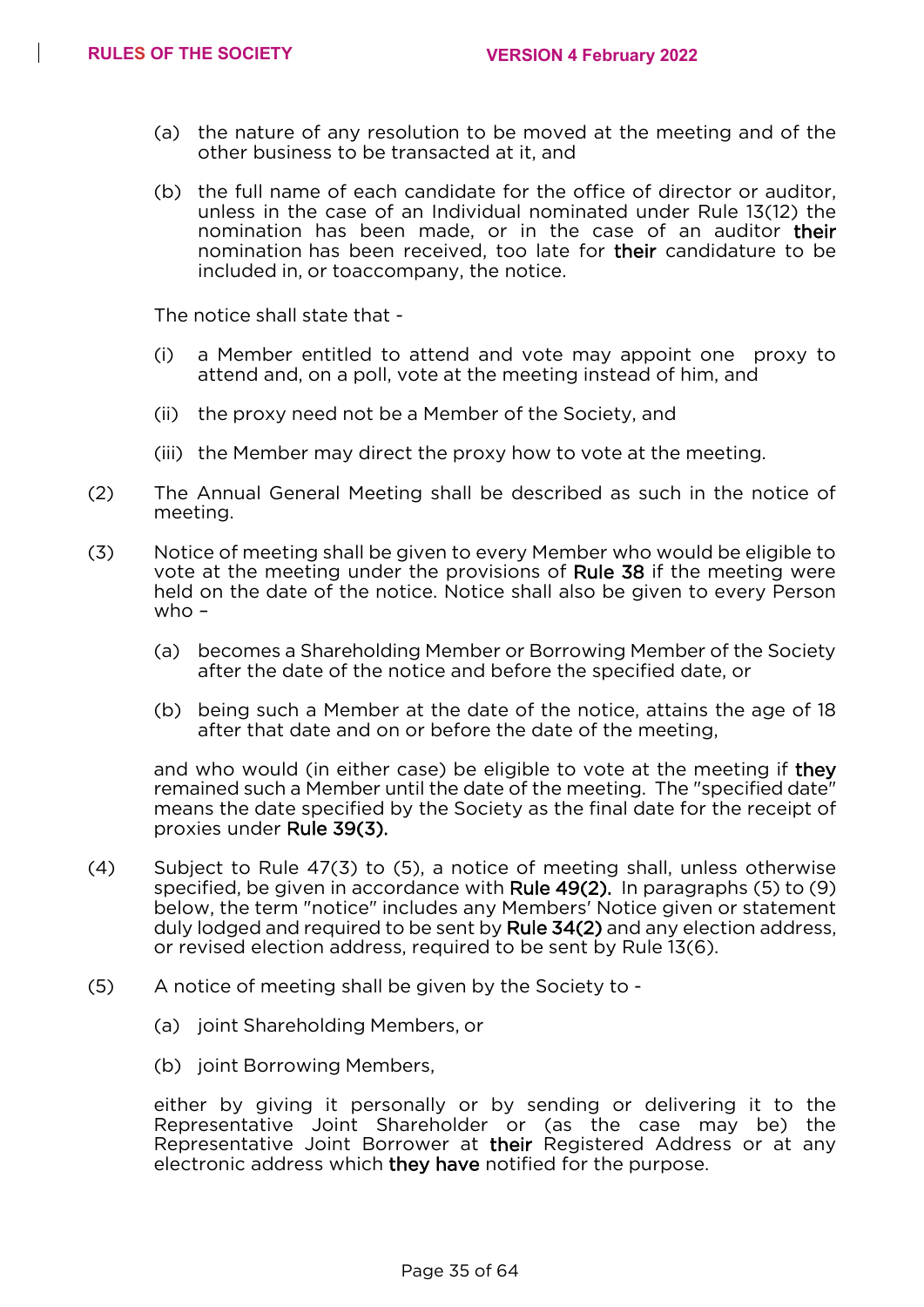- (6) A notice of meeting shall be given by the Society to the Persons who, in consequence of the death or bankruptcy of a Member, are entitled -
	- (a) to a Share, or
	- (b) to land already in mortgage to the Society

either by giving it personally or by sending or delivering it, addressed to them by name, or by the title of representatives of the deceased, or trustee of the bankrupt, or by any like description, to the address, if any, supplied for the purpose by the Persons claiming to be so entitled, or (until such an address has been so supplied) by sending the notice through the post to the Registered Address of the deceased or bankrupt member.

- (7) A notice of meeting shall be given to the holder of a power of attorney which has been duly registered in the records at the Principal Office by giving it personally or by sending or delivering it to the registered address of the holder of the power of attorney, and shall relieve the Society of the obligation to give notice to the Member who gave the power.
- (8) If a Member is suffering from mental disorder a notice of meeting shall be given by the Society to their deputy, curator bonis or other Person in that behalf appointed by any court having jurisdiction (whether in the United Kingdom or elsewhere) in matters concerning mental disorder. Such a notice shall be given to such Person personally or by sending or delivering it to the address supplied for the purpose by the aforesaid deputy, curator bonis or other Person or, until such an address has been so supplied, by sending the notice by post to the Registered Address of the Member.
- (9) The accidental omission to give, send or deliver a notice of meeting to, or the non-receipt of a notice of meeting by, any Person entitled to receive notice shall not invalidate the proceedings at that meeting.

#### **34. ENTITLEMENT TO PROPOSE RESOLUTIONS**

- (1) For the purposes of the following paragraphs of this Rule the following expressions shall have the following meanings –
	- (a) "Qualified Member" means a Member who has been a Member for not less than 2 years before the qualifying date, was not a minor on the qualifying date, and either -
		- (i) holds or held Shares to the value of not less than £100 on the qualifying date, or
		- ii) owes or owed a Mortgage Debt to the Society of an amount not less than £100 on the qualifying date

and

(iii) at all times during that period of 2 years, was such a Shareholding Member or such a Borrowing Member,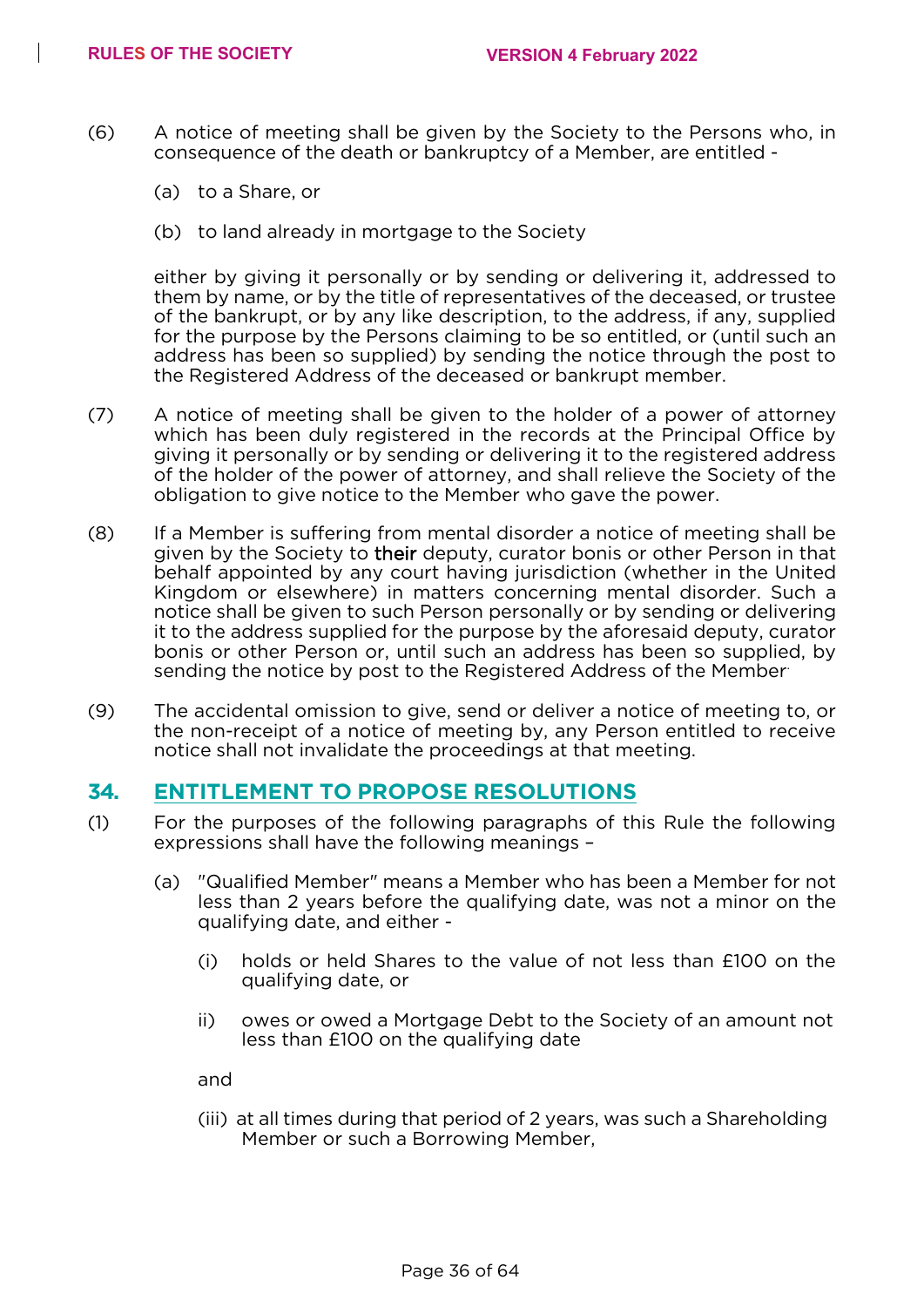and in this paragraph the "qualifying date" is the date on which the notice of intention to have the resolution moved is given to the Society.

For the purposes of this sub-paragraph (a), the value of a Deferred Share shall be counted as held by a Member only if, at the qualifying date, the Member was entered in the Deferred Shares Register as the holder of that Deferred Share.

- (b) "Requisite Number" means 100 and
- (c) "Members' Notice" means a notice given to the Society in writing (whether in one or more documents) by at least the Requisite Number of Qualified Members, of their intention to have moved on their behalf at an Annual General Meeting a resolution that is specified in the notice and is either a Special Resolution or an Ordinary Resolution, but is not a Shareholding Members' Resolution or a Borrowing Members' Resolution.

The notice must –

- (i) be signed by the Members giving the notice;
- (ii) state the full names and addresses of those Members; and
- (iii) identify, in relation to each such Member, a share or mortgage account, or a holding of Deferred Shares, which will evidence the fact that the Member fulfils the conditions set out in subparagraph (a)(i) and (iii) above or (as the case may be) the conditions set out in sub-paragraph (a)(ii) and (iii) above.

If the Board wishes to object to a Members' Notice by virtue of any of the requirements of Rule 34(1)(c)(i) to (iii) not being complied with, it must do so within 14 days of the notice being given to the Society.

- (2) If the Society receives a Members' Notice, (subject to paragraphs (3) and (4) below) the Board shall -
	- (a) include in the notice of the Annual General Meeting a notice specifying the intention of those Members moving it to have the resolution moved on their behalf at that meeting and, if applicable, the intention to move it as a Special Resolution and
	- (b) at the request of the Qualified Members intending to have the resolution moved on their behalf, include in the notice of that meeting to each Member entitled under Rule 33(3) above to receive notice of that meeting a copy of any statement of not more than 500 words with respect to the matter referred to in the resolution.
- (3) The Board shall be under no duty
	- (a) to include a Members' Notice in the notice of the Annual General Meeting, or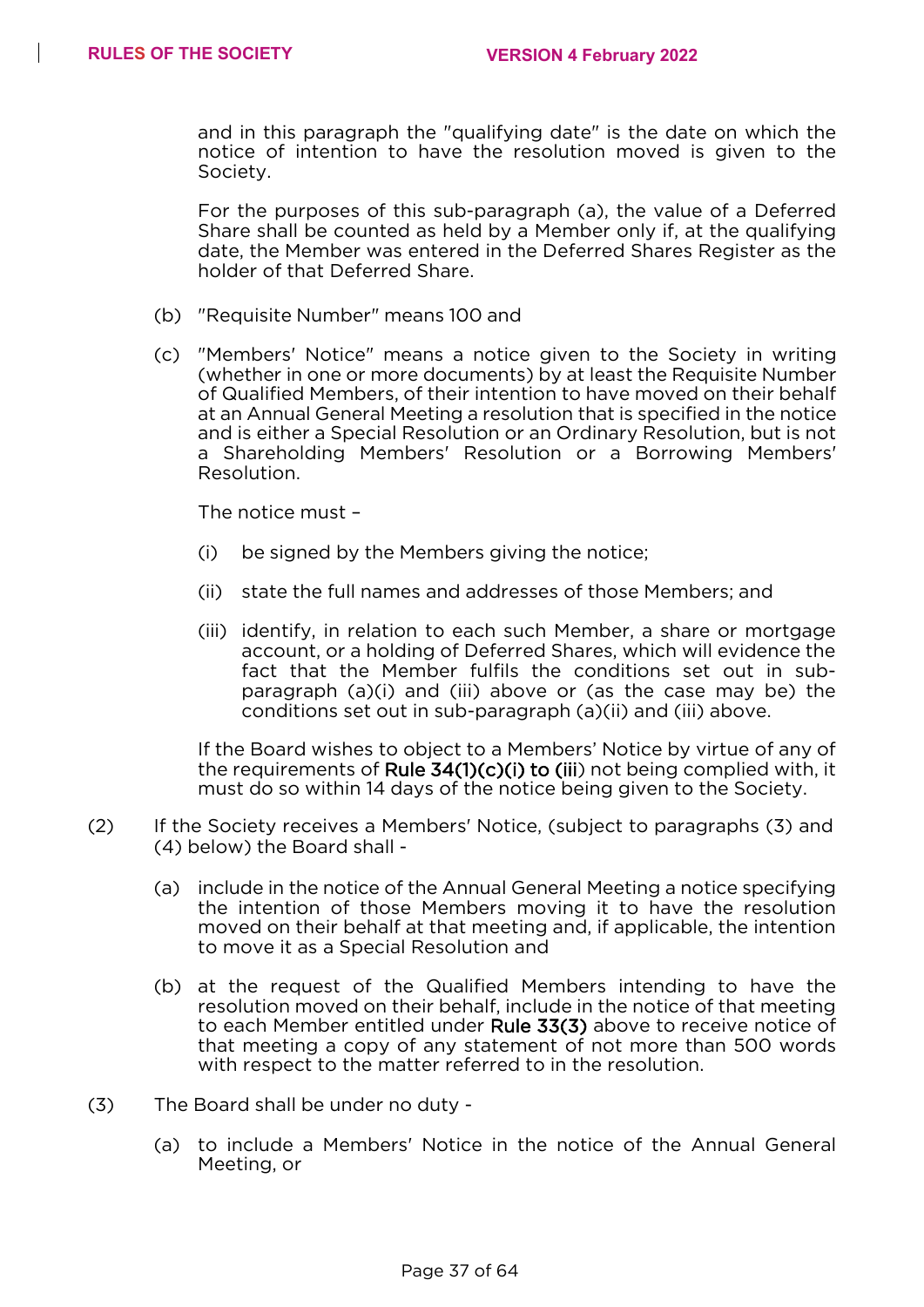(b)

- (c) to send to Members such a statement as is mentioned in paragraph 2(b) above if -
	- (i) the Members' Notice (or the last of the documents sufficient to enable it to comply with the requirements of paragraph 1(c) above) and, if submitted, any statement given (of the kind mentioned in paragraph 2(b) above) are given to or lodged with the Society later than the last day of the Financial Year preceding that in which the Annual General Meeting at which it is intended to move the resolution is held, or
	- (ii) the resolution specified in the Members' Notice and, if lodged, any such statement does not relate directly to the affairs of the Society, or
	- (iii) publicity for the resolution specified in the Members' Notice or, as the case may be, the statement would be likely to diminish substantially the confidence in the Society of investing members of the public, or
	- (iv) the rights conferred by paragraph (2) above are being abused to seek needless publicity for defamatory matter or for frivolous or vexatious purposes, or
	- (v) the resolution specified in the Members' Notice is in substantially the same terms as any resolution that has been defeated at a meeting or on a postal ballot or electronic ballot during the period beginning with the third Annual General Meeting before the date on which the Members' Notice (or the last of the documents sufficient to enable it to comply with the requirements of paragraph 1(c) above) is given to the Society, or
	- (vi) the resolution if passed would purport to interfere with the Directors' right and duty to manage the affairs of the Society.

and the Regulator shall hear and determine any dispute arising from sub-paragraph (iii) above.

(4) If it is not practicable for any reason to include a Members' Notice, duly given, within the notice of the Annual General Meeting, the Members' Notice so given together with any statement, duly lodged, as mentioned in paragraph 2(b) above shall be sent along with the notice of that meeting. If, however, that is not practicable, the Members' Notice so given and any statement so lodged shall be sent as soon as practicable after the despatch of the notice of that meeting.

#### **35. QUORUM AT MEETINGS**

- (1) No business shall be considered at any Annual General Meeting or special general meeting unless a quorum is present at the time when the meeting proceeds to business and, subject to Rule 35(3) in case of an adjourned meeting, a quorum shall be constituted for all purposes asfollows -
	- (a) except where sub-paragraph (b) below applies, by 10 Members present and entitled to vote on a show of hands under Rule 38(5),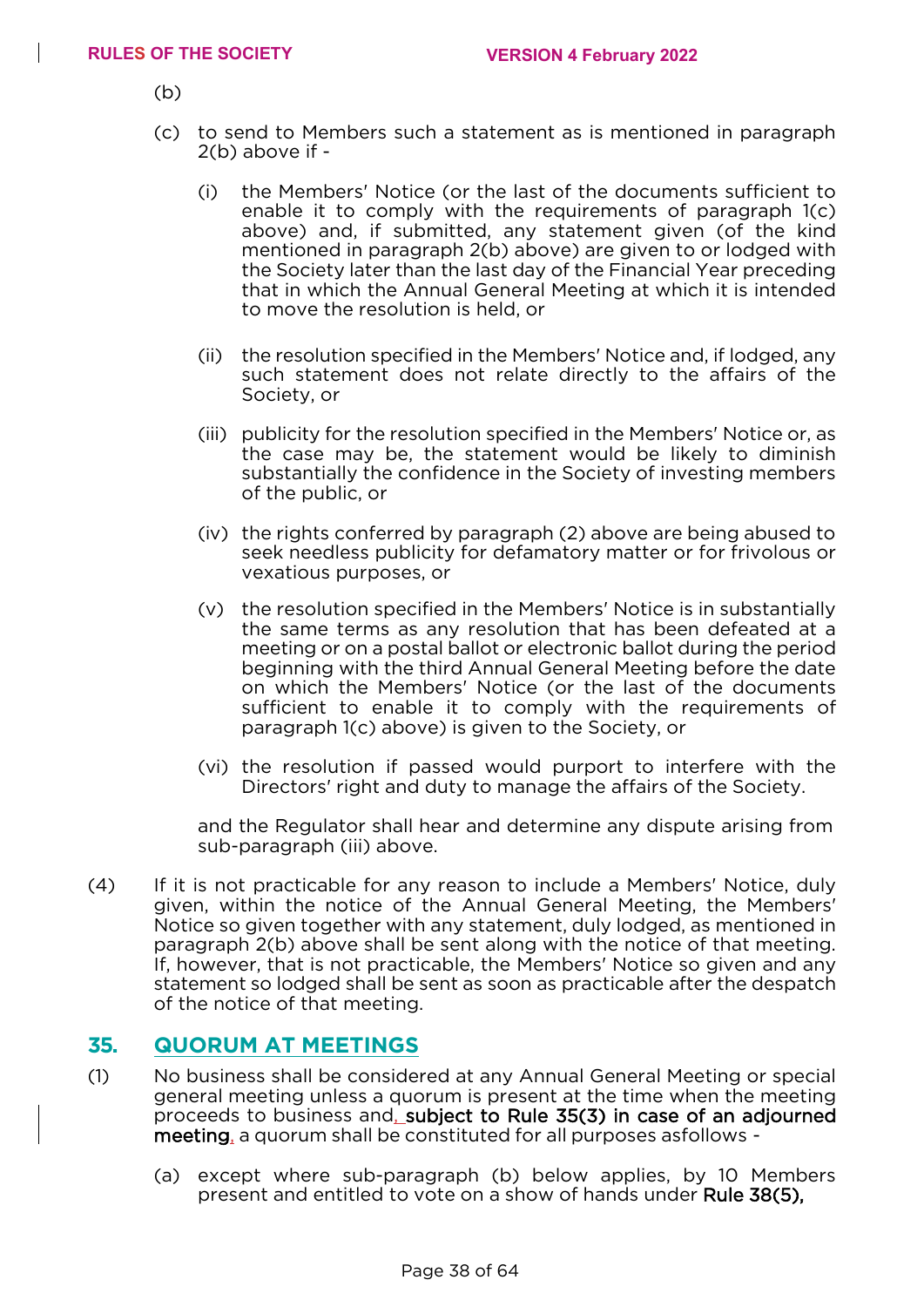- (b) in the case of a special general meeting requisitioned under Rule 31(3), by 10 Members present and entitled to vote on a show of hands under Rule 38(5).
- (2) If no quorum shall be present within half an hour after the time appointed for the Annual General Meeting or special general meeting, the Chair of the meeting shall adjourn it to such hour, date and place as they shall direct, unless it is a special general meeting requisitioned under Rule 31(3) whereupon the Chair of the meeting shall dissolve it.
- (3) The Members present at an adjourned meeting and entitled under paragraph (1) above to be included in the quorum for the meeting shall constitute a sufficient quorum.

#### **36. PROCEDURE AT MEETINGS**

- (1) The Chair of the Board or, in their absence, the Vice-Chair of the Board shall preside at every meeting of the Society. If there is no such Chair or Vice-Chair or if neither the Chair nor the Vice-Chair is not present within fifteen minutes after the time appointed for the meeting or if both the Chair and the Vice-Chair are unwilling to act, the Directors present shall elect one of their number to be **Chair** of the meeting. If at any meeting no Director is willing to act as Chair, or if no Director is present within fifteen minutes after the time appointed for the meeting, the Members present and entitled under Rule 35(1) above to be included in the quorum for the meeting shall choose one of their number who is present to be the Chair of the meeting.
- (2) The Chair of the meeting may, notwithstanding the presence of a quorum (and shall, if so directed by a resolution of the meeting), adjourn the meeting from time to time and from place to place but, except as provided in paragraph (10) of this Rule, no business shall be transacted at any adjourned meeting other than the business left unfinished or not reached at the meeting from which the adjournment took place.
- (3) Every adjourned meeting shall be deemed a continuation of the original meeting but any resolution passed at an adjourned meeting shall for all purposes be treated as having been passed on the date on which it was in fact passed and shall not be deemed to have been passed on any earlier date.
- (4) When a meeting is adjourned for 30 days or more, notice of the adjourned meeting shall be given as in the case of an original meeting but otherwise it shall not be necessary to give any notice of an adjournment or of the business to be transacted at an adjourned meeting.
- (5) Subject to the Statutes and these Rules every question submitted to an Annual General Meeting or special general meeting shall be decided by a simple majority and such votes shall be taken in the first instance by a show of hands.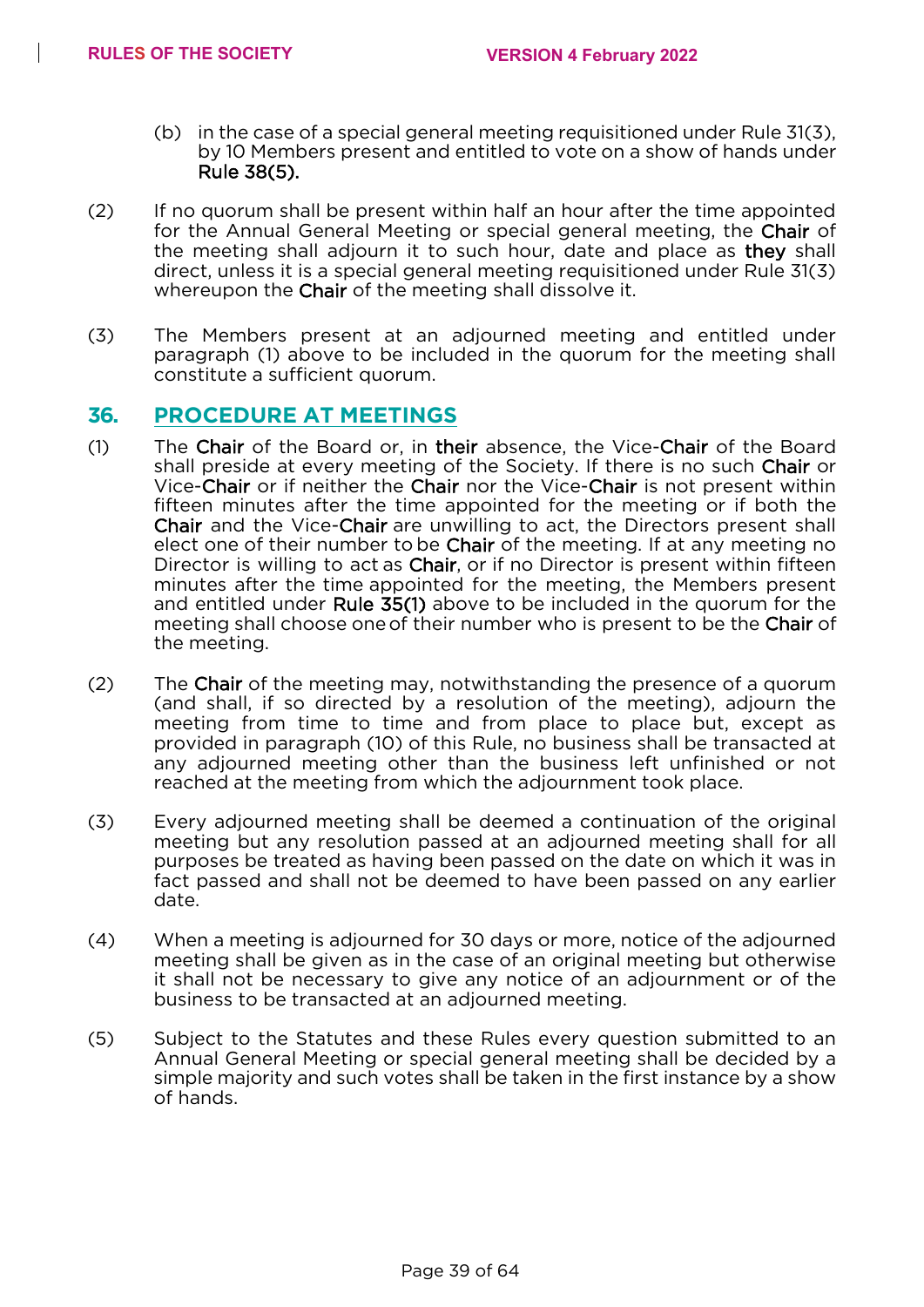(6)

- (7) A poll may (before or on the declaration of the result of the show of hands) be demanded by -
	- (a) the Chair of the meeting, or
	- (b) 10 Members who are entitled to vote at the meeting and are present in person, by proxy, by attorney, by representative or by a Person specified in Rule 38(7),

and in the event of such a demand, a poll shall be taken in accordance with paragraph (10) of this Rule, but no poll shall be permitted upon a resolution to appoint a Chair.

- (8) Unless a poll be so demanded, a declaration by the Chair that a resolution on a show of hands has been carried, or carried unanimously, or by a particular majority, or lost, or not carried by a particular majority, and an entry to that effect in the minutes of the meeting shall be conclusive evidence of the fact without proof of the number or proportion of the votes recorded in favour of, or against, such resolution.
- (9) If a motion for a Special Resolution or an election of Directors is to be put to the vote of the meeting or there is a contest for the office or appointment of auditor, a poll shall be deemed to have been demanded by the Chair.
- (10) Except in the case of a motion for a Special Resolution or of an election of Directors or of a contest for the office or appointment of auditor, the demand for a poll may, before the poll is taken, be withdrawn but only with the consent of the Chair, and a demand so withdrawn shall not be taken to have invalidated the result of a show of hands declared before the demand was made.
- (11) If a poll is duly demanded in accordance with paragraph (6), it shall be taken at the meeting at which it is demanded or, if the Chair so decides, at an adjourned meeting and in either case (subject to Rules 13(8), (9) and (10) in the case of an election of Directors and to Rule 43(6) in the case of a contested appointment of auditors) in such manner, subject to paragraph (12) below, as the Chair directs and the result of the poll, shall, notwithstanding paragraph (3) of this Rule, be deemed to be the resolution of the meeting or adjourned meetings at which the poll was taken. The Chair may, in the event of a poll, appoint the scrutineers (who need not be Members) and may adjourn the meeting or adjourned meeting to some hour, date and place fixed by him for the purpose of declaring the result of the poll.
- (11) A poll demanded on a question of adjournment shall be taken forthwith and the result declared immediately upon the conclusion of the taking of the poll. A poll demanded on any other question shall not prevent the continuance of a meeting for the transaction of any business other than that upon which the poll has been demanded. The result of a poll, other than on a question of adjournment, shall be declared in the manner and at the time determined by the Chair.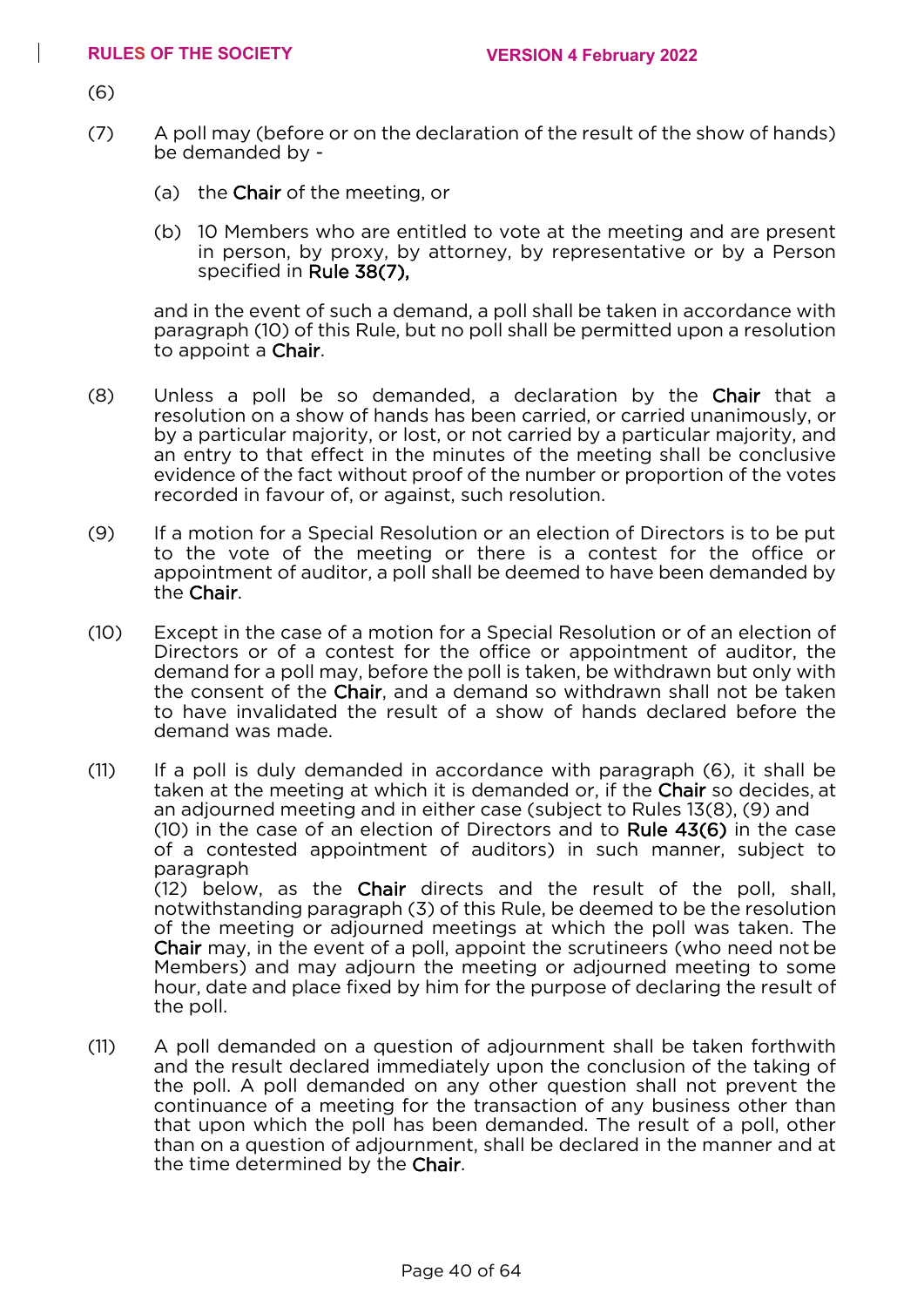- (12) Voting papers to be used on a poll shall be valid only if they are issued by the Society. Members are entitled to vote in accordance with Rule 38. In addition, if the Member is voting by proxy, Rule 39 shall apply.
- (13) In the case of an equality of votes, whether on a show of hands or on a poll, the Chair of the meeting at which the show of hands takes place, or at which the poll is taken, shall be entitled to a second or casting vote.

#### **37. ADJOURNED MEETINGS**

- (1) The Chair of the meeting may, notwithstanding the presence of a quorum (and shall, if so directed by a resolution of the next meeting), adjourn the meeting from time to time and from place to place but, except as provided in Rule 38(7), no business shall be transacted at any adjourned meeting other than the business left unfinished or not reached at the meeting from which the adjournment took place.
- (2) Every adjourned meeting shall be deemed a continuation of the original meeting but any resolution passed at the adjourned meeting shall for all purposes be treated as having been passed on the date on which it was in fact passed and shall not be deemed to have been passed on any earlier date.
- (3) When a meeting is adjourned for more than 30 days or more, a notice specifying the hour, date and place of the adjourned meeting, and stating the business left unfinished or not reached at the meeting from which the adjournment took place, shall be given to Members as provided in Rule 34(3). The notice shall also state that –
	- (a) A Member entitled to attend and vote may appoint one proxy to attend and, on a poll, vote at the meeting instead of them, and
	- (b) The proxy need not be a Member of the Society, and
	- (c) The Member may direct the proxy how to vote at the meeting.

Where a meeting is adjourned for less than 30 days, it shall not be necessary to give any notice of an adjournment or of the business to be transacted at such an adjourned meeting.

(4) The appointment of a proxy made in accordance with Rule 39 shall, unless provided otherwise in the instrument appointing such proxy, be valid for any adjournment of the meeting. Nothing in this paragraph (4) shall prevent a Member from submitting a new instrument appointing a proxy in relation to the adjourned meeting, which shall take precedence over any earlier instrument, or from attending the adjourned meeting in person if the Member wishes to do so.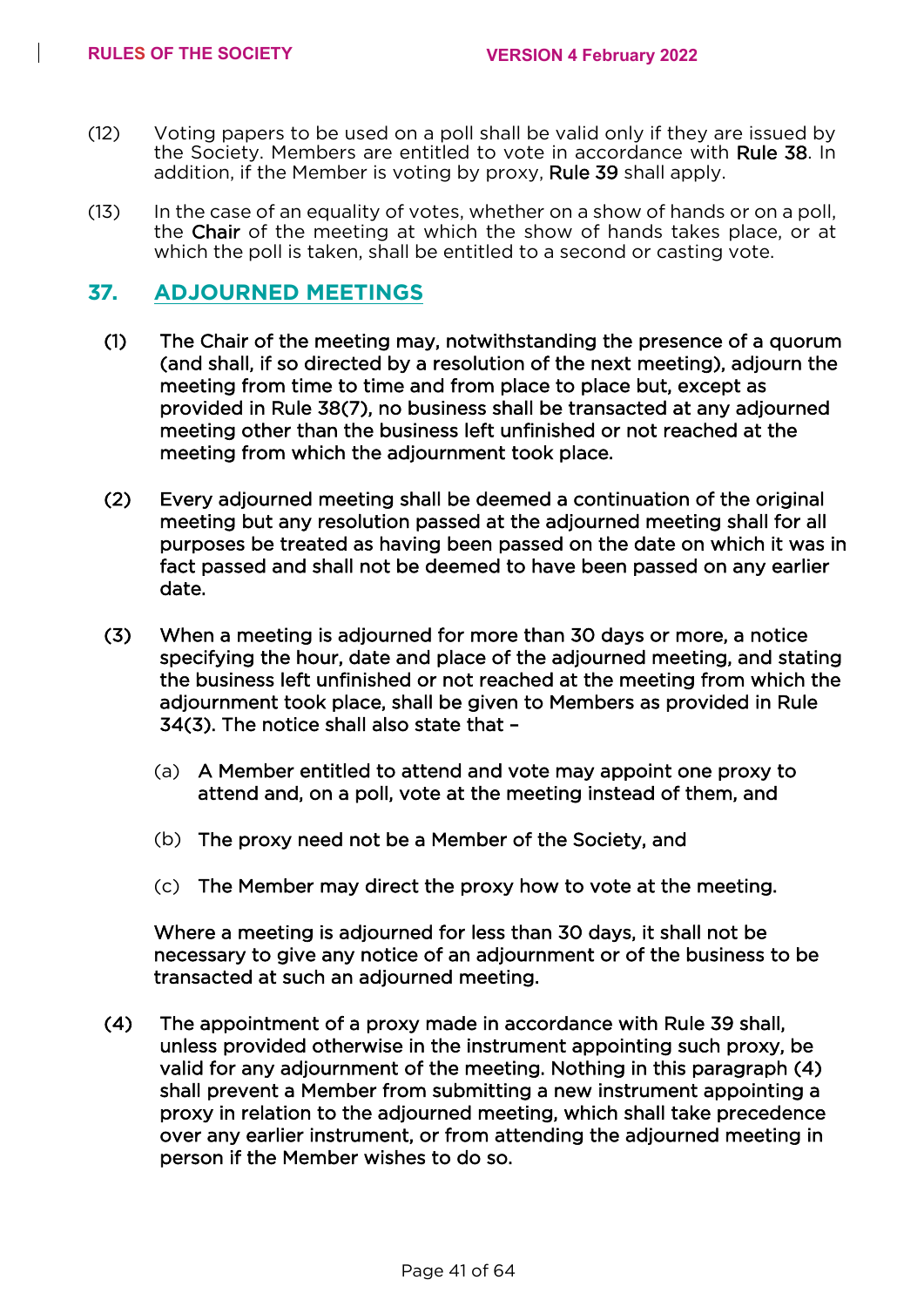(5) The adjournment of a meeting shall not affect the validity of the business that was concluded at the meeting from which the adjournment took place, prior to the adjournment of such meeting.

#### **38. ENTITLEMENT OF MEMBERS TO VOTE ON RESOLUTIONS**

- (1) In this Rule "voting date" means
	- (a) the date of the meeting at which the resolution is intended to be moved, or
	- (b) in the case of a Member appointing a proxy to vote instead of him at a meeting, the date the Society specifies as the final date for the receipt of instruments appointing proxies to vote on that resolution.
- (2) Subject to paragraphs (3) and (4) below, a Member is entitled to vote
	- (a) on an Ordinary Resolution or a Special Resolution if they were, at the end of the last Financial Year before the voting date, and is, on the votingdate, a Shareholding Member or Borrowing Member,
	- (b) on a Shareholding Members' Resolution if they were, at the end of that year, and is, on the voting date, a Shareholding Member, and
	- (c) on a Borrowing Members' Resolution if they were, at the end of that year,and is, on the voting date, a Borrowing Member.
- (3) A Shareholding Member is entitled to vote on a resolution (whether Ordinary, Special or Shareholding Members') if -
	- (a) being an Individual they are not a minor on the voting date or, where they are voting by proxy, on the date of the meeting at which the resolutionis intended to be moved, and
	- (b) in the case of a joint Shareholding they would be the Representative Joint Shareholder, and
	- (c) They held Shares to the value of not less than £100
		- (i) at the end of the Financial Year before the voting date, or
		- (ii) if the voting date falls during that part of the Financial Year which follows the conclusion of the Annual General Meeting commenced in that year, at the beginning of the period of 56 days immediately preceding the voting date for Members voting in person at a special general meeting or a postal ballot or electronic ballot,

as the case may be, and

(d) They have not ceased to hold Shares at any time between the time referred to in (c)(i) or (ii) above (as applicable) and the voting date.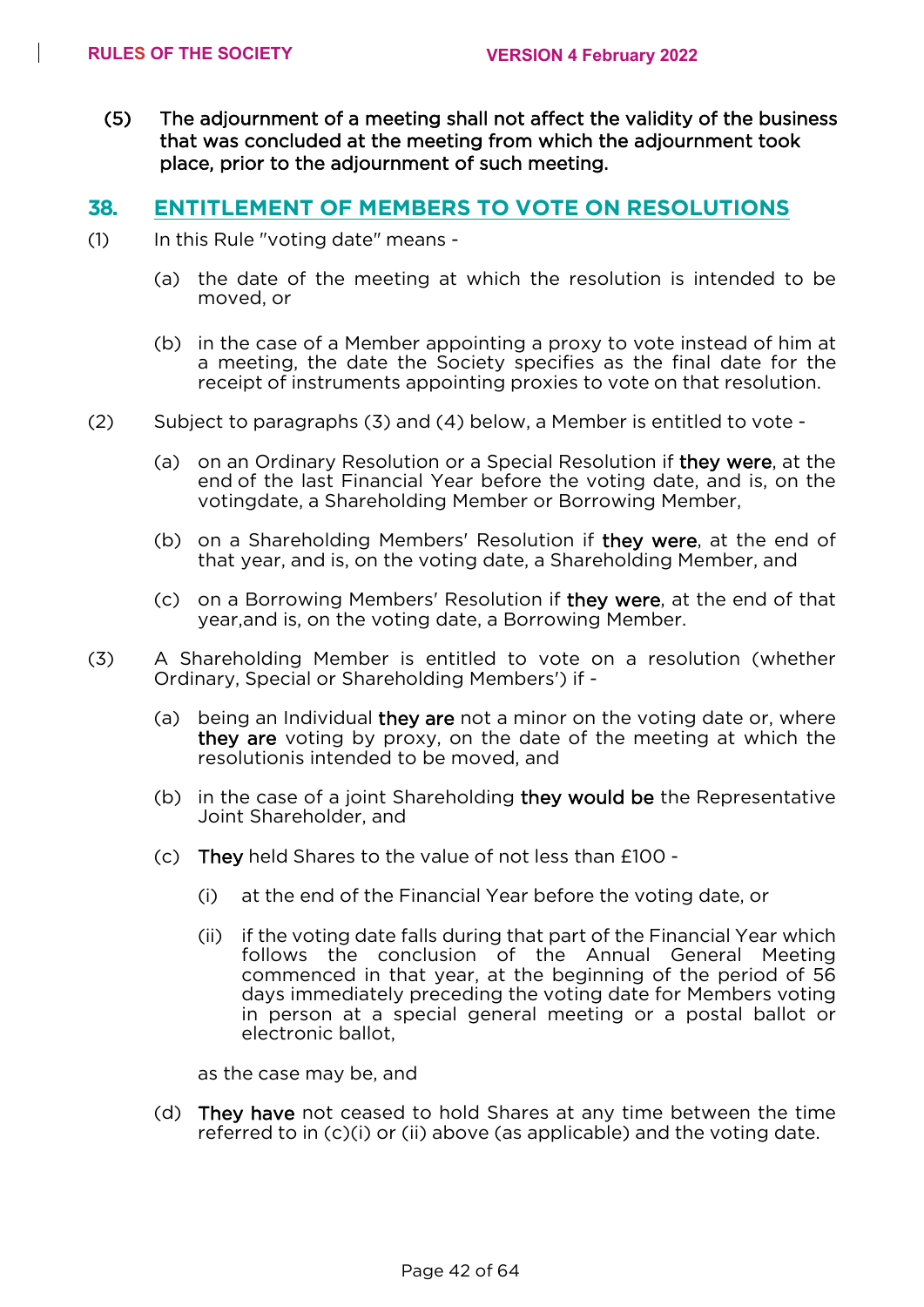and for the purposes of this paragraph (3) the value of a Deferred Share shall be counted as held by a Member only if at the end of the Financial Year before the voting date or at the beginning of the period of 56 days immediately preceding the voting date, as the case may be under (c)(i) or (ii) above, the Member was entered in the Deferred Shares Register as the holder of that Deferred Share.

- (4) A Borrowing Member is entitled to vote on a Resolution (whether Ordinary, Special or Borrowing Members') if -
	- (a) being an Individual they are not a minor on the voting date or, where they are voting by proxy, on the date of the meeting at which the resolutionis intended to be moved, and
	- (b) in the case where the Loan has been made to two or more Members jointly they are the Representative Joint Borrower, and
	- (c) the amount of their Mortgage Debt to the Society in respect of that Loanboth at the end of the last Financial Year before the voting date and at that date is not less than £100, and
	- (d) where a Borrowing Members' Resolution approving a transfer of the engagements of the Society is moved, there is one of the mortgages to be transferred.
- (5) Subject to paragraph (3) or (4) above (as applicable), on a show of hands every Member who-
	- (a) being an Individual, is present in person or by attorney or by a representative or by a Person specified in paragraph (7) of this Rule, or
	- (b) being a body corporate, is present by a Corporate Representative, not being himself a Member entitled to vote thereon,

shall be entitled to one vote and on a poll a Member may vote in person or by proxy or by attorney or by representative or by a Corporate Representative or by a Person specified in paragraph (7) of this Rule and shall be entitled to one vote.

(6) The holder of a power of attorney from a Person who is a Member and who is entitled to vote under paragraphs (2) or (3) or (4) above shall, if the power of attorney is duly registered at the Principal Office and if the power has the effect of authorising the holder to exercise the rights of the Member under the Rules, be entitled to vote in all circumstances as if they were a member and in the Member's stead but they shall not be entitled to appointa proxy or an attorney.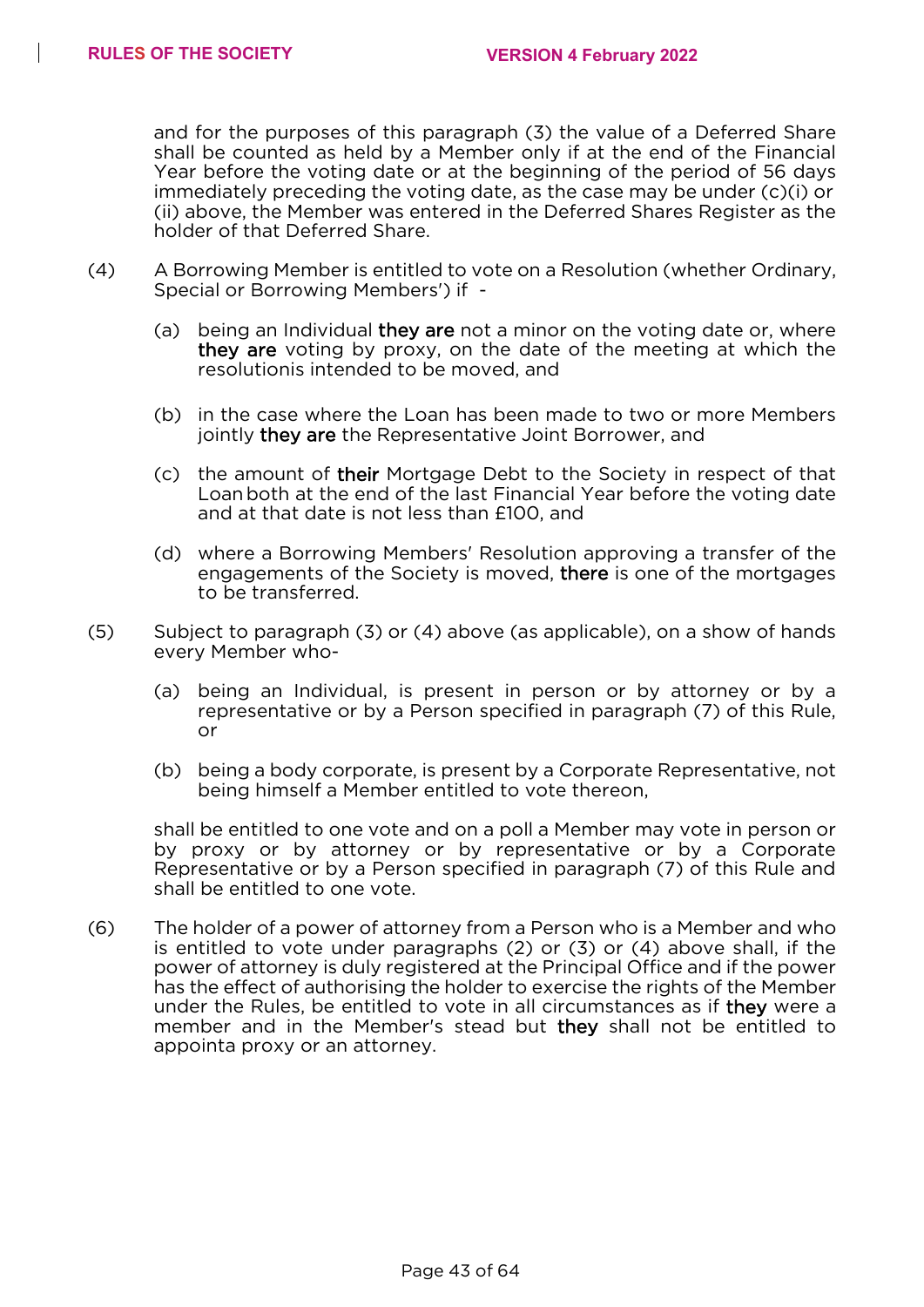- (7) A Member who is entitled to vote under paragraph (2) or (3) or (4) above but in respect of whom an order has been made by any court having jurisdiction (whether in the United Kingdom or elsewhere) in matters concerning mental disorder may vote, whether on a show of hands or on a poll, by their deputy, curator bonis or other representative in that behalf appointed by that court. Any such deputy, curator bonis or other representative may, on a poll, vote by proxy. Evidence to the satisfaction of the Board of the authority of the Person claiming to exercise the right to vote shall be received at the Principal Office (or such other place as may be specified in the relevant notice of meeting, which may include any electronic address which is specified for the purpose) not less than 2 clear days before the day appointed for holding the meeting or adjourned meeting at which the right to vote is to be exercised and in default the right to vote shall not be exercisable.
- (8) A body corporate entitled to vote under paragraph (2) or (3) or (4) above may by resolution of its directors or other governing body expressed in a deed or other duly executed instrument authorise an Individual (who should not be a Member) to act as its Corporate Representative at a meeting or adjourned meeting. Such Corporate Representative shall not be entitled to appoint a proxy but shall (subject to Rule 39(3)) otherwise be entitled to exercise the same powers on behalf of the body corporate they represent as that body corporate could exercise if it were an IndividualMember.

Alternatively, a body corporate which is the holder of any Deferred Shares may appoint a proxy. The instrument appointing a proxy of a body corporate shall be signed by a duly authorised officer of such body corporate.

(9) The right to vote shall be limited to those Persons on whom this Rule confers a right to vote.

#### **39. APPOINTMENT OF PROXIES**

- (1) A Member entitled to attend and vote at a meeting of the Society-
	- (a) may appoint one Person (whether a Member or not) as their proxy toattend and, on a poll, to vote at the meeting instead of him, and
	- (b) may direct the proxy how to vote at the meeting.
- (2) A proxy shall be appointed by an instrument in writing (which may, if the Board so determines, take the form of an Electronic Communication) which shall be in such form and include such declarations as the Board may from time to time determine. The instrument shall enable the Person appointing the proxy to direct him how to vote and, if the instrument is not in the form specified by the Society or is not signed by the appointor, the appointment of the proxy shall be invalid.

The appropriate forms of declaration shall, with such additional or amended wording as the Board may consider appropriate, be used in the case of a body corporate. If the appropriate declaration is not included in the instrument, the appointment of the proxy shall be invalid.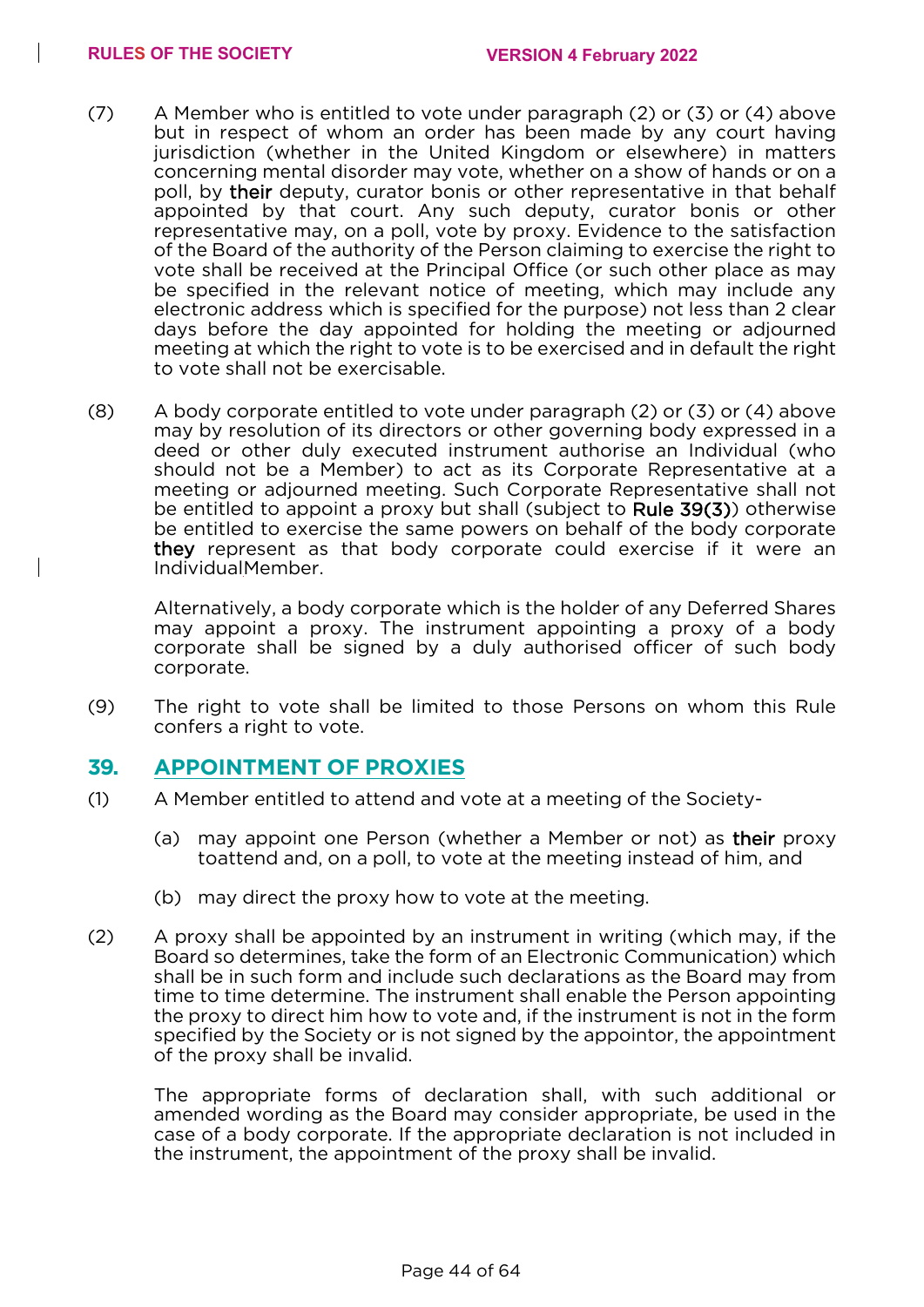- (3) The instrument appointing a proxy or a representative shall be received at the Principal Office (or such other place as may be specified in the relevant notice of meeting which may include any electronic address which is specified for the purpose) not less than 2 clear days before the day appointed for holding the meeting, or adjourned meeting, and in default the instrument shall not be treated as valid.
- (4) The instrument appointing a proxy shall be deemed to confer authority to demand or join in demanding a poll but, save as by this paragraph provided, a proxy shall have no right to speak at the meeting.
- (5) If a Member who at the final date for the receipt of proxy instruments determined under paragraph (3) above is entitled to attend and vote at the meeting appoints a Person as a proxy to vote instead of him at that meeting and then ceases after that date to be so entitled, that Person may notwithstanding Rule 38(2), (3) or (4) act as the Member's proxy at that meeting.
- (6) A vote given in accordance with the terms of an instrument of proxy shall be valid notwithstanding the previous death or mental disorder of the appointor or revocation of the proxy or of the authority under which the proxy was executed, or the transfer of a Share in respect of which the proxy is given, provided that no intimation in writing of such death, mental disorder, revocation or transfer as aforesaid shall have been received by the Society at its Principal Office (or such other place as may be specified in the relevant notice of meeting which may include any electronic address which is specified for the purpose) before the commencement of the meeting or adjourned meeting at which the proxy is used.
- (7) The Board may from time to time make, vary, or revoke regulations regarding the appointment of proxies, provided that the same are not inconsistent with the Statutes. Such regulations may include (but need not be limited to) provisions for determining:
	- (a) the authenticity and time of receipt of any Electronic Communication which purports to appoint, or to revoke the appointment of, a proxy, or to notify the Society of an event terminating such an appointment; and
	- (b) which of two or more proxy appointments received from the same Member in respect of the same meeting is to be treated as valid.

#### **40. JOINT SHAREHOLDING MEMBERS AND JOINT BORROWING MEMBERS**

- (1) No joint Shareholding Member, other than the Representative Joint Shareholder, and no joint Borrowing Member, other than the Representative Joint Borrower, may attend a meeting except as a proxy or exercise any right conferred by these Rules on a Member.
- (2) Any reference in these Rules to any number of Members shall be read as if any joint Shareholding were held by the Representative Joint Shareholder and as if any Loans received jointly were received by the Representative Joint Borrower.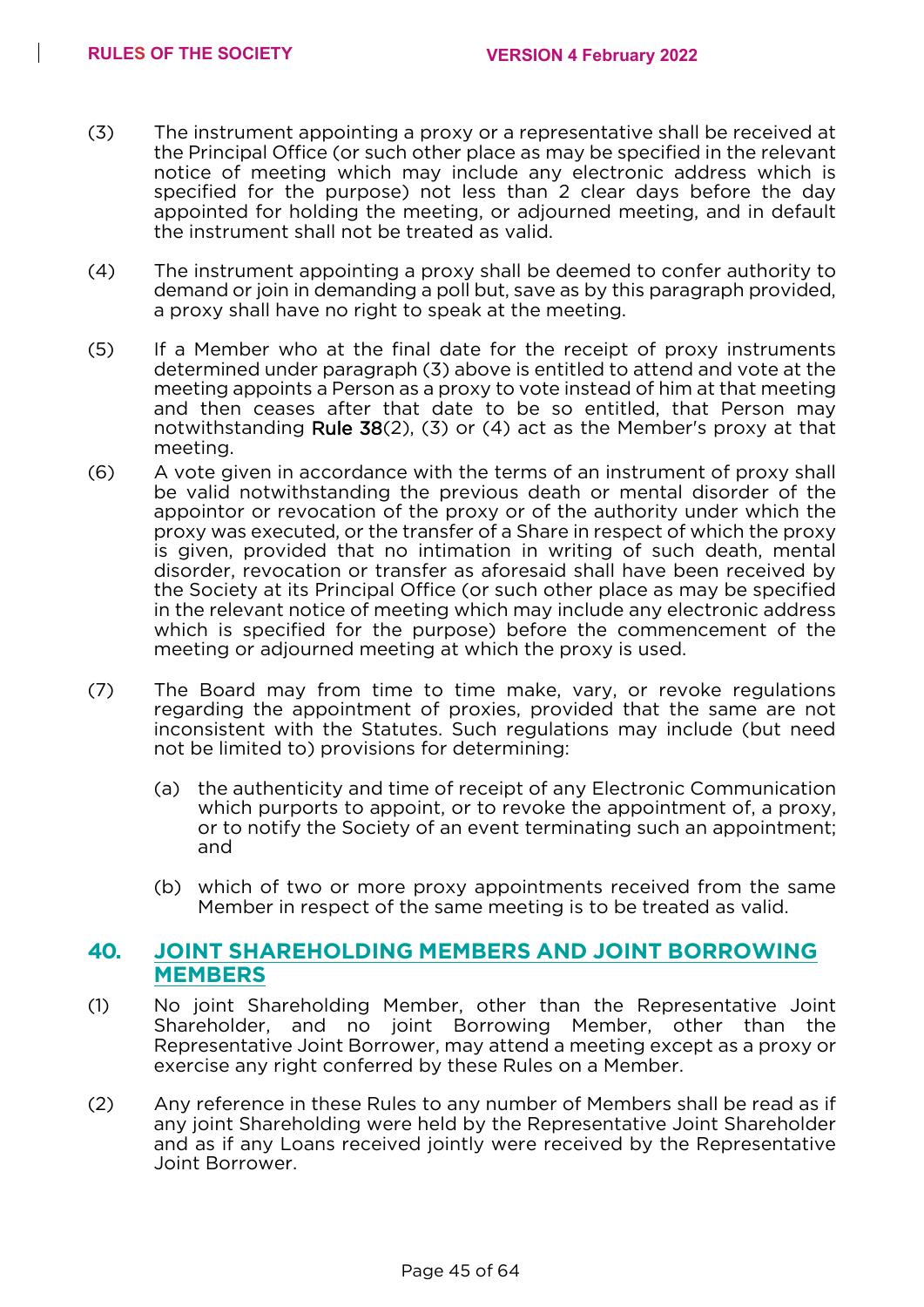#### **41. POSTAL BALLOTS (AND ELECTRONIC BALLOTS)**

- (1) The Board may determine that the voting on any resolution or in any election of directors may be conducted by postal ballot or by electronic ballot (being a ballot on which some of the voting is conducted in accordance with the provisions of the Statutes as to electronic voting and the remainder of the voting is conducted as if it were a postal ballot), but the power conferred by this Rule shall not be exercisable in respect of -
	- (a) elections of Directors, or
	- (b) Shareholding Members' Resolutions, or
	- (c) Borrowing Members' Resolutions, or
	- (d) any other resolution required by the Statutes to be passed at a meeting of the Society, or
	- (e) resolutions for the appointment or reappointment of an auditor or for the removal of an auditor before the expiration of their term of office.
- (2) If any resolution is passed or is rejected at any general meeting or adjourned general meeting then, if in the opinion of the Board the carrying into effect of such resolution would be injurious to the Society (in the one case) or the passing of such resolution would be beneficial to the Society (in the other case), the Board may within one month after that meeting -
	- (a) determine to submit the resolution for decision by postal or electronic ballot, and
	- (b) cause the operation of a resolution passed to be suspended until such a decision.
- (3) Within one month (or such longer period as the Board may deem necessary) after the determination of the Board under paragraphs (1) or (2) above the Society shall give notice of the postal or electronic ballot in accordance with the Statutes. Except where the Statutes otherwise provide in relation to a Member who has agreed with the Society to access notice of the ballot on a website, the notice shall be accompanied by or incorporate a ballot form and shall be sent –
	- (a) not less than 21 days nor more than 56 days before the date which the Society specifies for the receipt of the completed ballot forms, and
	- (b) subject to Rule 49(3) to (5) , by post to the Registered Address (or to any electronic address notified to the Society for the purpose) of every Member who under Rules 38(2) to (4) (whichever is applicable) would be eligible to vote on the resolution if the voting date fell on the date of the notice of the postal or electronic ballot, "the voting date" here meaning the date specified for the receipt of the completed ballot forms, and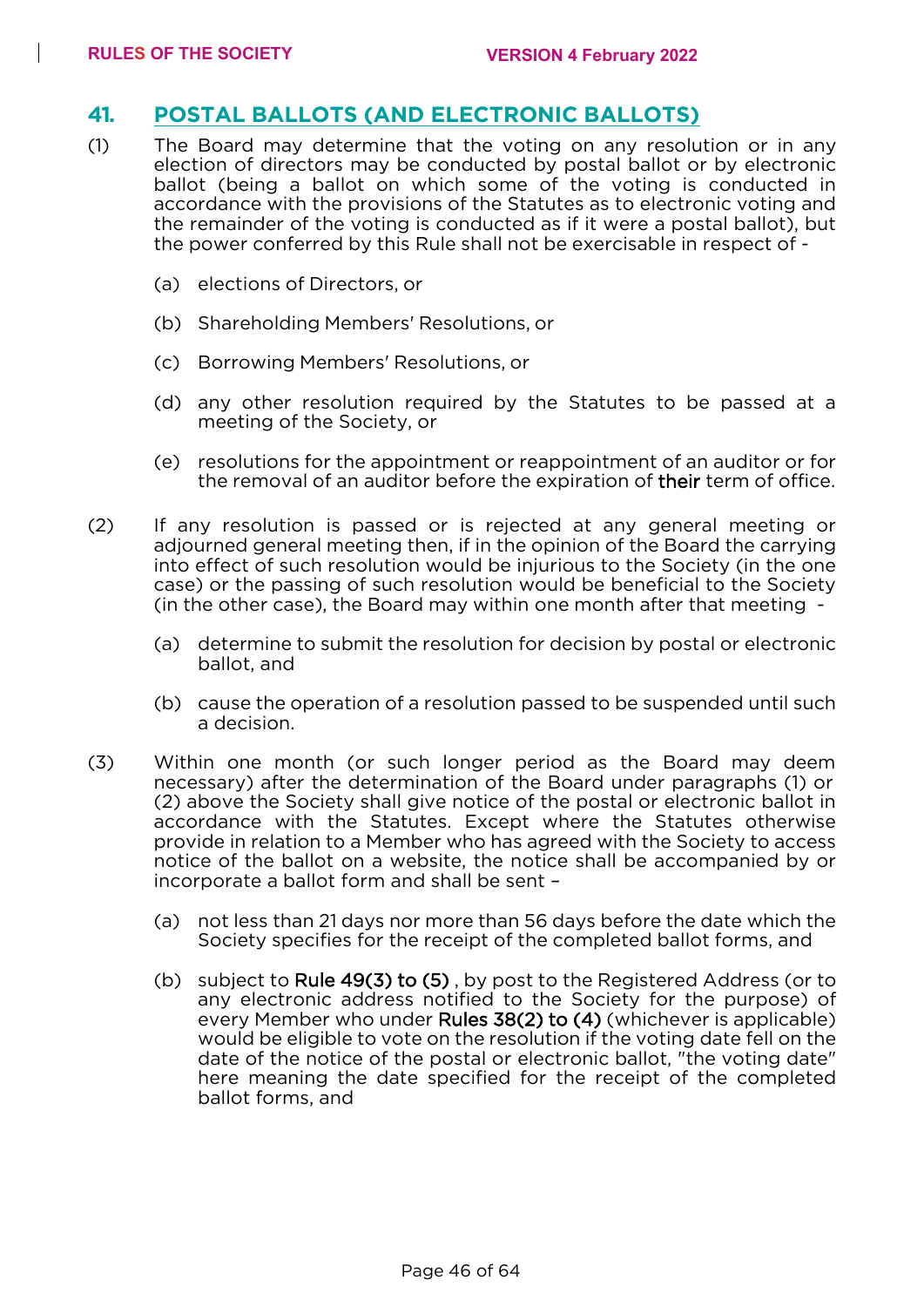- (c) to every Person
	- (i) who becomes a Shareholding Member or Borrowing Member of the Society after the date of the notice of the postal or electronic ballot and before the voting date, or
	- (ii) who, being such a Member at the date of that notice, attains the age of 18 after that date and on or before the voting date,

and who would (in either case) be eligible to vote on the resolution if they remained such a Member until the voting date,

and for the purposes of this paragraph, paragraphs (5) to (9) of Rule 33 shall apply to the sending of a notice of a postal or electronic ballot as they apply to the sending of a notice of a meeting.

- (4) The notice of a postal or electronic ballot sent in accordance with paragraph (3) above -
	- (a) shall contain such other notices relating to the resolution, and
	- (b) shall be accompanied by such other documents

as would be required to be given, sent or delivered to a Member with a notice of meeting, had it been intended to vote on the resolution at a meeting instead of by postal or electronic ballot with the exception of any notices relating to voting by proxy at a meeting.

- (5) The accidental omission
	- (a) to give notice of a postal or electronic ballot, or
	- (b) to send a ballot form or any document required by paragraph (4) above to accompany such a notice,

to any Person entitled to receive it, or non-receipt of such a notice, ballot form or document by such a Person, shall not invalidate the ballot.

- (6) The ballot form shall be in such form and be accompanied by or incorporate any explanatory note as the Board may decide.
- (7) Subject to the foregoing provisions of this Rule, the Board shall make regulations for the conduct of the ballot (including the appointment of a Person to decide all questions that might arise relating to the ballot except such as are by this Rule delegated to the Board) and shall fix a time (not being later than 7 days after the final date for the receipt of ballot forms) and place at which the ballot forms shall be opened and counted.
- (8) A Member to whom ballot form is sent in accordance with paragraph (3) above shall be entitled to one vote on any resolution.
- (9) The matter in question shall be decided by the appropriate majority of the votes given and if the decision is -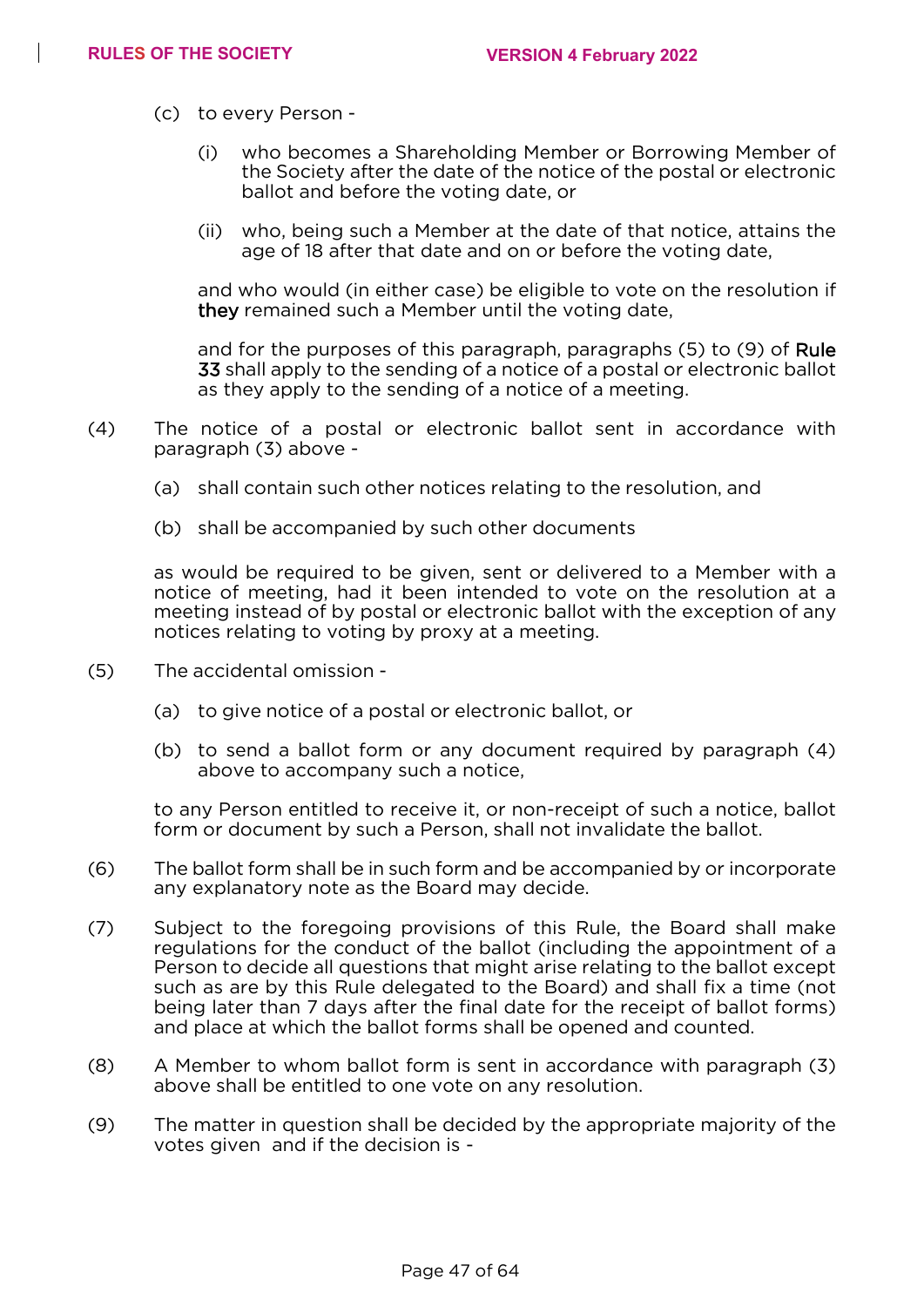- (a) to rescind a resolution, it shall be rescinded as from the time at which the counting of the votes is completed but any such rescission shall not affect the validity of any act done under the resolution before it was suspended, or
- (b) to carry into effect or to pass a resolution, that resolution shall come into effect as from the time at which the counting of the votes is completed.
- (10) The Board shall announce the result of the postal or electronic ballot by
	- (a) a notice displayed on the Society's website
	- (b) a notice displayed in a prominent position at the Principal Office and at all branch offices

and shall state in that notice the time at which the counting of the votes was completed.

- (11) Where the Board has determined under paragraph (1) above that the voting in an election or on a resolution of the Society is to be conducted by an electronic ballot, the regulations made by the Board under paragraph (7) above may include (but need not be limited to) regulations prescribing -
	- (a) the manner in which the votes of Members who vote electronically may be registered in accordance with the Statutes;
	- (b) the manner in which Members who vote electronically may confirm the terms of the declarations required by the Statutes;
	- (c) the manner in which the authenticity and integrity of the votes of Members who vote electronically is to be established;
	- (d) the consequences of any irregularities occurring in the course of the ballot, including (but not limited to) provisions as to the validity of multiple votes cast by a Member in the same election or on the same resolution; and
	- (e) the final date for the registration of the votes of Members who vote electronically.

#### **42. COUNTING OF VOTES**

If on a show of hands or on a poll or a postal ballot or electronic ballot -

- (a) any votes are counted that ought not to have been counted, or
- (b) any votes are not counted that ought to have been counted,

the error shall not vitiate the decision arrived at unless it has been in the opinion of the Chair or in the case of a postal ballot or electronic ballot the Individual appointed by the Board pursuant to regulations made under Rule 41(7) of sufficient magnitude so to do.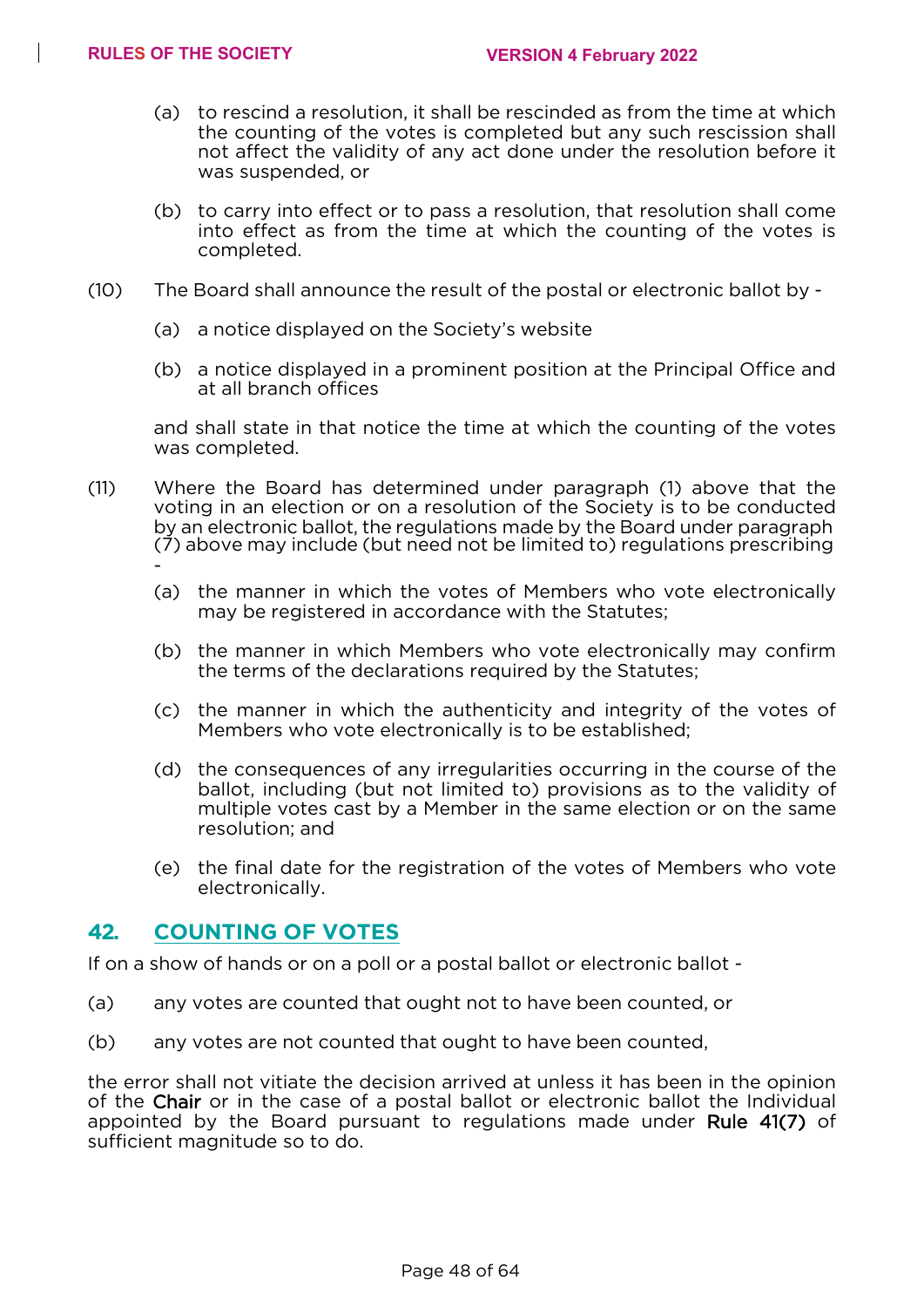#### **43. AUDITORS**

- (1) At each Annual General Meeting the Society shall appoint one or more auditors to hold office as such from the conclusion of that meeting until the conclusion of the next Annual General Meeting.
- (2) No Person shall be appointed as an auditor of the Society unless they are qualified for such an appointment by or under the Statutes.
- (3) The Board may appoint any Person qualified for appointment under this Rule to fill any casual vacancy but, while any such vacancy continues, any surviving or continuing auditor may continue to act.
- (4) If notice of intention to move a resolution at an Annual General Meeting or special general meeting -
	- (a) appointing as auditor a Person other than a retiring auditor, or
	- (b) filling a casual vacancy in the office of auditor, or
	- (c) reappointing as auditor a retiring auditor who was appointed by the Board to fill a casual vacancy, or
	- (d) removing an auditor before the expiration of their term of office,

is to be given, the notice, if it is to be effective, must be given in accordance with paragraph (5) below.

- (5) Such notice must be given to the Society not less than 28 clear days before the meeting at which it is to be moved -
	- (a) by the Board, or
	- (b) in the case of an Annual General Meeting, by the requisite number of qualified Members entitled to move a resolution under Rule 34(1), or
	- (c) in the case of a special general meeting, by 100 Members qualified to requisition such a meeting under Rule 31(4),

and the Society shall give notice of the resolution (and send copies of any appropriate representations made by the auditors in due time) to the Members entitled to receive notice of the meeting at which the resolution is to be moved.

(6) If at an Annual General Meeting or special general meeting there is a contest for the office of auditor in that there are more candidates for such office than there are vacancies, the vote shall be taken on a poll, which shall be deemed to have been demanded by the Chair and the candidates obtaining the most votes shall fill the vacancies. The procedure for the poll shall be the same as that set out in Rules 13(8) and (9) for election of Directors but substituting "auditors" for "Directors" and with any other necessary consequential amendments.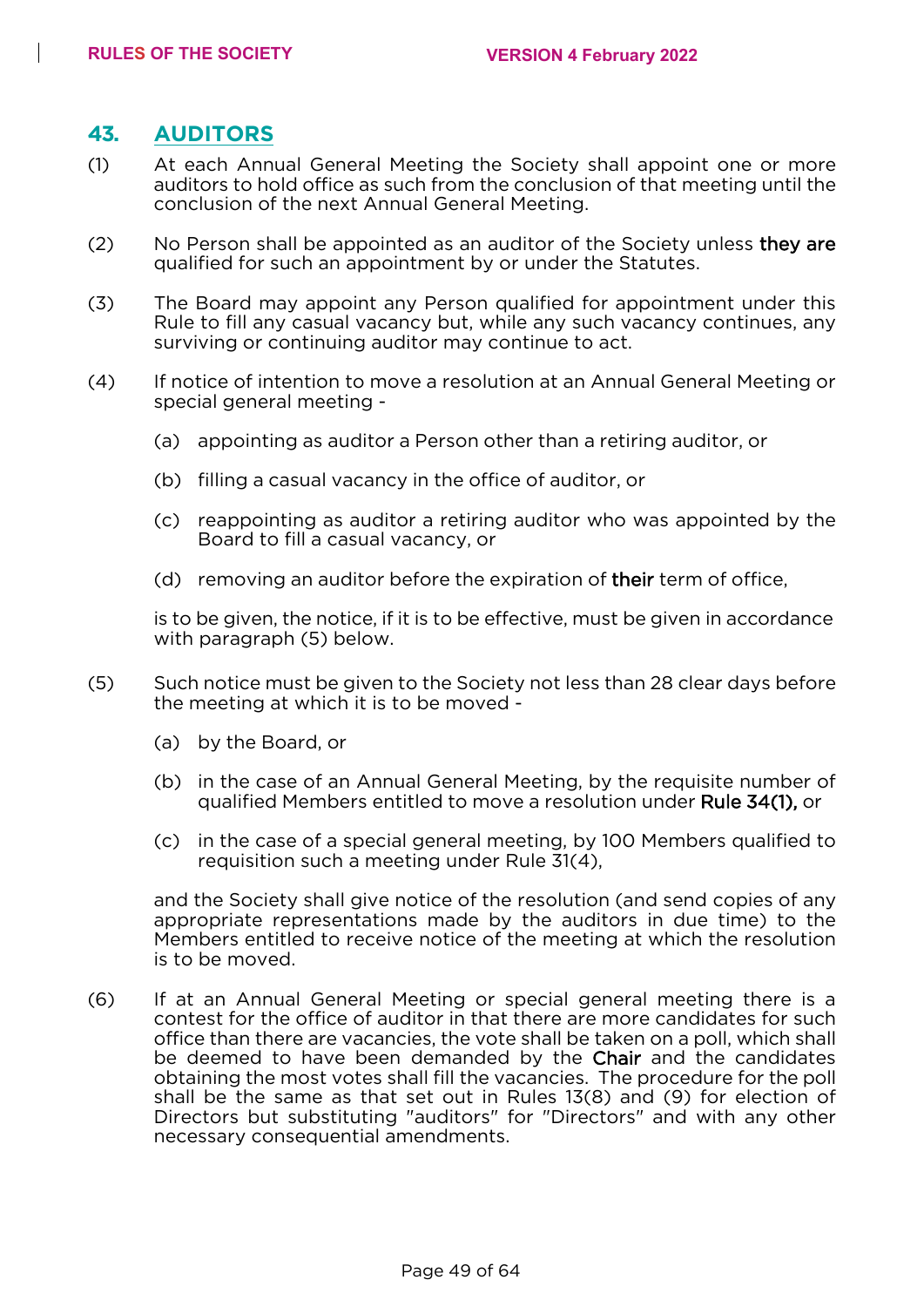(7) The remuneration to be paid to the auditors shall be fixed by the Board and, for the purposes of this paragraph, the term "remuneration" shall be deemed to include sums to be paid in respect of the auditors' expenses.

#### **44. COMMON SEAL**

- (1) The Common Seal of the Society shall be two concentric circles with the Society's name between their circumferences and within the smaller circle a monogram of the initial letters of the Society, V.B.S.
- (2) The Society may have in addition to the Common Seal one or more other seals each of which shall be a facsimile of the Common Seal. Any provisions relating to the safe custody and otherwise of the Common Seal shall also apply to any such facsimile seals.
- (3) The Common Seal shall be kept at the Principal Office or at such other place as the Board may from time to time determine and shall be in the custody of such Individual as the Board may from time to time direct.
- (4) The Common Seal shall not be used without the authority of the Board or a Committee of the Board authorised in that behalf and, when used or affixed to any document, such document shall be countersigned by such Individual or Individuals as the Board may authorise for that purpose from time to time. All documents so sealed and countersigned shall be deemed to be validly executed by the Society.
- (5) In this Rule the word "countersigned" includes the use of a facsimile signature by whatever process reproduced. The use of such facsimile signature is only authorised in so far as it is permitted from time to time by law.
- (6) In this Rule reference to the Common Seal being affixed to any document includes the reproduction of the image of that seal on a document by any mechanical or electronic means which has been approved by the Board.

#### **45. CUSTODY OF DOCUMENTS**

All documents of title, mortgage deeds and other securities belonging to the Society and all the documents relating to -

- (a) land on which Loans are secured, and
- (b) loans, whether or not they are secured, made by the Society

shall be kept in safe custody by such employees of the Society as the Board shall appoint for the purpose either -

- (i) at the Principal Office, or
- (ii) at such other place or places as may from time to time be determined by the Board,

and the consent of the Board or of an Officer or of such an employee shall be required on each occasion on which any such document is released from the custody of such an employee.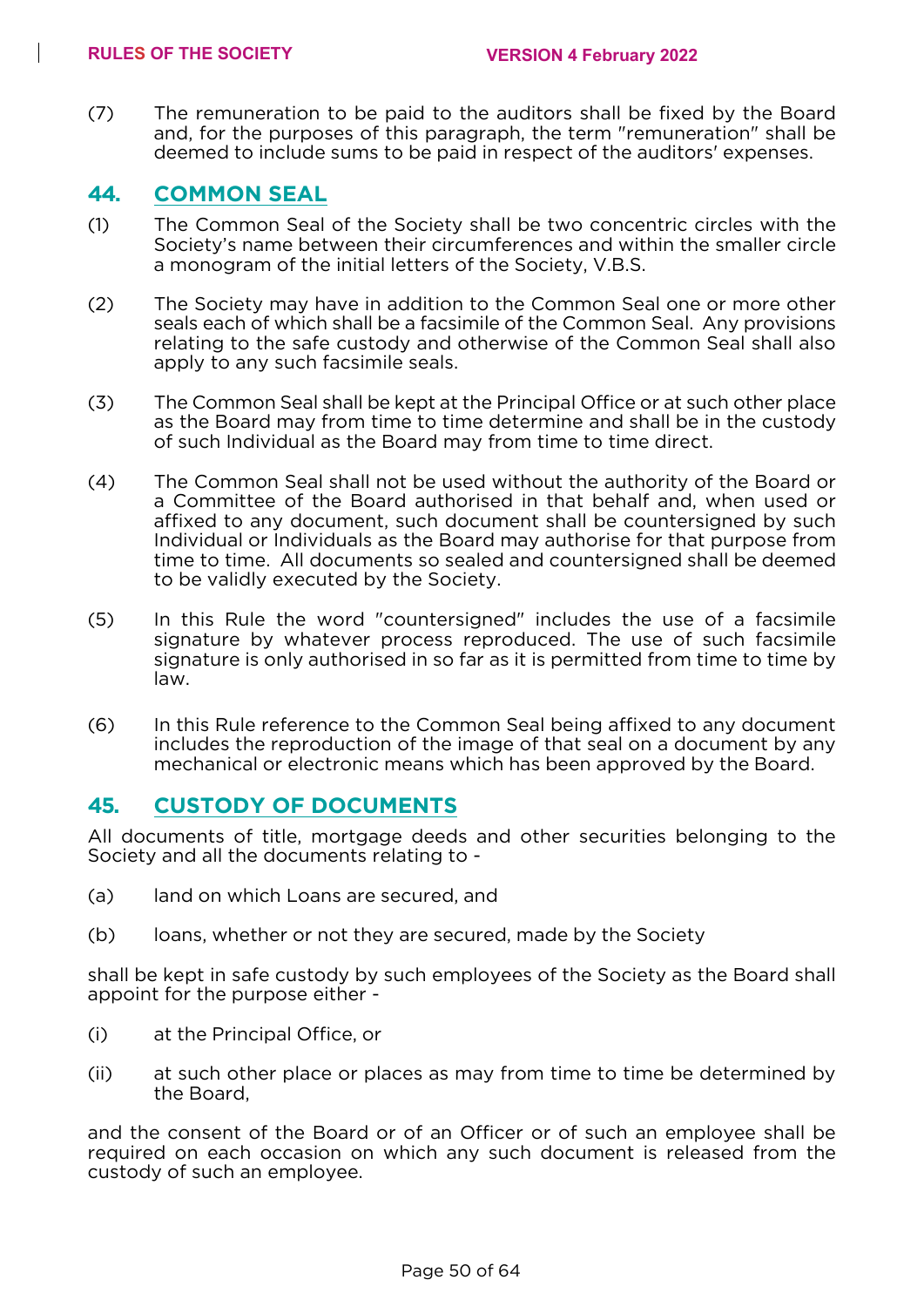#### **46. DISTRIBUTION OF SURPLUS ASSETS ON WINDING UP OR DISSOLUTION**

- (1) Upon the winding up of the Society, or upon it being dissolved by consent, any surplus remaining after payment in full of the Society's creditors and repayment to Members of the amount of their Shares (together with interest due thereon) according to their priority under their respective terms and conditions of issue (but excluding Core Capital Deferred Shares unless and to the extent provided in their terms and conditions of issue) shall be divided among:
	- (a) qualifying Members in proportion to the value of their Shareholding (excluding any Deferred Shares) at the relevant date.
	- (b) holders of Deferred Shares (excluding Core Capital Deferred Shares) at the relevant date subject to, and in proportion to the amount specified in, or calculated by reference to, their terms and conditions of issue; and
	- (c) holders of Core Capital Deferred Shares at the relevant date subject to, and in proportion to the amount specified in, or calculated by reference to, their terms and conditions of issue.

The relevant date is the earlier of either the date of notice of a winding-up or dissolution resolution or the date of presentation of a winding-up petition or such other date as may be specified by the insolvency official appointed with primary responsibility for the winding-up or dissolution of the Society.

If there are insufficient assets to repay all Members the amounts payable on their Shares in accordance with their terms and conditions of issue, no repayments shall be made in respect of any Deferred Share until after all other Members have been repaid in full.

(2) For the purposes of this Rule, "qualifying Members" means Persons who hold on the relevant date, and have held, throughout the period of two years up to that date, Shares (excluding any holding of Deferred Shares) to the value of not less than £100.

#### **47. ALTERATION OF RULES**

Notwithstanding anything elsewhere in these Rules, these Rules may be altered by passing a resolution as a Special Resolution.

#### **48. NOTICES TO THE SECRETARY AND BY THE SOCIETY**

- (1) Any notice or other document to be served on the Society under these Rules may be served -
	- (a) by leaving it, addressed to the Secretary, at the Principal Office, or
	- (b) by sending it by post, or delivering it, to him at that Office,
- (2) Subject to paragraph (3) below, any notice or other document to be served by the Society on a Member under these Rules may be served on him either: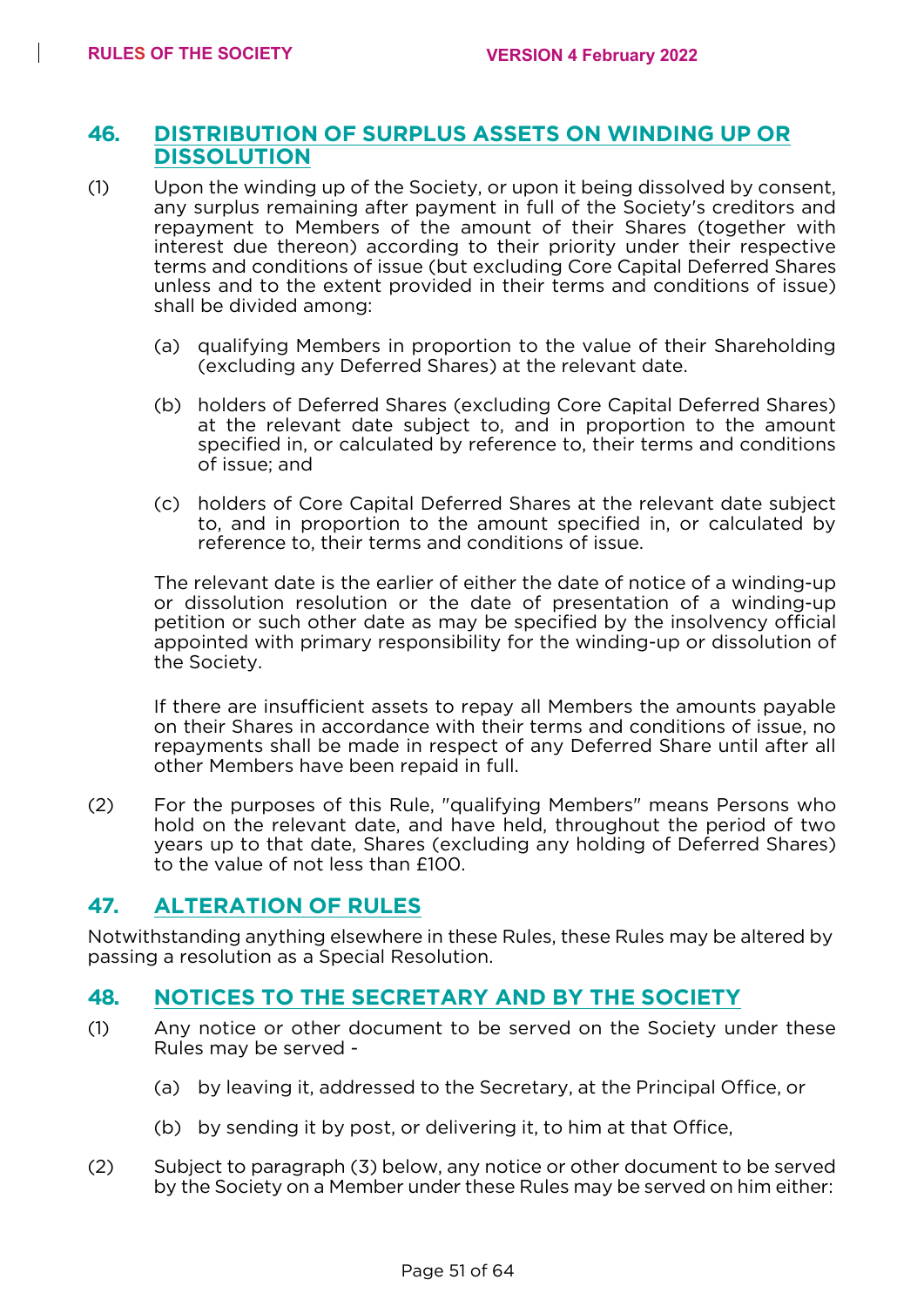- (a) personally; or
- (b) by sending it by post or by otherwise delivering it, addressed to him at their Registered Address; or
- (c) by sending it electronically to an electronic address which they have notified for the purpose,

and in the case of a notice or document sent by post as described in subparagraph (b) above, the notice or document shall be deemed to have been duly served 48 hours after having been posted (regardless of the class of post by which such notice or document is sent). The provisions of Rule 33(5)-(9) shall apply to the service of any notices in the same way as to notice of meetings, with the necessary changes being made.

- (3) The Society shall not be obliged by the Statutes or these Rules to serve a notice (including a notice of a meeting or a notice of a postal ballot or electronic ballot), a ballot form or other document to a Member in whose case the Society has reason to believe that communications sent to him at their Registered Address are unlikely to be received by him but in the case of a notice (defined by Rule 33(4)) of a meeting and in the case of the notice of a postal ballot or electronic ballot pursuant to Rule 41 the Society shall, if it decides not to send the notice to him by post in accordance with those provisions, instead display in a prominent position at the Principal Office and in every branch office a notice of the holding of the meeting or a notice of the holding of the postal ballot or electronic ballot which –
	- (a) must be given not later than 21 clear days before the date of the proposed meeting, or 21 clear days calculated from the final date for the receipt of proxies, or, as the case may be, the final date for the receipt of completed ballot forms, and
	- (b) must state
		- (i) where Members may obtain copies of the resolutions and of any statements with respect to the matters referred to in a resolution, and
		- (ii) where Members may obtain forms relating to voting by proxy and, in the case of a postal ballot, where they may obtain ballot papers or, in the case of an electronic ballot, how they may access electronic voting facilities.
- (4) If by reason of the suspension or curtailment of postal services the Society is unable to give notice by post in hard copy form of a meeting, then such notice shall be deemed to have been given to all Members entitled to receive such notice in hard copy form if it is advertised in at least two leading daily newspapers widely circulated in the United Kingdom. Such notice shall be deemed to have been duly served on all Members entitled to receive notice of such meeting at noon on the day on which the second of such advertisements appears. In any such case the Society shall:
	- (a) make such notice available on an appropriate website of the Society from the date of such advertisement until the conclusion of the meeting; and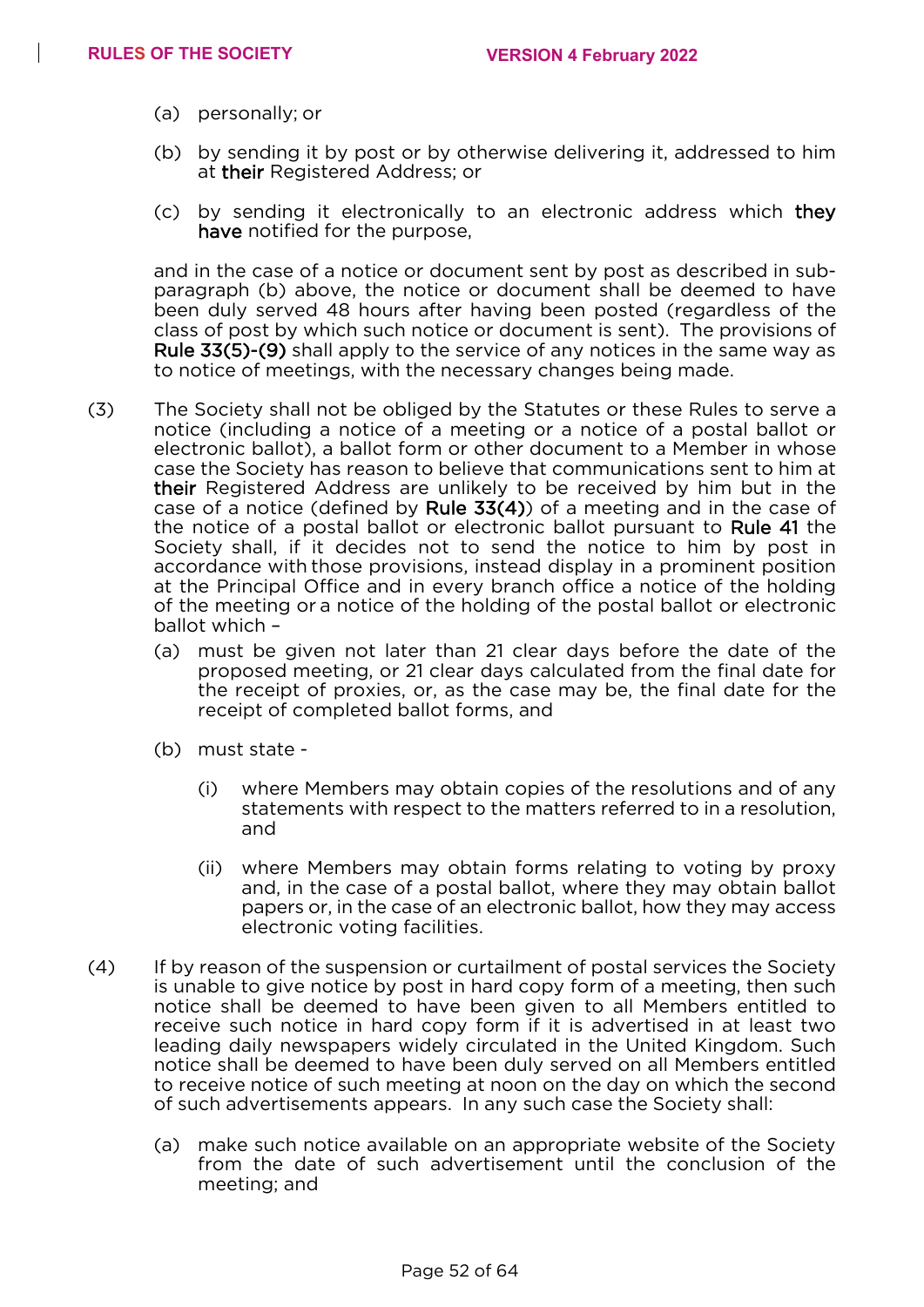- (b) send confirmatory copies of the notice to those Members by post in hard copy form if, at least seven days before the meeting, the posting of notices to addresses throughout the United Kingdom again becomes practicable.
- (5) Nothing in these Rules shall prevent the service of a notice or other document by the Society
	- (a) by sending it electronically to an electronic address notified for the purpose in accordance with express provision made by the Statutes, or
	- (b) by publication on a web site in accordance with any such provision.

#### **49. SALES OF DEFERRED SHARES OF UNTRACEABLE HOLDER**

- (1) The Society shall be entitled to sell for the best price reasonably obtainable a Deferred Share of a Member, or a Deferred Share to which a Person is entitled by means of transmission, if
	- (a) during the relevant period, the Society has made at least 3 interest payments or distributions in respect of a Deferred Share of the same class as the Deferred Share to be sold;
	- (b) during the relevant period, no interest or distribution payable in respect of the Deferred Share has been claimed;
	- (c) during the relevant period, all warrants or cheques in respect of the Deferred Share, sent to the address and in the manner provided by the Rules or the terms and conditions of issue of the Deferred Share for sending such payments, remain uncashed;
	- (d) during the relevant period, no communication has been received by the Society from the Member or the Person entitled by transmission to the Deferred Share;
	- (e) after expiry of the relevant period, the Society inserts advertisements in both a national newspaper and a newspaper circulating in the area in which the last known address at which service of notices may be effected is located of its intention to sell the Deferred Share; and
	- (f) during the period of three months following the publication of those advertisements and, after that period, until the exercise of the power to sell the Deferred Share, the Society has not received any communication from the Member or the Person entitled by transmission to the Deferred Share.
- (2) For the purpose of paragraph (1) above, "the relevant period" means the period of twelve years immediately preceding the date of publication of the first of any advertisements pursuant to paragraph (1)(e) above.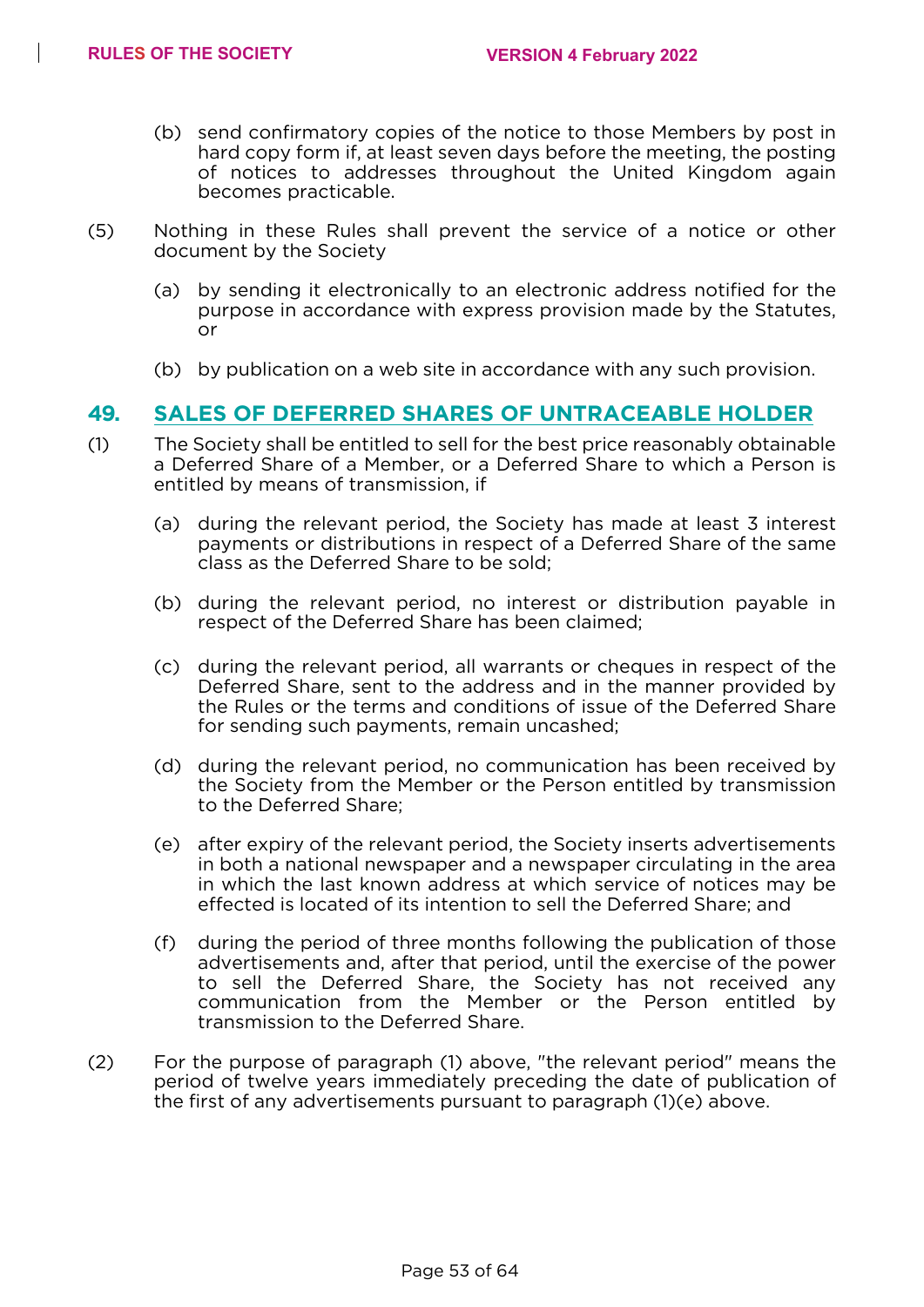- (3) To give effect to any sale under this Rule, the Board may appoint any Person to execute as transferor an instrument of transfer of the Deferred Share or take such other action as transferor as may be appropriate to effect the transfer of the same and the instrument of transfer, or as the case may be such other action, shall be as effective as if it had been executed or taken by the registered holder of, or Person entitled by transmission to, the Deferred Share.
- (4) A purchaser shall not be bound to see to the application of the purchase moneys, nor shall their title to the Deferred Share be affected by any irregularity in or invalidity of the proceedings relating to the sale.
- (5) The Society shall account to the Member or other Person entitled to the Deferred Share for the net proceeds of sale and shall be deemed to be their debtor, and not a trustee for him, in respect thereof.
- (6) No interest shall be payable in respect of the net proceeds and the Society shall not be required to account for any moneys earned thereon.
- (7) Any moneys not accounted for to the Member or other Person entitled to the Deferred Share shall be carried to a separate account and shall be a permanent debt of the Society. Moneys carried to a separate account may be either employed in the business of the Society or invested in such manner (other than Shares in the Society) as the Board may from time to time think fit.

#### **50. DEFERRED SHARES REGISTER AND OTHER RECORDS**

- (1) The Society shall maintain a Deferred Shares Register in which shall be entered the name and address of each Deferred Shares holder. Transfers and other documents or instructions relating to or affecting the title of any Deferred Shares shall also be recorded in the Deferred Shares Register. No charge shall be made in respect of any entry in the Deferred Shares Register. The Deferred Shares Register shall be maintained at the Principal Office, or at such other place as the Board thinks fit.
- (2) Every Person, within one month after becoming entered in the Deferred Shares Register as the holder of a Deferred Share (or within such other period as the terms and conditions of issue of the Deferred Shares may provide), shall, if they shall make a written request to the Society at the time of applying to be so entered, be supplied by the Society with a Deferred Share Certificate (which shall not be the property of the Society).
- (3) Every Person entered in the records of the Society as the holder of a Deferred Share who has not previously requested to be supplied by the Society with a Deferred Share Certificate shall within one month after making a written request to the Society be supplied by the Society with a Deferred Share Certificate. Save as aforesaid, nothing in these Rules shall require a Deferred Share to be evidenced by a Deferred Share Certificate or other written instrument.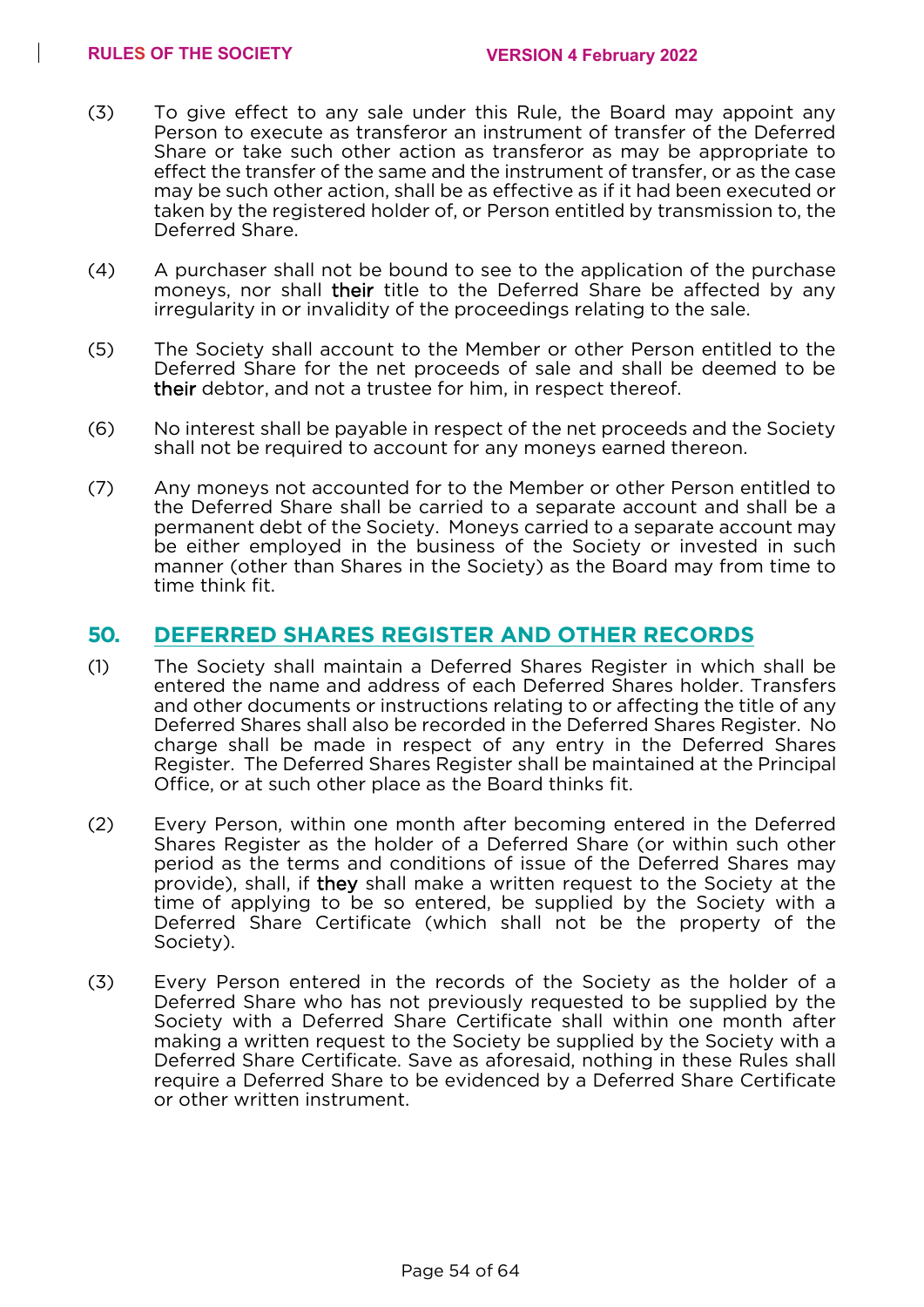$\overline{\phantom{a}}$ 

(4) Any Member losing their Deferred Share Certificate shall immediately give notice in writing of such loss to the Society at its Principal Office. If a Deferred Share Certificate is damaged or alleged to have been lost, stolen or destroyed, a new Deferred Share Certificate representing the same Shares shall be issued to the holder upon request, subject to delivery up of the old Certificate or (if alleged to have been lost, stolen or destroyed) subject to compliance with such conditions as to evidence and indemnity as the Board may think fit and to payment of any exceptional expenses of the Society incidental to its investigation of the evidence of such alleged loss, theft or destruction. Where a holder of a certified Deferred Share has sold part of their holding they will be entitled to a Deferred Share Certificate for the balance without charge.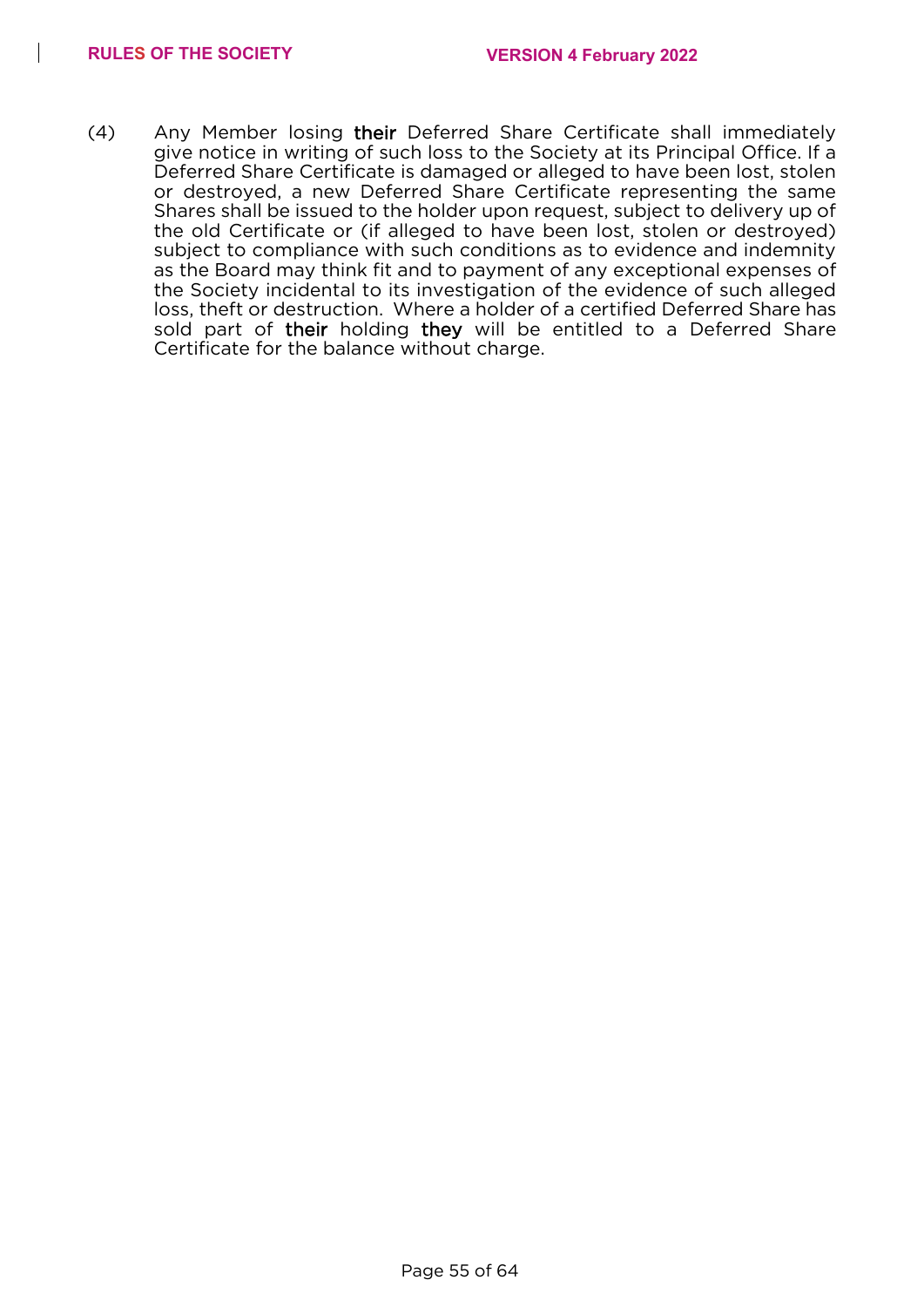# **INDEX**

 $\begin{array}{c} \hline \end{array}$ 

| <b>Accounts, Annual</b><br>annual general meeting<br>audit of<br>definition                                                                                            | Rule<br>30(2)<br>30(4)<br>$1(a)$ , $30(3)$                                                                     |
|------------------------------------------------------------------------------------------------------------------------------------------------------------------------|----------------------------------------------------------------------------------------------------------------|
| <b>Acts, Validity of</b><br>board committee<br>directors<br>local board                                                                                                | 18<br>$12(3)$ , 18<br>18                                                                                       |
| <b>Adjourned Meetings</b>                                                                                                                                              | see 37                                                                                                         |
| <b>Advertisements</b><br>postal ballot results                                                                                                                         | 41(10)                                                                                                         |
| <b>Annual General Meeting</b><br>accounts<br>adjournment<br>annual business statement<br>auditors<br>definition<br>directors                                           | $30(2)$ , $30(5)(a)$<br>$35(2)$ , 37, 43 $(5)(a)$<br>30(5)(b)<br>$30(5)(d)$ , $30(5)(f)$ ,<br>43(5)(a)<br>1(a) |
| casual vacancies<br>election<br>report<br>holding of<br>means of participation<br>members' resolutions<br>notice of                                                    | 25(4)<br>13(8), 30(5)(e)<br>30(5)(c)<br>30(1)<br>32<br>$30(5)(g)$ , $34(2)(a)$<br>33(2), 34(2)(a)              |
| <b>Arbitration</b>                                                                                                                                                     | see Disputes                                                                                                   |
| <b>Assets</b><br>distribution of surplus                                                                                                                               | 47(1)                                                                                                          |
| <b>Attorney, Power of</b><br>notices of meetings<br>voting                                                                                                             | 33(6)<br>$38(5)(a)$ , $38(6)$                                                                                  |
| <b>Auditors</b><br>annual general meeting<br>appointment of<br>election<br>contest<br>notice to members<br>poll<br>postal ballot<br>remuneration<br>vacation of office | $30(5)(d)$ , (f)<br>$43(1)-(3)$<br>43(6)<br>$43(4)$ , (5)<br>36(8)<br>41(1)(e)<br>43(7)<br>43(1), (3)          |
| <b>Board</b><br>arbitrators<br>committees of<br>validity of acts<br>common seal<br>composition                                                                         | $46(3)$ , (4)<br>12(4)(g)<br>18<br>44(4)<br>12(1), 25(2)                                                       |

Page 56 of 64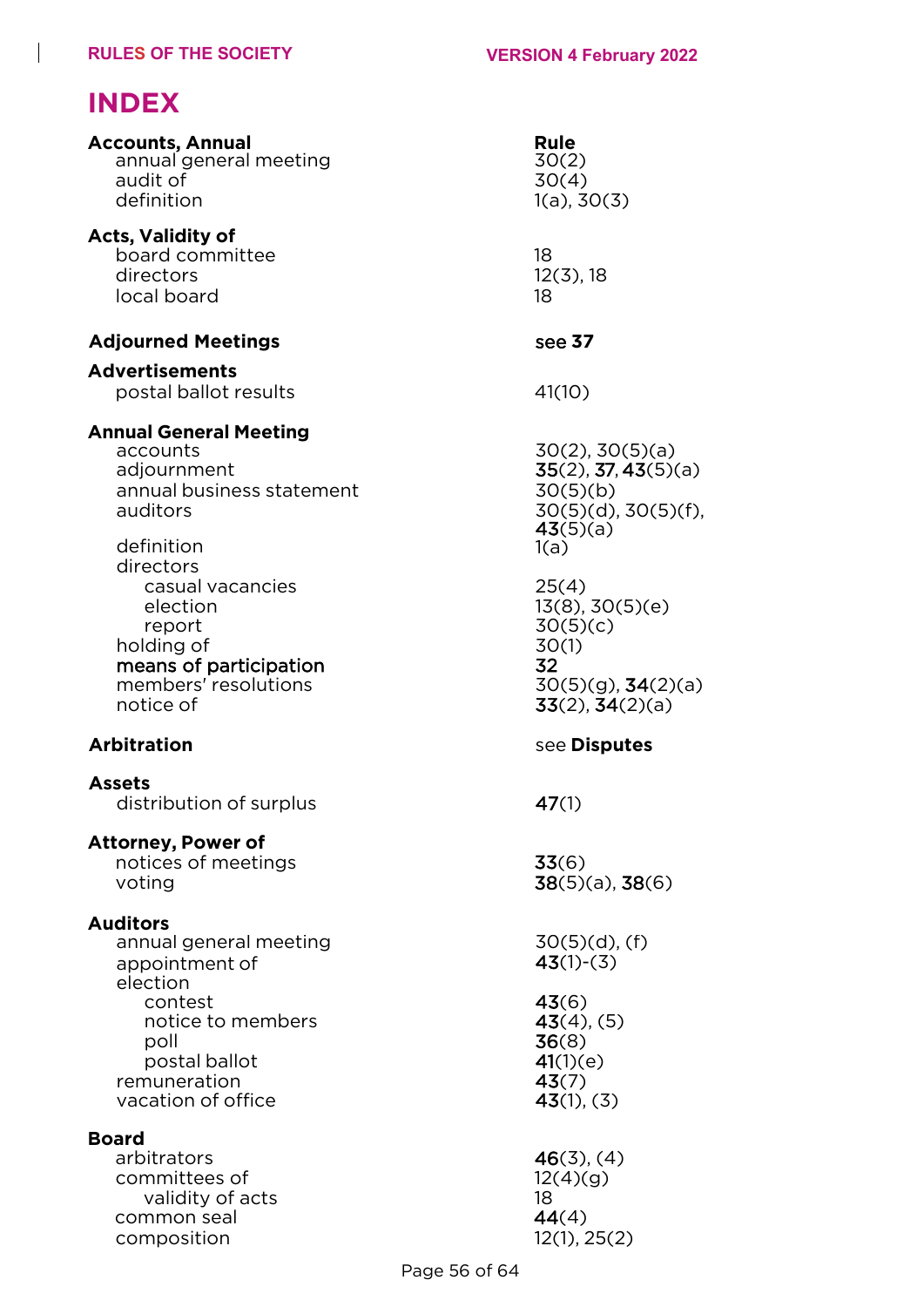$\begin{array}{c} \hline \end{array}$ 

| definition<br>delegation of powers<br>expenses<br>local boards<br>validity of acts<br>meetings<br>conduct of<br>decisions at<br>minutes<br>quorum<br>remote meetings<br>special meetings<br>members<br>members' requisition of special general meeting | 1(a)<br>$12(4)(f)$ , (g)<br>12(4)(d)<br>$12(4)(b)$ , (c)<br>18<br>16<br>12(4)(e)<br>16(2)<br>17<br>16(1), 25(6)<br>16(6)<br>$16(3)$ , $(4)$ , $(5)$<br>see Directors |
|--------------------------------------------------------------------------------------------------------------------------------------------------------------------------------------------------------------------------------------------------------|----------------------------------------------------------------------------------------------------------------------------------------------------------------------|
| failure to comply<br>power to object<br>members' resolutions<br>power to object<br>pensions                                                                                                                                                            | 31(5)<br>31(4)<br>34(3)<br>29(4)                                                                                                                                     |
| postal ballots<br>conduct of<br>to call<br>powers<br>to disqualify a director<br>to convene special general meetings<br>prudential duties<br>reserves<br>validity of acts                                                                              | 41(7)<br>41(1)<br>$12(2)$ , $(4)$ , $(5)$<br>$24(1)(d)$ , (m)<br>31(2), 31(3)(b)<br>12(4)(a)<br>27<br>$12(3)$ , 18                                                   |
| <b>Borrower</b><br>definition                                                                                                                                                                                                                          | 1(a)                                                                                                                                                                 |
| <b>Borrowing Member</b>                                                                                                                                                                                                                                | see Members                                                                                                                                                          |
| <b>Borrowing Members' Resolutions</b>                                                                                                                                                                                                                  | see Resolutions                                                                                                                                                      |
| <b>Chair and Vice-Chair</b><br>absence<br>casting vote<br>casual vacancy<br>election<br>meetings<br>minutes<br>poll, power to call for<br>removal of                                                                                                   | 15(2)<br>$16(2)$ , 25(6), 36(13)<br>13(4)<br>15(1)<br>36(1), (2)<br>17<br>$36(1)$ , $(8)$ , $(9)$<br>15(3)                                                           |
| <b>Chief Executive</b><br>appointment<br>definition<br>powers and duties<br>termination                                                                                                                                                                | 22(1)<br>1(a)<br>22(3)<br>22(1)                                                                                                                                      |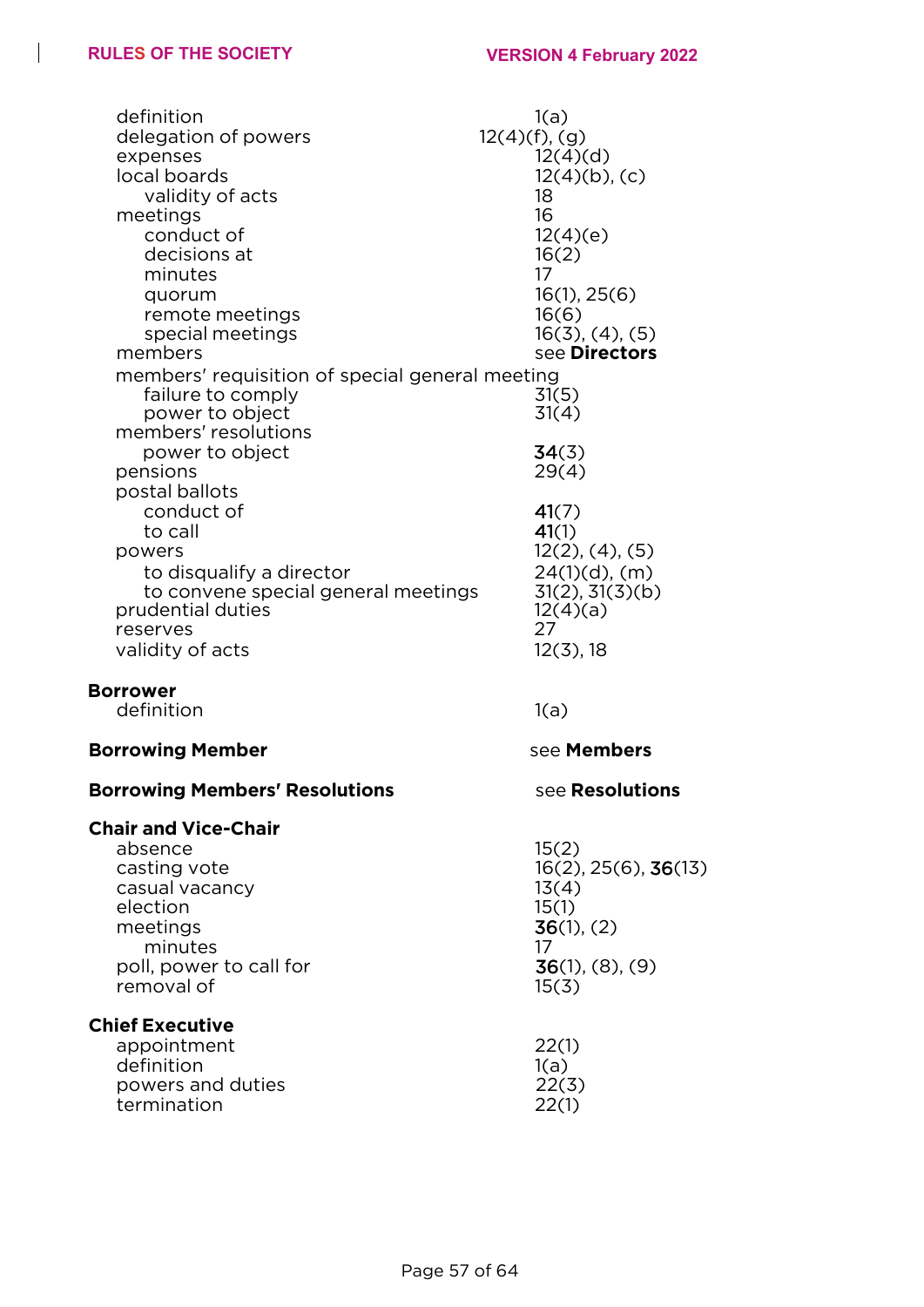$\mathsf{l}$ 

| <b>Commission, Building Societies'</b><br>definition<br>disqualification of director<br>members' special general meeting statement<br>disputes                                                                                                                                                                                                                   | 1(a)<br>24(1)(m)<br>31(3)(c)                                                                                                                                                                                                                                                  |
|------------------------------------------------------------------------------------------------------------------------------------------------------------------------------------------------------------------------------------------------------------------------------------------------------------------------------------------------------------------|-------------------------------------------------------------------------------------------------------------------------------------------------------------------------------------------------------------------------------------------------------------------------------|
| <b>Common Seal</b>                                                                                                                                                                                                                                                                                                                                               | 44                                                                                                                                                                                                                                                                            |
| <b>Core Capital Deferred Share</b>                                                                                                                                                                                                                                                                                                                               | $12(6)$ , $27(2)$ , $46(1)$                                                                                                                                                                                                                                                   |
| <b>Corporate Representative</b><br>definition<br>voting<br>borrowing members' resolution                                                                                                                                                                                                                                                                         | 1(a)<br>$38(5)(b)$ , (8)<br>1(a)                                                                                                                                                                                                                                              |
| <b>Deferred Share</b>                                                                                                                                                                                                                                                                                                                                            | $4(1)(a)$ , $4(8)(b)$ , 5, 6, 8, 9(4),<br>$13(2)(b)$ , $13(4)$ , $28(2)$ , $31(4)$ ,<br>$34(1)$ , $38(3)$ , $40(8)$ , $46$ , $49$ ,<br>50                                                                                                                                     |
| <b>Deferred Shares Certificate</b>                                                                                                                                                                                                                                                                                                                               | 50                                                                                                                                                                                                                                                                            |
| <b>Deferred Shares Register</b>                                                                                                                                                                                                                                                                                                                                  | $4(1)(a)$ , $4(8)(b)$ , $13(4)$ , $31(4)$ ,<br>34(1), 38(3), 50(1), (2)                                                                                                                                                                                                       |
| <b>Deposits</b><br>definition<br>interest<br>receipt of<br>terms                                                                                                                                                                                                                                                                                                 | 1(a)<br>9(2)<br>9(1)<br>$9(2)$ , $(4)$                                                                                                                                                                                                                                        |
| Documents, Custody of                                                                                                                                                                                                                                                                                                                                            | 45                                                                                                                                                                                                                                                                            |
| <b>Directors</b><br>casual vacancies<br>filling of<br>length of office<br>qualifications<br>definition<br>direction and management, general<br>election and eligibility<br>address<br>age<br>annual general meeting<br>casual vacancies<br>deposit<br>late vacancy<br>membership<br>nomination<br>poll<br>postal ballot<br>qualifications<br>voting<br>indemnity | 25<br>25(1), (2)<br>25(4)<br>25(3)<br>1(a)<br>12<br>13<br>13(6)<br>$13(1)(a)$ , (c)<br>13(8), 30(5)(e)<br>$25(4)$ , $(5)$<br>$13(5)$ , $(7)$ , $(11)$<br>13(12)<br>13(1)(d)<br>$13(1)(e)$ , $(2)$ , $(3)$ , $(4)$<br>36(9)<br>41(1)(a)<br>13(1)(b)<br>$13(9)$ ,<br>23(1), (2) |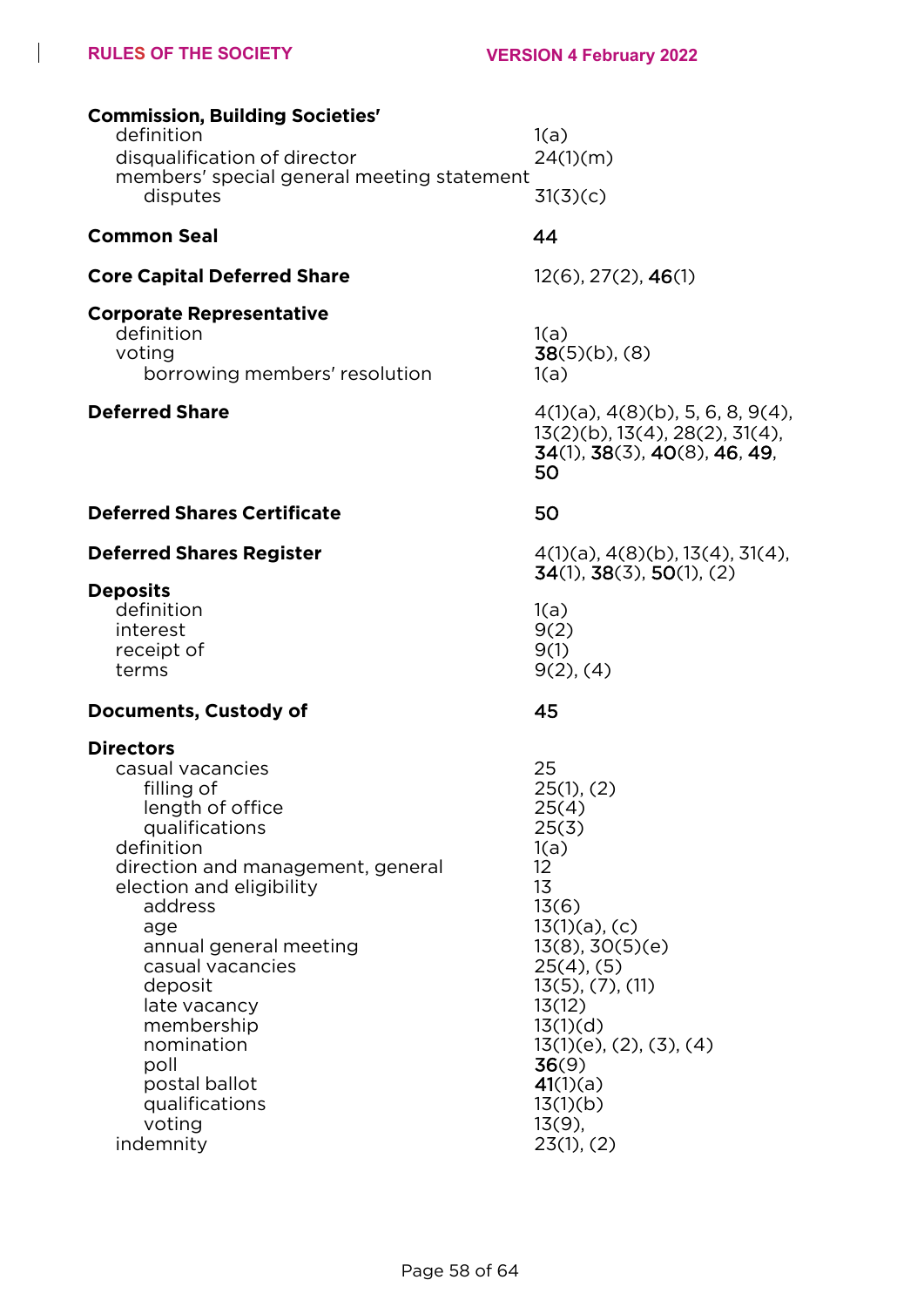$\begin{array}{c} \hline \end{array}$ 

| interest in contracts<br>as officer<br>declaration of<br>restriction on voting<br>meetings<br>pensions, non-executive directors<br>qualifications<br>mortgage debt<br>shareholding<br>remuneration<br>expenses<br>office<br>in society<br>with another body<br>rate                                   | 21<br>20(3)<br>21(1)<br>21(2), (3)<br>see <b>Board</b><br>29(5)<br>14<br>14, 24(2)<br>14, 24(2)<br>19<br>19(2)<br>20<br>20(1)<br>20(2)<br>19(1)                           |
|-------------------------------------------------------------------------------------------------------------------------------------------------------------------------------------------------------------------------------------------------------------------------------------------------------|---------------------------------------------------------------------------------------------------------------------------------------------------------------------------|
| report<br>annual general meeting<br>definition<br>rotation rule<br>vacation of office                                                                                                                                                                                                                 | $30(2)$ , $(5)(c)$<br>1(a)<br>26                                                                                                                                          |
| absence from meetings<br>age<br>bankruptcy<br>directors' resolution<br>interest, conflict of<br>legal reasons<br>members' special resolution<br>mental incapacity<br>office, acceptance of other<br>qualifying membership, lack of<br>Regulator requirement<br>residence<br>resignation<br>retirement | 24(1)(e)<br>24(1)(j)<br>24(1)(f)<br>$24(1)(d)$ , (m)<br>24(1)(1)<br>24(1)(k)<br>24(1)(h)<br>24(1)(g)<br>24(1)(i)<br>24(1)(b)<br>24(1)(m)<br>24(1)(c)<br>24(1)(a)<br>26(1) |
| <b>Directors Report</b><br>definition                                                                                                                                                                                                                                                                 | 1(a)                                                                                                                                                                      |
| <b>Electronic Communications</b><br>definition                                                                                                                                                                                                                                                        | $1(a)$ , $18(2)$                                                                                                                                                          |
| <b>Employees</b><br>appointment of<br>indemnity<br>powers and duties                                                                                                                                                                                                                                  | 22(2)<br>23(1), (2)<br>22(3)                                                                                                                                              |
| <b>Financial Year</b><br>definition                                                                                                                                                                                                                                                                   | 1(a)                                                                                                                                                                      |
| <b>Heritable Security</b><br>definition                                                                                                                                                                                                                                                               | 1(a)                                                                                                                                                                      |
| <b>Individual</b><br>definition                                                                                                                                                                                                                                                                       | 1(a)                                                                                                                                                                      |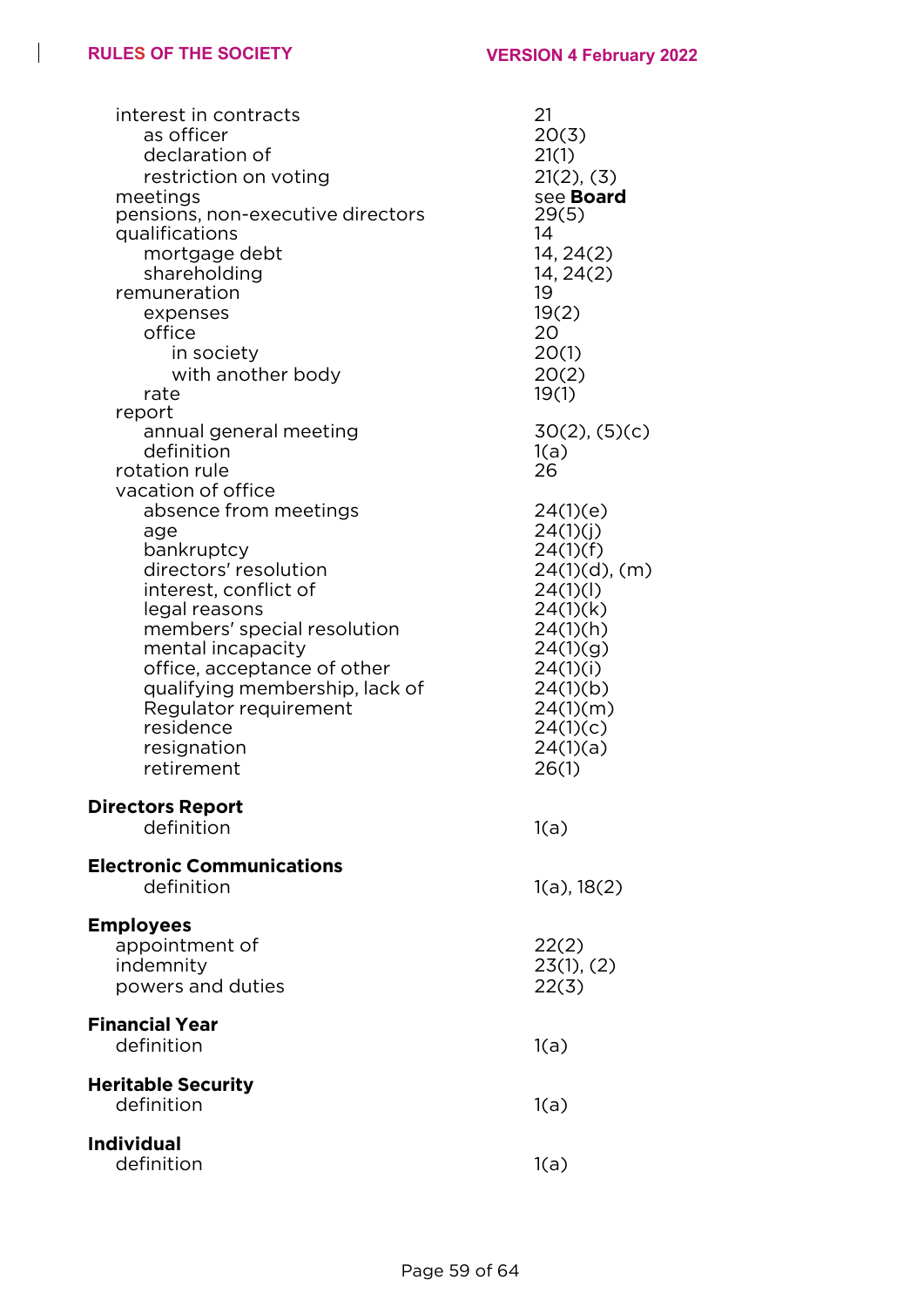$\mathbf{I}$ 

| Interpretation<br>of Rules                                                                                                                                                                                                                    | 1                                                                                                                                                                                                    |
|-----------------------------------------------------------------------------------------------------------------------------------------------------------------------------------------------------------------------------------------------|------------------------------------------------------------------------------------------------------------------------------------------------------------------------------------------------------|
| Loan<br>definition<br>repayment of                                                                                                                                                                                                            | 1(a)<br>11                                                                                                                                                                                           |
| <b>Local Boards</b>                                                                                                                                                                                                                           | see <b>Board</b>                                                                                                                                                                                     |
| <b>Losses</b><br>balance sheet<br>liability for<br>reserves                                                                                                                                                                                   | 28(1)<br>28(3)<br>28(2)                                                                                                                                                                              |
| <b>Manager</b><br>definition                                                                                                                                                                                                                  | 1(a)                                                                                                                                                                                                 |
| <b>Meetings</b><br>adjournment of<br>annual general<br>directors<br>means of participation<br>minutes<br>notices of<br>procedure at<br>polls<br>quorum<br>special general                                                                     | $35(2)$ , $36(2)$ , $(3)$ , $(4)$ , $(10)$ , $(11)$ , $37$<br>see Annual General Meeting<br>see Board<br>37<br>17<br>see Notices<br>36<br>$36(6)-(11)$<br>35(1), (3)<br>see Special General Meetings |
| <b>Members</b><br>borrowing members<br>cessation of membership<br>definition<br>transfer of engagements, by<br>voting, entitlement<br>general                                                                                                 | 6(4)<br>1(a), 4(1)(b)<br>4(9)(b)<br>$38(2)(a)$ , $(2)(b)$ , $(3)$                                                                                                                                    |
| address, registered, definition<br>bankruptcy<br>cessation of membership<br>changes, duty to keep society informed<br>death<br>definition                                                                                                     | 1(a)<br>5, 32(6)<br>6<br>$4(4)$ , (5)<br>5, 32(6), 37(6)<br>1(a)                                                                                                                                     |
| directors<br>election, voting<br>nomination of<br>intestacy<br>joint membership<br>notices<br>poll, call for<br>postal ballots<br>proxies, appointment of<br>Rules, bound by<br>special general meeting<br>qualification to<br>requisition of | $13(9)$ , $(10)$<br>13(4)<br>5(1)<br>4(6)<br>32(3)<br>36(6)(b)<br>$41(3)(c)$ , (8)<br>39<br>4(2)<br>see Special General Meetings<br>31(4)<br>31(3)(a)                                                |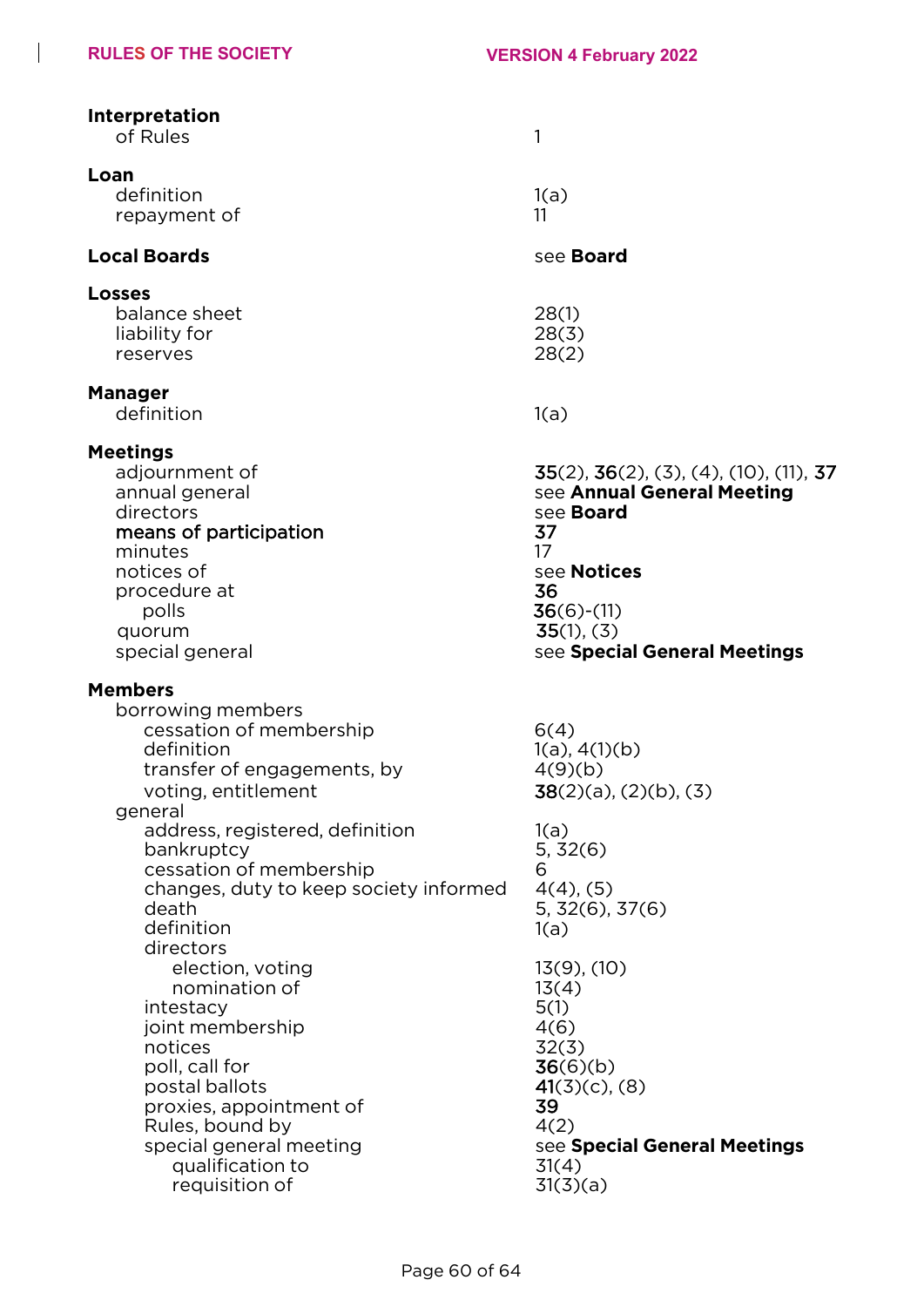$\begin{array}{c} \hline \end{array}$ 

| signature, specimen<br>testacy<br>transfer of engagements, by<br>voting<br>shareholding members<br>agents<br>cessation of membership  | 4(4)(b)<br>5(1)<br>4(9)<br>36(2)<br>4(7)<br>6(1), (2)                 |
|---------------------------------------------------------------------------------------------------------------------------------------|-----------------------------------------------------------------------|
| definition<br>mental disorder<br>shares, repayment of<br>transfer of engagements, by<br>voting, entitlement                           | 1(a), 4(1)(a)<br>8(5)<br>6(3)<br>4(9)(a)<br>$36(2)(c)$ , (4)          |
| <b>Memorandum of Society</b><br>definition                                                                                            | 1(a)                                                                  |
| <b>Mental Disorder</b><br>court of protection<br>director<br>member<br>notices of meetings<br>proxies<br>voting                       | 8(5)<br>24(1)(g)<br>8(5)<br>33(8)<br>39(6)<br>38(7)                   |
| Minor, restrictions on<br>directors<br>members' resolutions<br>nominating directors<br>special general meeting requisitions<br>voting | 13(1)(c)<br>33(1)(a)<br>13(4)(c)<br>31(4)(c)<br>$38(3)(a)$ , $(4)(a)$ |
| <b>Minutes</b><br>meetings<br>polls                                                                                                   | 17<br>36(7)                                                           |
| <b>Month</b><br>definition                                                                                                            | 1(a)                                                                  |
| <b>Mortgage</b>                                                                                                                       | 4(1)(b)(ii)(iii), 5(2), 6(4)(c), 11,<br>32(6)(b)                      |
| <b>Mortgage Debt</b><br>definition<br>voting requirements                                                                             | 1(a)<br>38(4)(c)                                                      |
| <b>Notices</b><br>accidental omission<br>auditors, appointment of<br>board meetings                                                   | $33(9)$ , $41(5)(a)$<br>$41(4)$ , $(5)$                               |
| directors, vacation of office<br>special<br>entitlement to                                                                            | 24(2)<br>$16(4)$ , $(5)$<br>$33(3)$ , (5)                             |
| general meetings<br>contents<br>requirements                                                                                          | $33(1)(i)-(iii)$<br>$33(1)(a)$ , (b)                                  |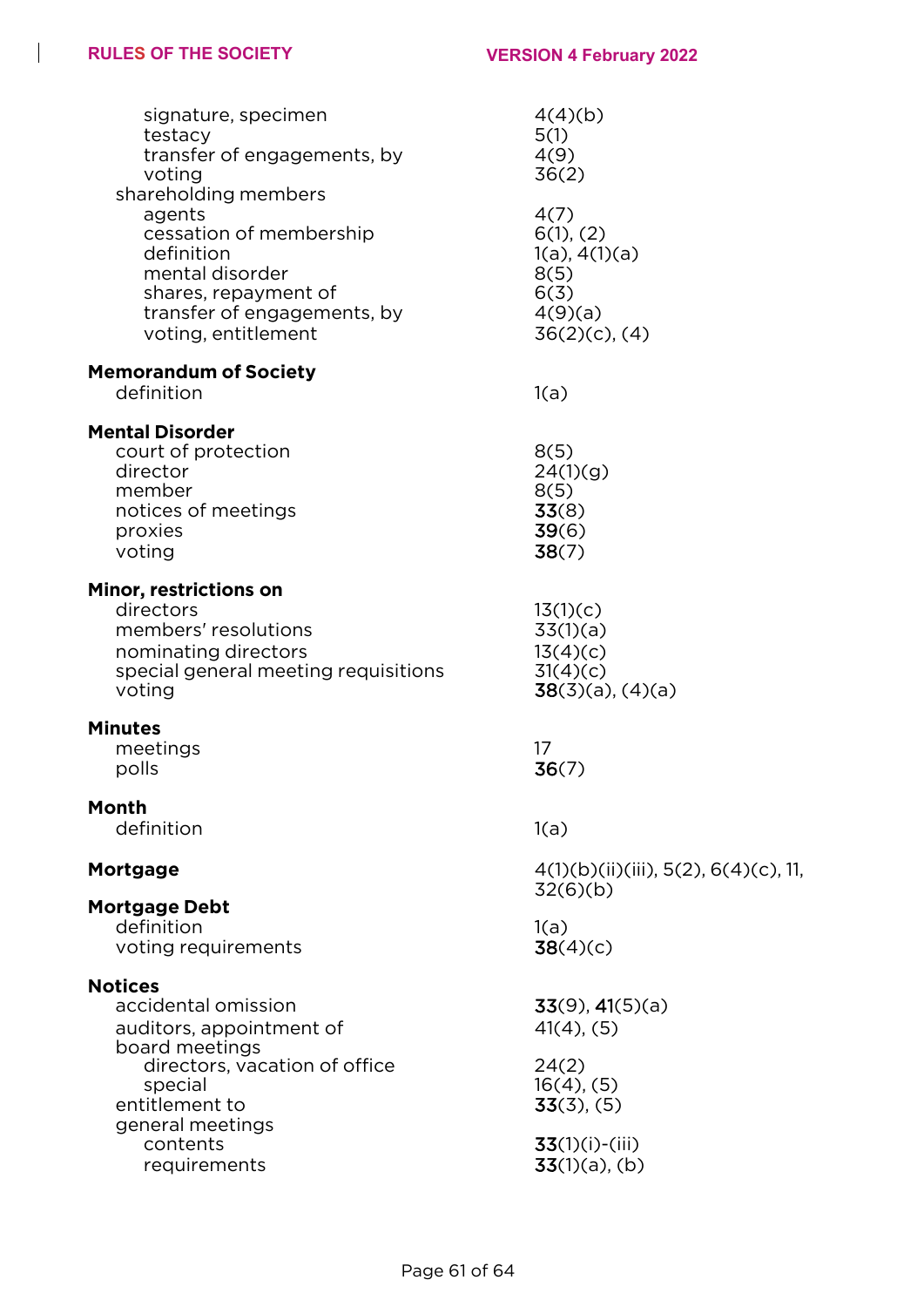# **RULES OF THE SOCIETY VERSION 4 February 2022**

 $\mathbf{I}$ 

| members'<br>no duty to send<br>service of<br>statements<br>postal ballots<br>secretary, to<br>service of<br>society, by<br>society, to                                                         | 34(1)(c)<br>34(3)<br>34(4)<br>34(2)(b)<br>$41(3)$ , $(4)$<br>49(1)<br>33(4), 47(2)<br>$49(2)$ , (3)<br>49(1) |
|------------------------------------------------------------------------------------------------------------------------------------------------------------------------------------------------|--------------------------------------------------------------------------------------------------------------|
| <b>Officers</b><br>definition<br>indemnity<br>pensions                                                                                                                                         | 1(a)<br>23(1), (2)<br>29(1)                                                                                  |
| Ombudsman                                                                                                                                                                                      | see Disputes                                                                                                 |
| <b>Ordinary Resolution</b>                                                                                                                                                                     | see Resolutions                                                                                              |
| <b>Pensions</b><br>board's powers<br>employees<br>non-executive directors<br>officers                                                                                                          | 29(4)<br>$29(2)$ , $(3)$<br>29(5)<br>$29(1)$ , $(2)$ , $(3)$                                                 |
| <b>Periodic Distributions</b>                                                                                                                                                                  | $12(6)$ , $27(2)$                                                                                            |
| <b>Periodic Distributions Cap</b>                                                                                                                                                              | 27(2)                                                                                                        |
| <b>Person</b><br>definition                                                                                                                                                                    | 1(a)                                                                                                         |
| Polls<br>auditors, election of<br>demand for<br>directors, election of<br>proxies<br>withdrawal                                                                                                | 43(6)<br>$36(8)$ , (10)<br>31(8)<br>39(4)<br>36(9)                                                           |
| <b>Postal Ballot</b><br>accidental omission<br>conduct of<br>decision<br>directors, election of<br>power to call for<br>proxies<br>notice<br>result, announcement of<br>voting, entitlement to | 41(5)<br>41(7)<br>41(9)<br>13(8)<br>41(1), (2)<br>41(4)<br>41(3)<br>41(10)<br>41(8)                          |
| <b>Principal Office</b><br>address<br>change<br>definition                                                                                                                                     | 3(1)<br>3(2)<br>1(a)                                                                                         |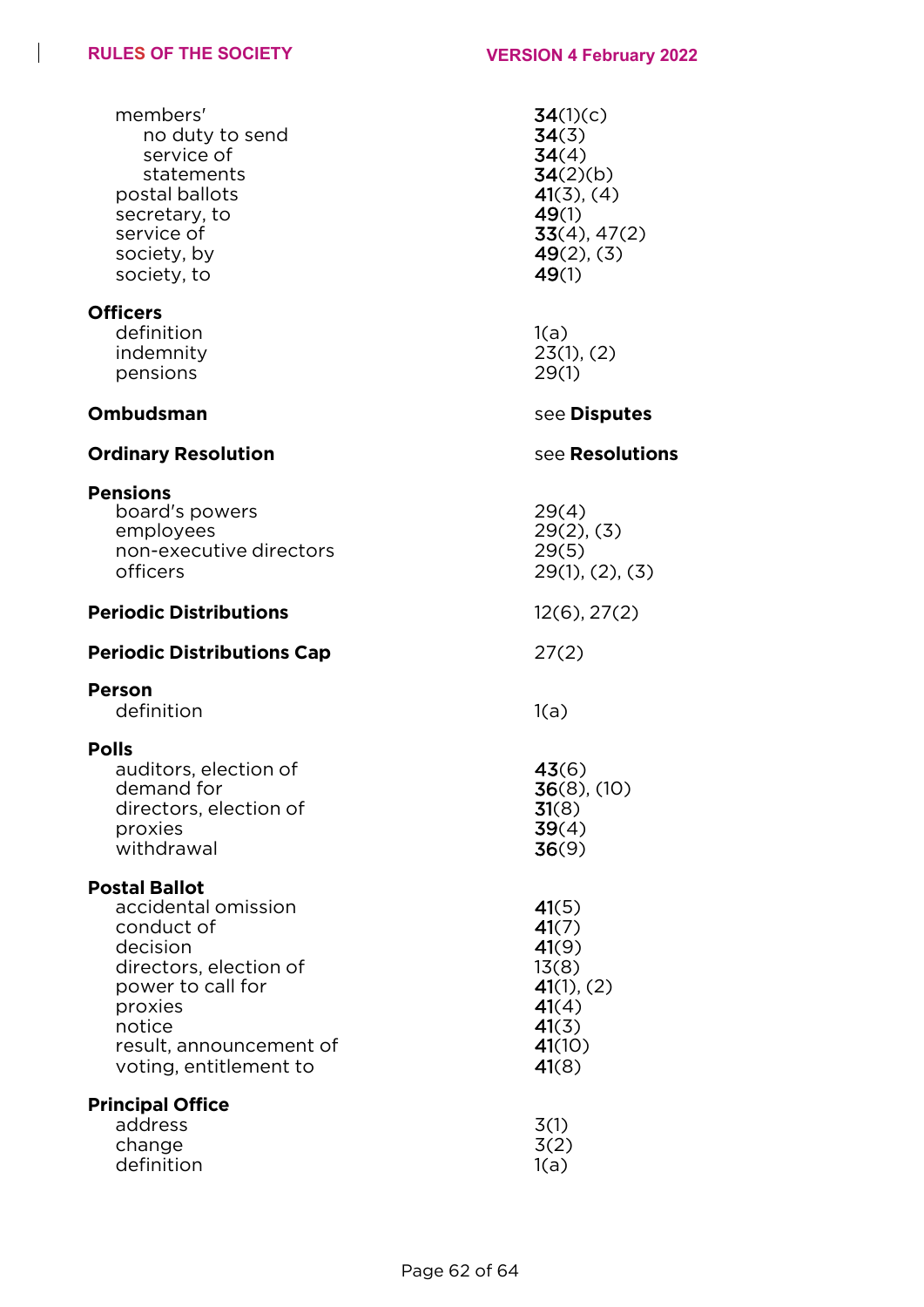# **RULES OF THE SOCIETY VERSION 4 February 2022**

 $\mathbf{I}$ 

| <b>Proxy</b>                                            |                                                      |
|---------------------------------------------------------|------------------------------------------------------|
| appointment<br>entitlement to                           | 39(1), (2)<br>39(1), (5)                             |
| instrument of                                           | $39(2)$ , (3)                                        |
| death                                                   | 39(6)                                                |
| directors, election of<br>meetings, notice of           | 13(8)<br>$33(1)(i)-(iii)$                            |
| mental incapacity                                       | 39(6)                                                |
| poll                                                    | 39(4)                                                |
| revocation of<br>voting date                            | 39(6)<br>38(1)(b)                                    |
|                                                         |                                                      |
| <b>Prudential Regulator</b>                             |                                                      |
| definition                                              | 1(a)                                                 |
| <b>Register</b>                                         |                                                      |
| definition                                              | 1(a)                                                 |
| <b>Registered Address</b>                               | $4(4)$ , (5), <b>33</b> (5) - (8), <b>41</b> (3)(b), |
|                                                         | $48(2)(b)$ , $48(3)$                                 |
| <b>Regulator</b>                                        | $13(6)$ , $24(1)(m)$ , $31(3)(c)$ , $34(3)$          |
|                                                         |                                                      |
| <b>Representatives</b><br>agents                        | 8(7)                                                 |
| meetings, notices of                                    | 33(6)                                                |
| voting                                                  | 38(5)(a)                                             |
| <b>Representative Joint Borrower</b>                    | 40                                                   |
| definition                                              | 1(a)                                                 |
| meetings, notices of<br>voting                          | 33(5)<br>38(4)(b)                                    |
|                                                         |                                                      |
| <b>Representative Joint Shareholder</b>                 | 40                                                   |
| definition<br>meetings, notices of                      | 1(a)<br>33(5)                                        |
| voting                                                  | 38(3)(b)                                             |
|                                                         | 27                                                   |
| <b>Reserves</b><br>losses                               | 28(2)                                                |
|                                                         |                                                      |
| <b>Resolutions</b><br>borrowing members'                |                                                      |
| annual general meeting, at                              | 30(5)(h)                                             |
| definition                                              | 1(a)                                                 |
| meetings, quorum for<br>postal ballots                  | 35(1)(b)<br>41(1)(c)                                 |
| vote, transfer of engagements                           | 38(4)(d)                                             |
| members'                                                |                                                      |
| annual general meeting, at                              | 30(5)(g)                                             |
| director, disqualification of<br>entitlement to propose | 24(1)(h)<br>34(1)(c)                                 |
| notice, members'                                        | 34(1)(c)                                             |
| postal ballots                                          | 41(1)                                                |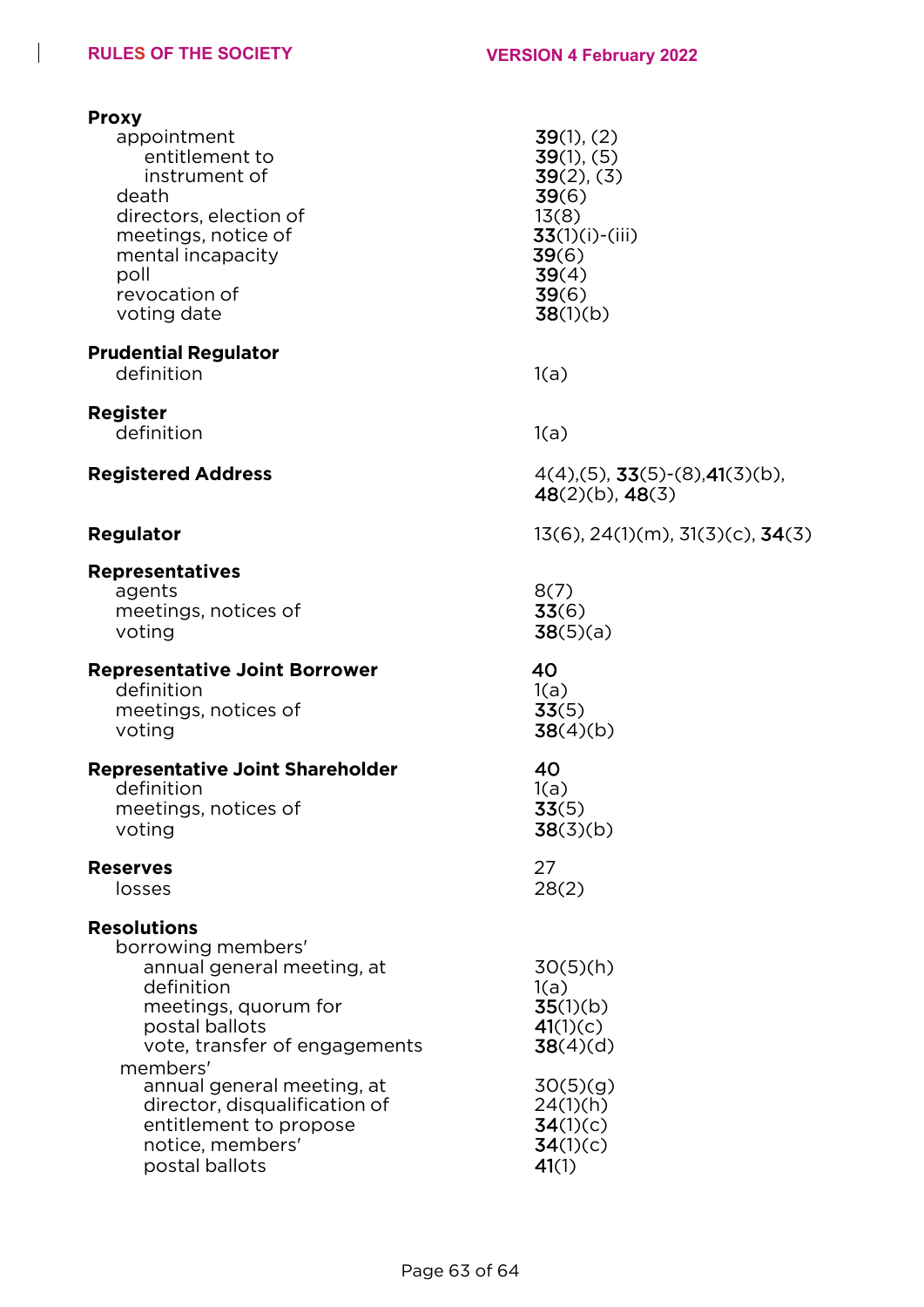$\begin{array}{c} \hline \end{array}$ 

| qualifying members<br>requisite number of members<br>ordinary<br>annual general meeting, at<br>definition<br>meetings, quorum for<br>members'<br>postal ballots<br>special | 34(1)(a)<br>34(1)(b)<br>30(5)(h)<br>1(a)<br>35(1)(a)<br>34(1)(c)<br>41(1) |
|----------------------------------------------------------------------------------------------------------------------------------------------------------------------------|---------------------------------------------------------------------------|
| annual general meeting, at<br>definition<br>director, disqualification of<br>meetings, quorum at<br>members'<br>poll<br>postal ballots<br>shareholding members'            | 30(5)(h)<br>1(a)<br>24(1)(h)<br>35(1)(a)<br>34(1)(c)<br>36(8)<br>41(1)    |
| annual general meeting, at<br>definition<br>meetings, quorum for<br>postal ballots                                                                                         | 30(5)(h)<br>1(a)<br>35(1)(a)<br>41(1)(b)                                  |
| <b>Rules</b><br>additional<br>application<br>definition<br>alteration of<br>copies<br>definition<br>headings<br>interpretation                                             | 1<br>1(a)<br>46<br>4(3)<br>1(a)<br>1(a)<br>$1(a)-(d)$                     |
| <b>Seal of Society</b>                                                                                                                                                     | see Common Seal                                                           |
| <b>Secretary</b><br>appointment<br>definition<br>directors, special meetings of<br>notices to<br>powers and duties<br>termination                                          | 22(1)<br>1(a)<br>16(3)<br>49(1)<br>22(3)<br>22(1)                         |
| <b>Shareholder</b><br>definition                                                                                                                                           | 1(a)                                                                      |
| <b>Shareholding</b><br>definition                                                                                                                                          | 1(a)                                                                      |
| <b>Shareholding Member</b>                                                                                                                                                 | see Members                                                               |
| <b>Shareholding Members' Resolution</b>                                                                                                                                    | see <b>Resolutions</b>                                                    |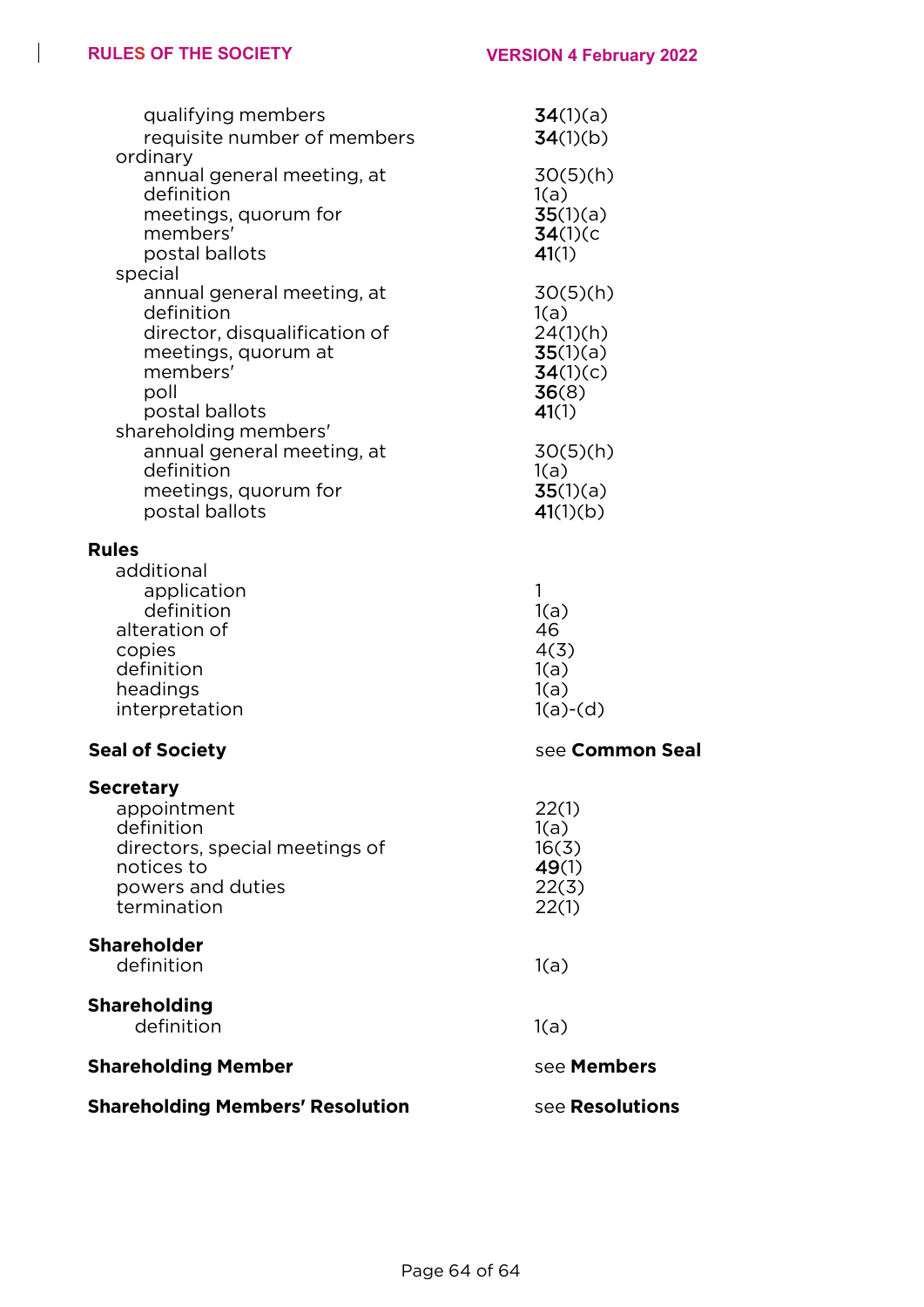$\mathbf{I}$ 

| <b>Shares</b><br>deferred<br>definition<br>issue of<br>joint holding<br>preferential<br>repayment of<br>shareholder, definition<br>value<br>terms<br>terms, alternation of<br>voting requirements                                                                                                                                                                                                                                | 8(2)<br>1(a)<br>8(1)<br>$1(a)$ , 32(5), 36(3)(b), 38<br>8(2)<br>6(3)<br>1(a)<br>1(b)<br>8(3)<br>8(4)<br>38(3)(c)                                                                                          |
|----------------------------------------------------------------------------------------------------------------------------------------------------------------------------------------------------------------------------------------------------------------------------------------------------------------------------------------------------------------------------------------------------------------------------------|-----------------------------------------------------------------------------------------------------------------------------------------------------------------------------------------------------------|
| <b>Society</b><br>definition<br>discretion<br>lending<br>membership<br>shares<br>funds, raising of<br>name                                                                                                                                                                                                                                                                                                                       | 1(a)<br>4(8)(b)<br>4(8)(c)<br>4(8)(a)<br>7<br>$\overline{2}$                                                                                                                                              |
| <b>Special General Meeting</b><br>adjournment<br>auditors, appointment of<br>business<br>convened by board<br>definition<br>means of participation<br>members requisition board<br>failure to comply<br>objection<br>deposit<br>dissolution<br>expenses<br>no requirement to hold<br>qualifications<br>quorum<br>requirements<br>statements<br>accidental omission<br>board, failure to comply<br>no requirement to send<br>time | $35(2)$ , 37<br>41(5)(c)<br>31(6)<br>31(2)<br>31(1)<br>32<br>31(5)<br>31(4)<br>31(3)(a)<br>35(2)<br>31(5)<br>31(3)(b)<br>31(4)<br>35(1)(d)<br>31(3)(a)<br>31(3)(a)<br>31(8)<br>31(5)<br>31(3)(c)<br>31(7) |
| <b>Special Resolution</b>                                                                                                                                                                                                                                                                                                                                                                                                        | see Resolutions                                                                                                                                                                                           |
| <b>Statutes</b><br>definition                                                                                                                                                                                                                                                                                                                                                                                                    | 1(a)                                                                                                                                                                                                      |
| <b>Vacation of Office</b><br>auditor<br>director                                                                                                                                                                                                                                                                                                                                                                                 | 43(1), (3)<br>24                                                                                                                                                                                          |